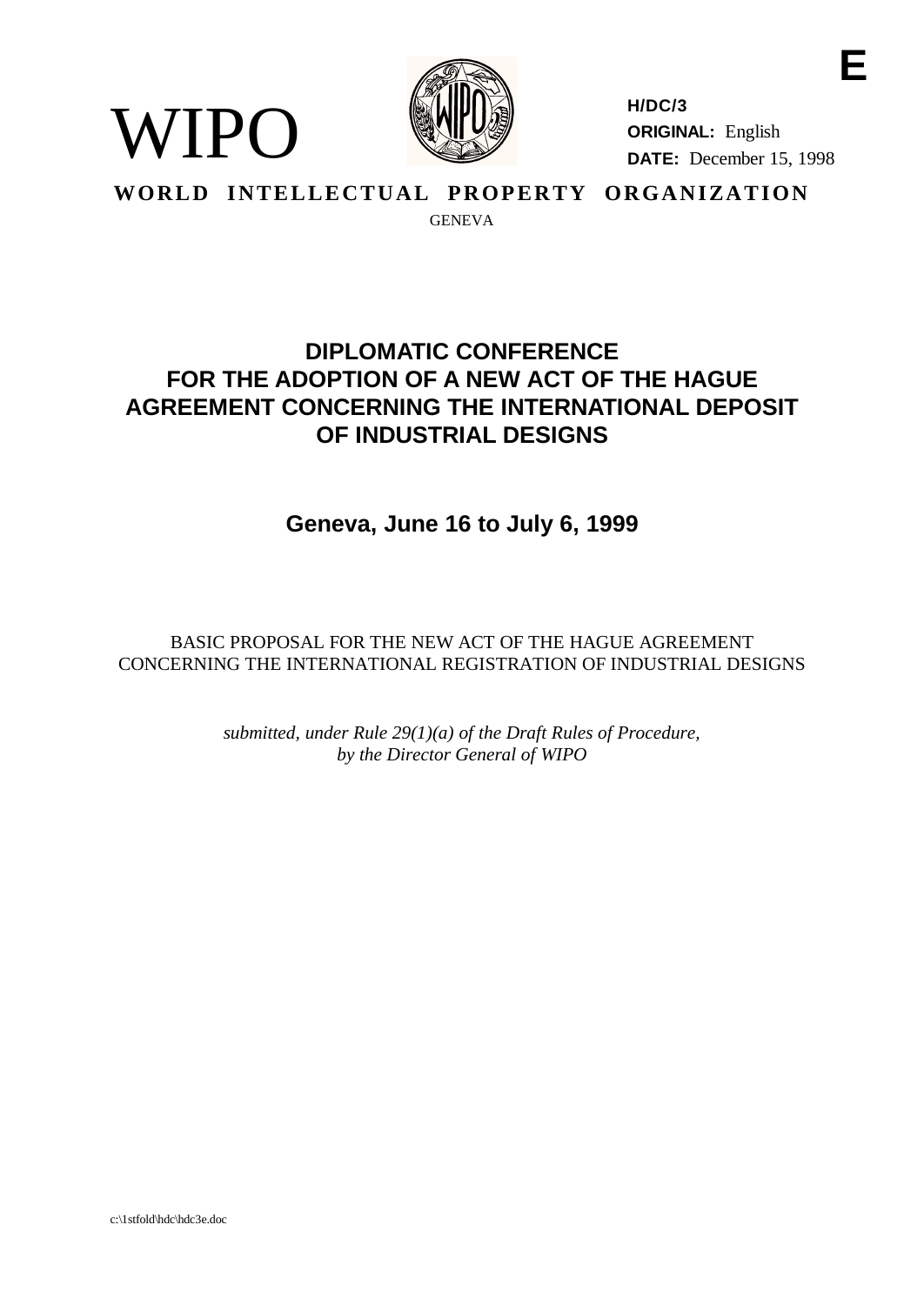## $H/DC/3$

#### page 2

## *INTRODUCTION*

1. The present document contains a draft of a new Act of the Hague Agreement for the International Deposit of Industrial Designs. Together with document H/DC/4, which contains a draft of Regulations under the new Act, it constitutes the basic proposal mentioned in Rule 29(1)(a) of the draft Rules of Procedure of the Diplomatic Conference. Notes on the provisions of the draft new Act and Regulations are contained in documents H/DC/5 and 6.

2. The draft new Act is the result of seven sessions of the Committee of Experts on the Development of the Hague Agreement, held respectively in April 1991, April 1992, April 1993, January/February 1994, June 1995, November 1996 and November 1997. The draft Regulations were considered for the first time at the seventh session, although certain of the Rules had been submitted to the sixth session. Following the seventh session, the International Bureau prepared further drafts of the new Act and the Regulations in the light of the comments of that session; in particular, several provisions were transferred from the Act to the Regulations. These drafts were circulated to those who had participated in the seventh session; the present documents take account of comments received.

3. The question of the right to vote in the Assembly, which was reserved in previous drafts of the new Act, is still reserved in the present document (see Article 24). A further document regarding that particular issue (containing possibly one or several alternative draft provisions) will be distributed early in 1999.

[Draft New Act follows]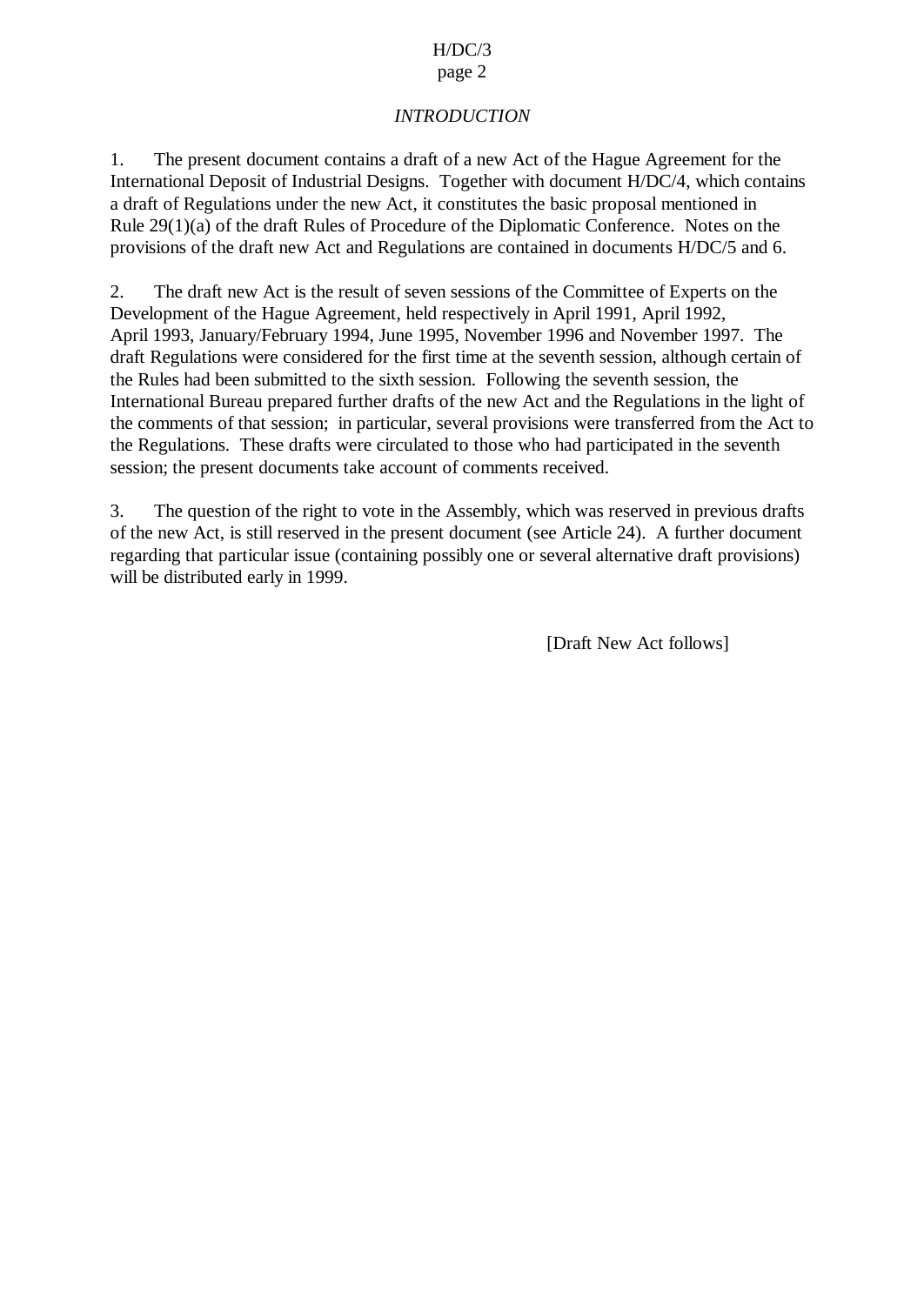## H/DC/3

#### page 3

## DRAFT NEW ACT OF THE HAGUE AGREEMENT CONCERNING THE INTERNATIONAL REGISTRATION OF INDUSTRIAL DESIGNS

## TABLE OF CONTENTS

## *INTRODUCTORY PROVISIONS*

| Article 1: | <b>Abbreviated Expressions</b>                               |
|------------|--------------------------------------------------------------|
| Article 2: | Applicability of Other Protection Accorded by Laws           |
|            | of Contracting Parties and of Certain International Treaties |

## *CHAPTER I*: *INTERNATIONAL APPLICATION AND INTERNATIONAL REGISTRATION*

- Article 3: Entitlement to File an International Application
- Article 4: Procedure for Filing the International Application
- Article 5: Contents of the International Application
- Article 6: Priority
- Article 7: Designation Fees
- Article 8: Correction of Irregularities
- Article 9: International Registration, Date of the International Registration and Publication
- Article 10: Deferment of Publication
- Article 11: Refusal of Effects; Remedies Against Refusals
- Article 12: Effects of the International Registration
- Article 13: Invalidation
- Article 14: Recording of Changes and Other Matters Concerning International Registrations
- Article 15: Term and Renewal of the International Registration
- Article 16: Information Concerning Published International Registrations

## *CHAPTER II: SPECIAL PROVISIONS RELATING TO CONTRACTING PARTIES WITH EXAMINING OFFICES*

| Article 17: | Additional Mandatory Contents of the International Application                      |
|-------------|-------------------------------------------------------------------------------------|
| Article 18: | Special Requirements Concerning Unity of Design                                     |
| Article 19: | Confidential Copies of International Registrations Whose Publication Is<br>Deferred |
| Article 20: | Republication of the Industrial Design                                              |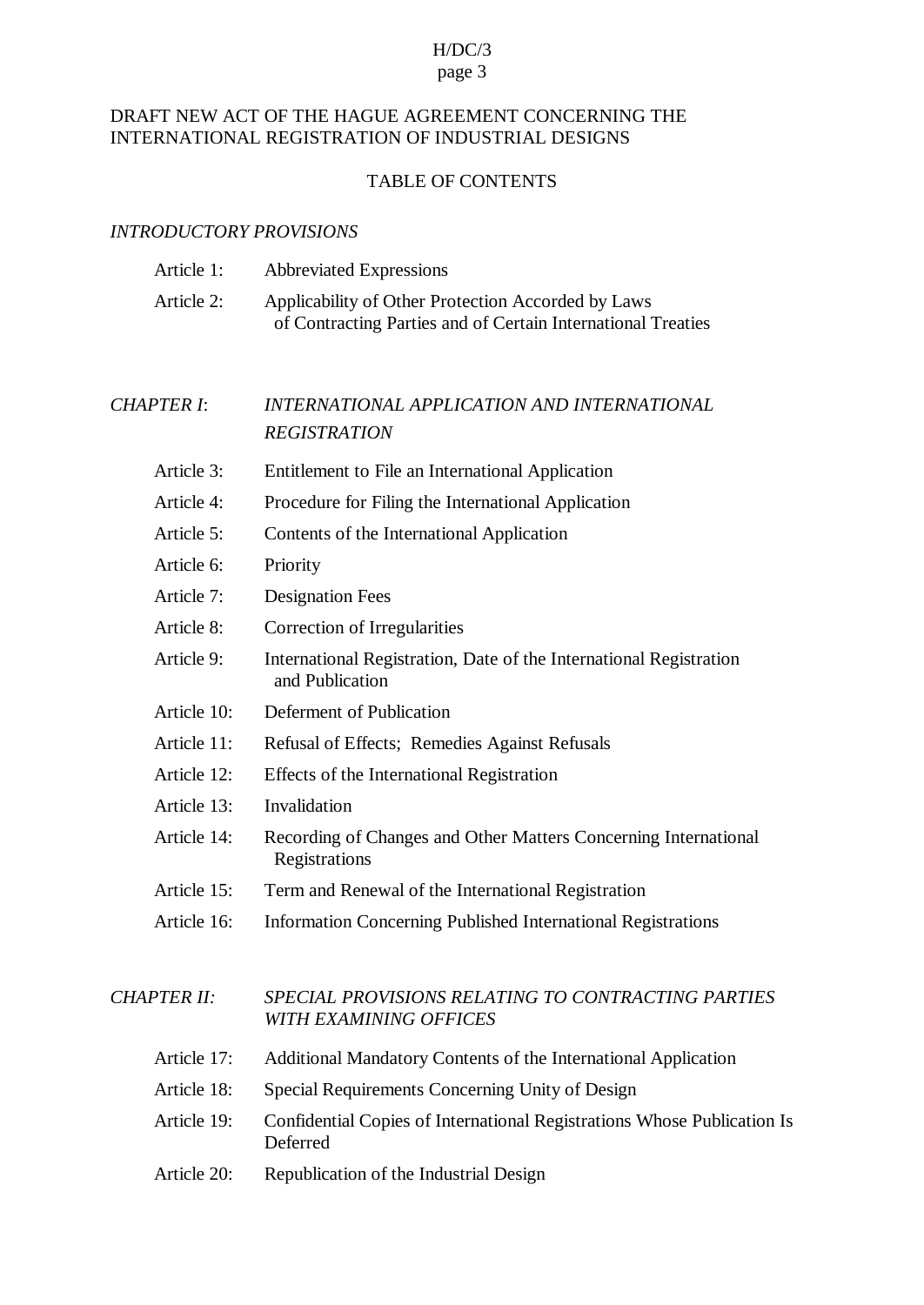# H/DC/3

## page 4

| <b>CHAPTER III:</b> | <b>ADMINISTRATIVE PROVISIONS</b>                          |
|---------------------|-----------------------------------------------------------|
| Article 21:         | Common Office of Several States                           |
| Article 22:         | Membership of the Hague Union                             |
| Article 23:         | Acceptance of Provisions of the Complementary Act of 1967 |
| Article 24:         | Voting in the Assembly                                    |
| Article 25:         | Regulations                                               |
|                     |                                                           |
| <b>CHAPTER IV:</b>  | <b>REVISION</b>                                           |
| Article 26:         | <b>Revision of This Act</b>                               |
|                     |                                                           |
| <b>CHAPTER V:</b>   | <b>FINAL PROVISIONS</b>                                   |
| Article 27:         | Becoming Party to This Act                                |
| Article 28:         | <b>Effective Date of Ratifications and Accessions</b>     |
| Article 29:         | <b>Prohibition of Reservations</b>                        |

- Article 30: Declarations Made by Contracting Parties
- Article 31: Applicability of the 1934 and 1960 Acts
- Article 32: Denunciation of This Act
- Article 33: Languages of This Act; Signature
- Article 34: Depositary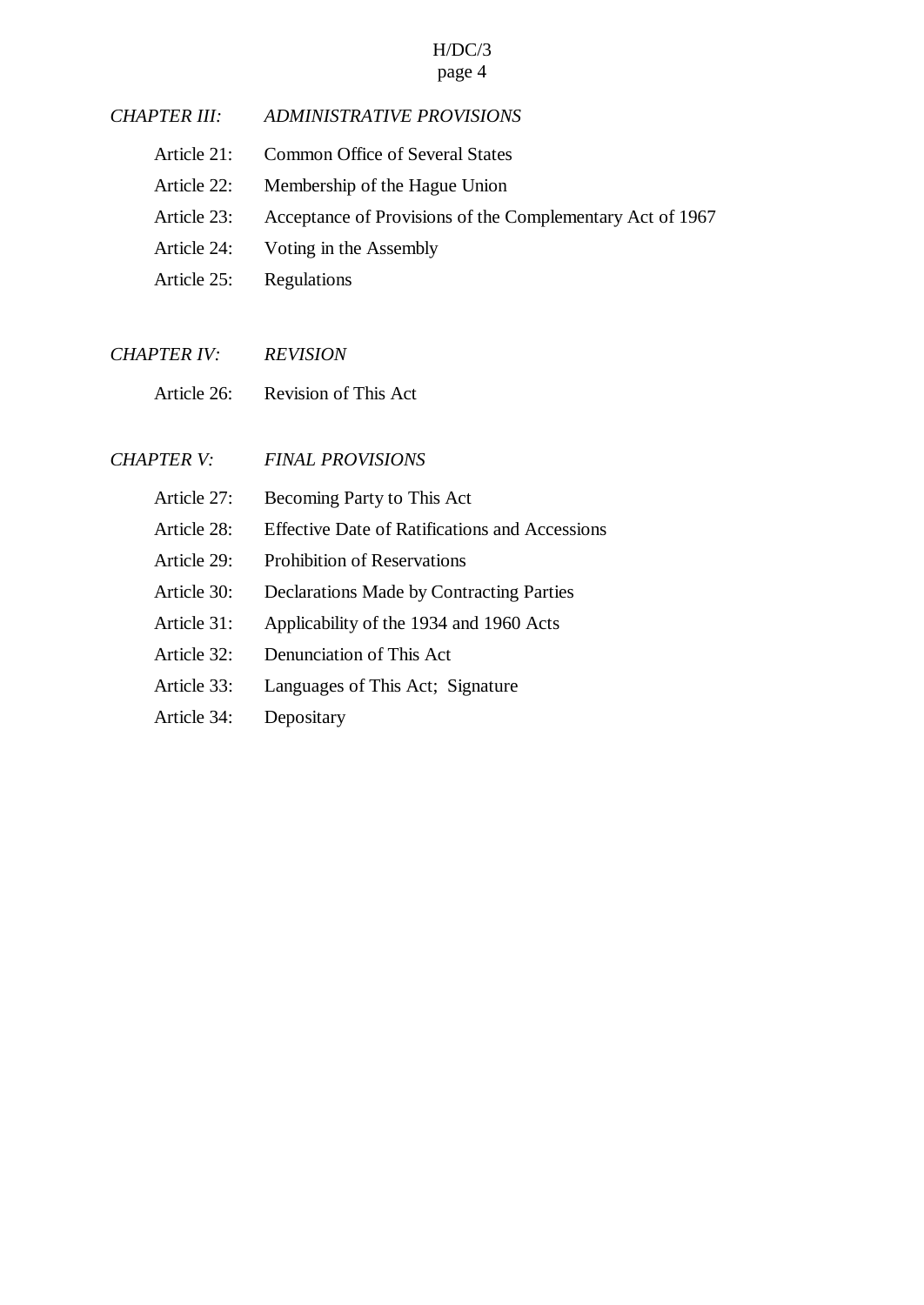#### *INTRODUCTORY PROVISIONS*

## *Article 1 Abbreviated Expressions*

For the purposes of this Act:

(i) "the Hague Agreement" means the Hague Agreement Concerning the International Deposit of Industrial Designs, henceforth renamed the Hague Agreement Concerning the International Registration of Industrial Designs;

(ii) "this Act" means the Hague Agreement as established by the present Act;

(iii) "international registration" means the international registration of an industrial design effected according to this Act;

(iv) "international application" means an application for international registration;

(v) "filing date of the international application" means the date established in accordance with Article 4(2);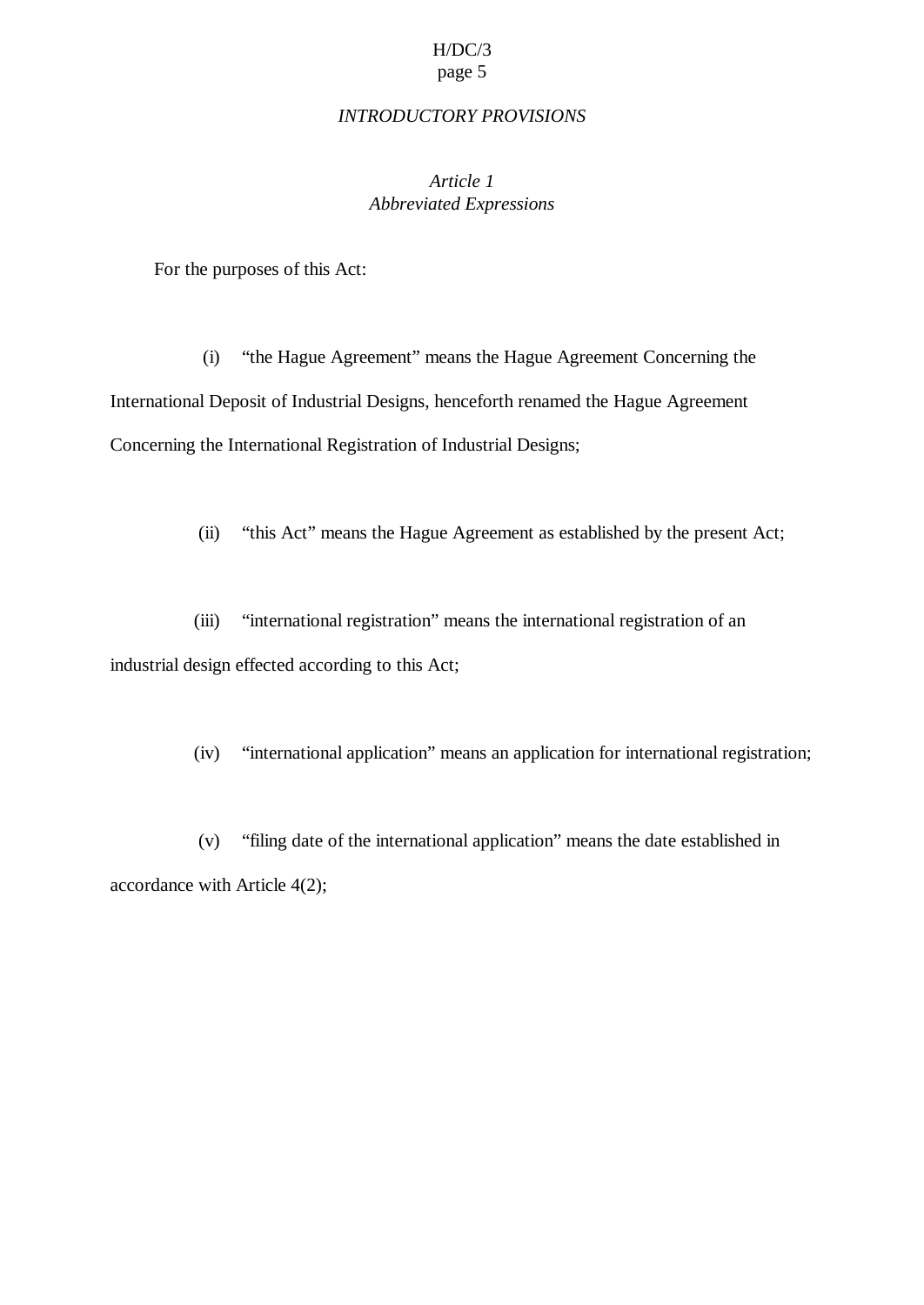[Article 1, continued]

(vi) "International Register" means the official collection of data concerning international registrations maintained by the International Bureau, which data this Act or the Regulations referred to in item (xxviii) require or permit to be recorded, regardless of the medium in which such data are stored;

(vii) "person" means a natural person or a legal entity;

(viii) "applicant" means the person in whose name an international application is filed;

(ix) "holder" means the person in whose name an international registration is recorded in the International Register;

(x) "intergovernmental organization" means an intergovernmental organization eligible to become party to this Act in accordance with Article  $27(1)(ii)$ ;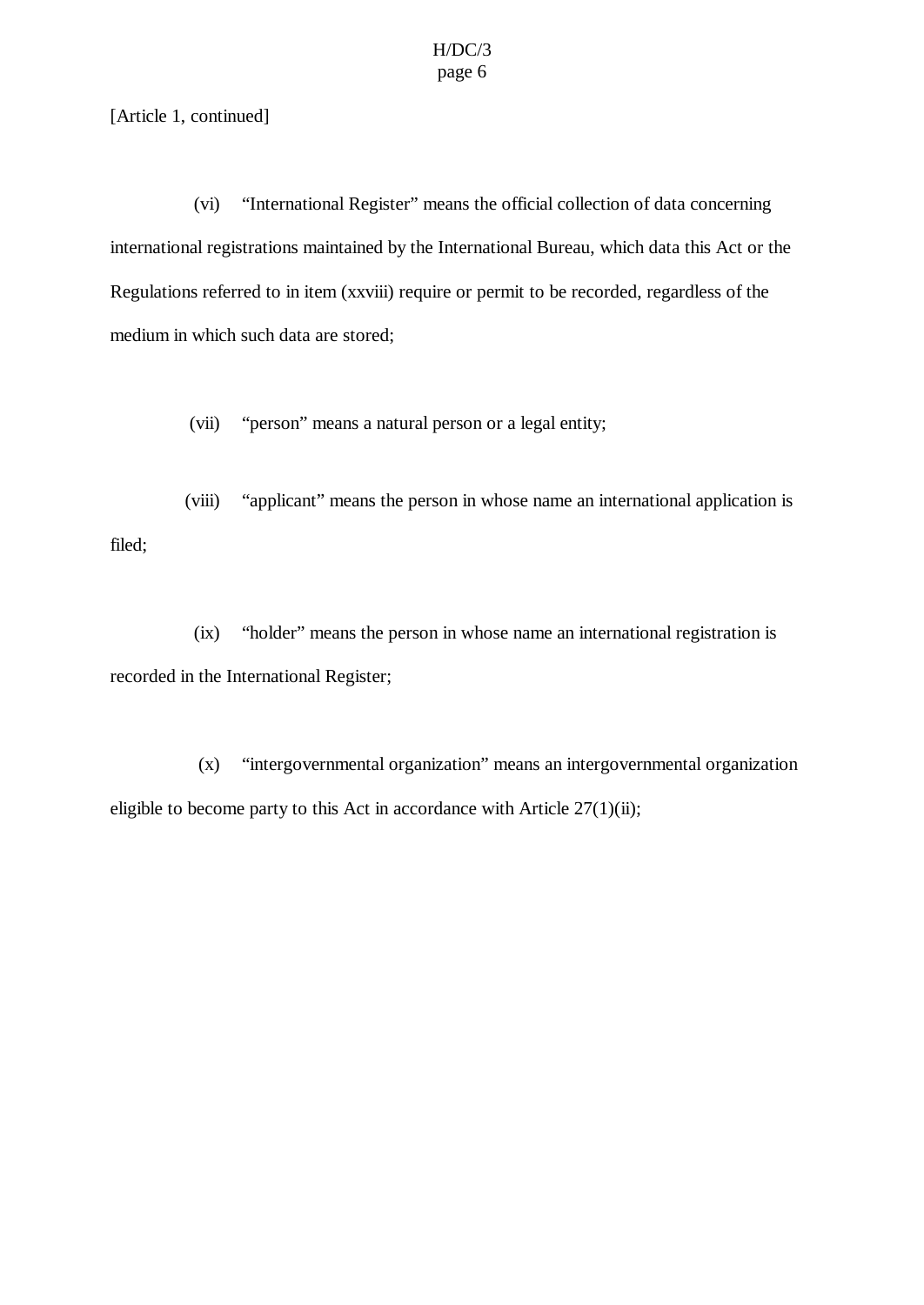[Article 1, continued]

(xi) "Contracting Party" means any State or intergovernmental organization party to this Act;

(xii) "applicant's Contracting Party" means the Contracting Party from which the applicant derives its entitlement to file an international application by virtue of satisfying, in relation to that Contracting Party, at least one of the conditions specified in Article 3; where there are two or more Contracting Parties from which the applicant may, under Article 3, derive its entitlement to file an international application, "applicant's Contracting Party" means the one which, among those Contracting Parties, is indicated as such in the international application;

(xiii) "territory of a Contracting Party" means, where the Contracting Party is a State, the territory of that State and, where the Contracting Party is an intergovernmental organization, the territory in which the constituent treaty of that intergovernmental organization applies;

(xiv) "Office" means the agency entrusted by a Contracting Party with the grant of protection for industrial designs with effect in the territory of that Contracting Party;

(xv) "Examining Office" means an Office which *ex officio* examines applications filed with it for the protection of industrial designs at least to determine whether the industrial designs satisfy the condition of novelty;

[Article 1, continued]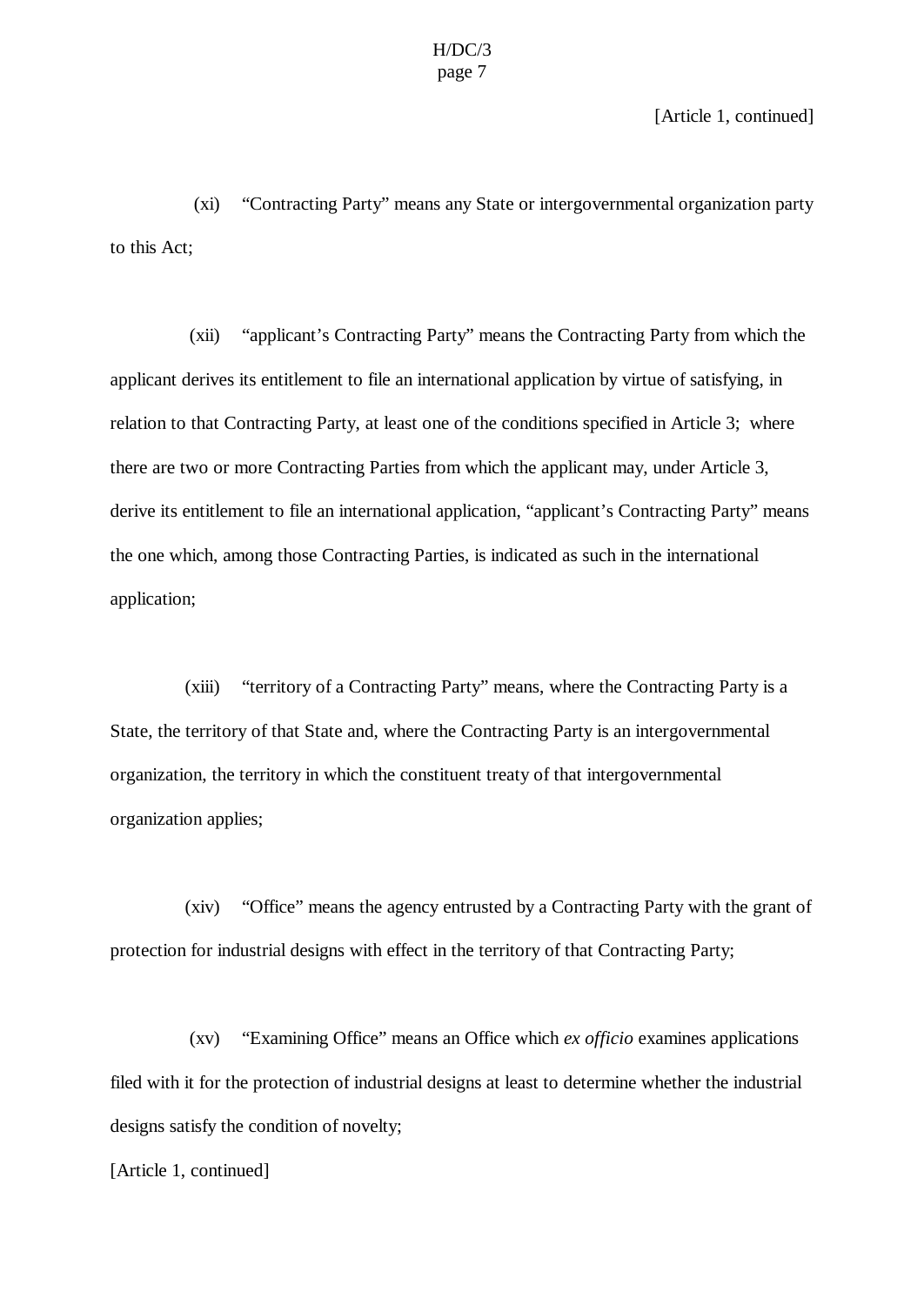(xvi) "designation" means a request that an international registration have effect in a Contracting Party; it also means the recording, in the International Register, of that request;

(xvii) "designated Contracting Party" and "designated Office" means the Contracting Party and the Office of the Contracting Party, respectively, to which a designation applies;

(xviii) "notification of refusal" means the communication by a designated Office to the International Bureau pursuant to Article 11(2) of the refusal by it of the effects, in part or in whole, of an international registration in the Contracting Party to which that Office belongs;

(xix) "1934 Act" means the Act signed at London on June 2, 1934, of the Hague Agreement;

(xx) "1960 Act" means the Act signed at The Hague on November 28, 1960, of the Hague Agreement;

(xxi) "1961 Additional Act" means the Act signed at Monaco on November 18, 1961, additional to the 1934 Act;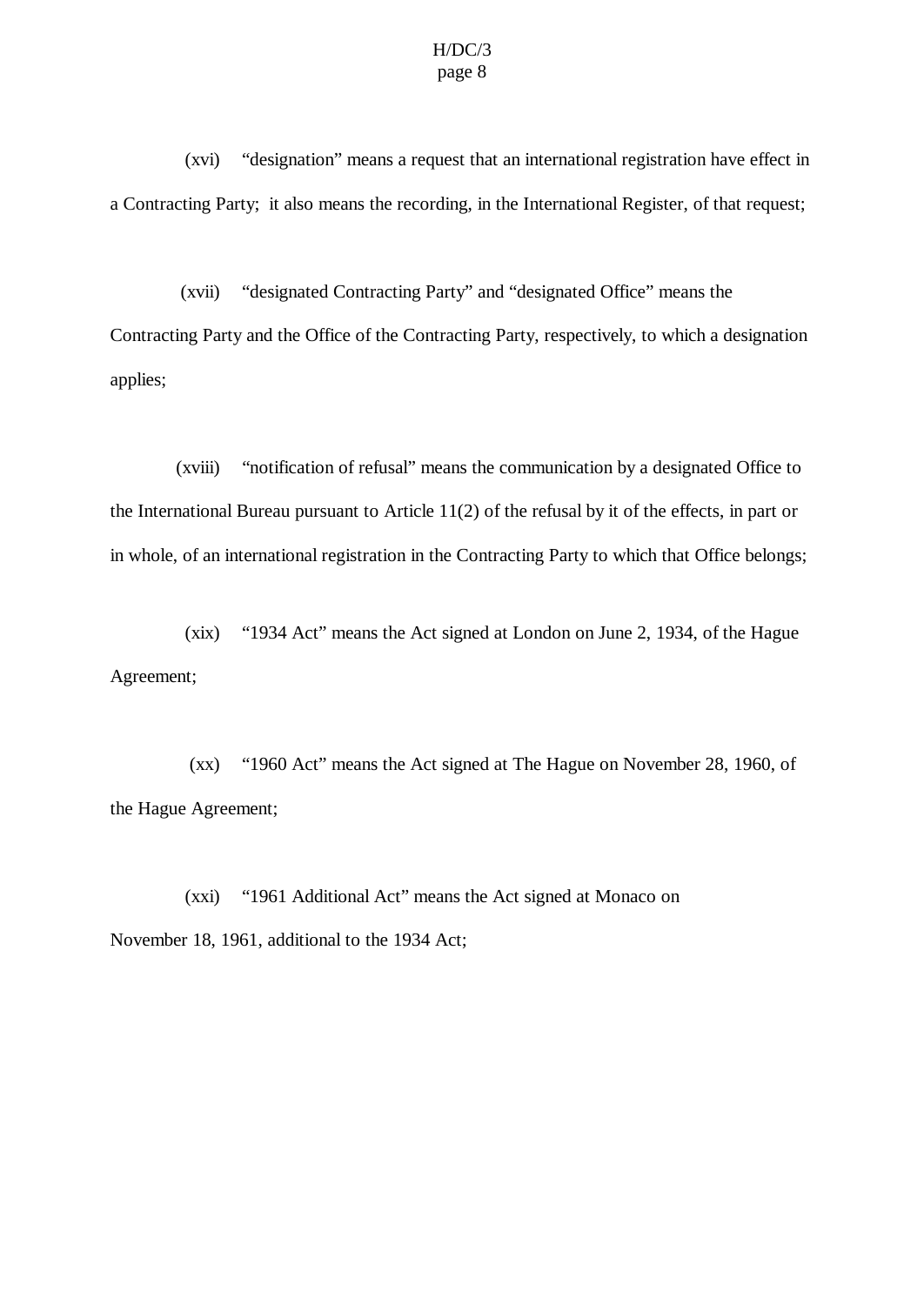[Article 1, continued]

(xxii) "Complementary Act of 1967" means the Complementary Act signed at Stockholm on July 14, 1967, as amended, of the Hague Agreement;

(xxiii) "Union" means the Hague Union established by the Hague Agreement of November 6, 1925, and maintained by the 1934 and 1960 Acts, the 1961 Additional Act, the Complementary Act of 1967 and this Act;

(xxiv) "Assembly" means the Assembly of the Union established by the Complementary Act of 1967 or any body replacing that Assembly;

(xxv) "Organization" means the World Intellectual Property Organization;

(xxvi) "Director General" means the Director General of the Organization;

(xxvii) "International Bureau" means the International Bureau of the Organization;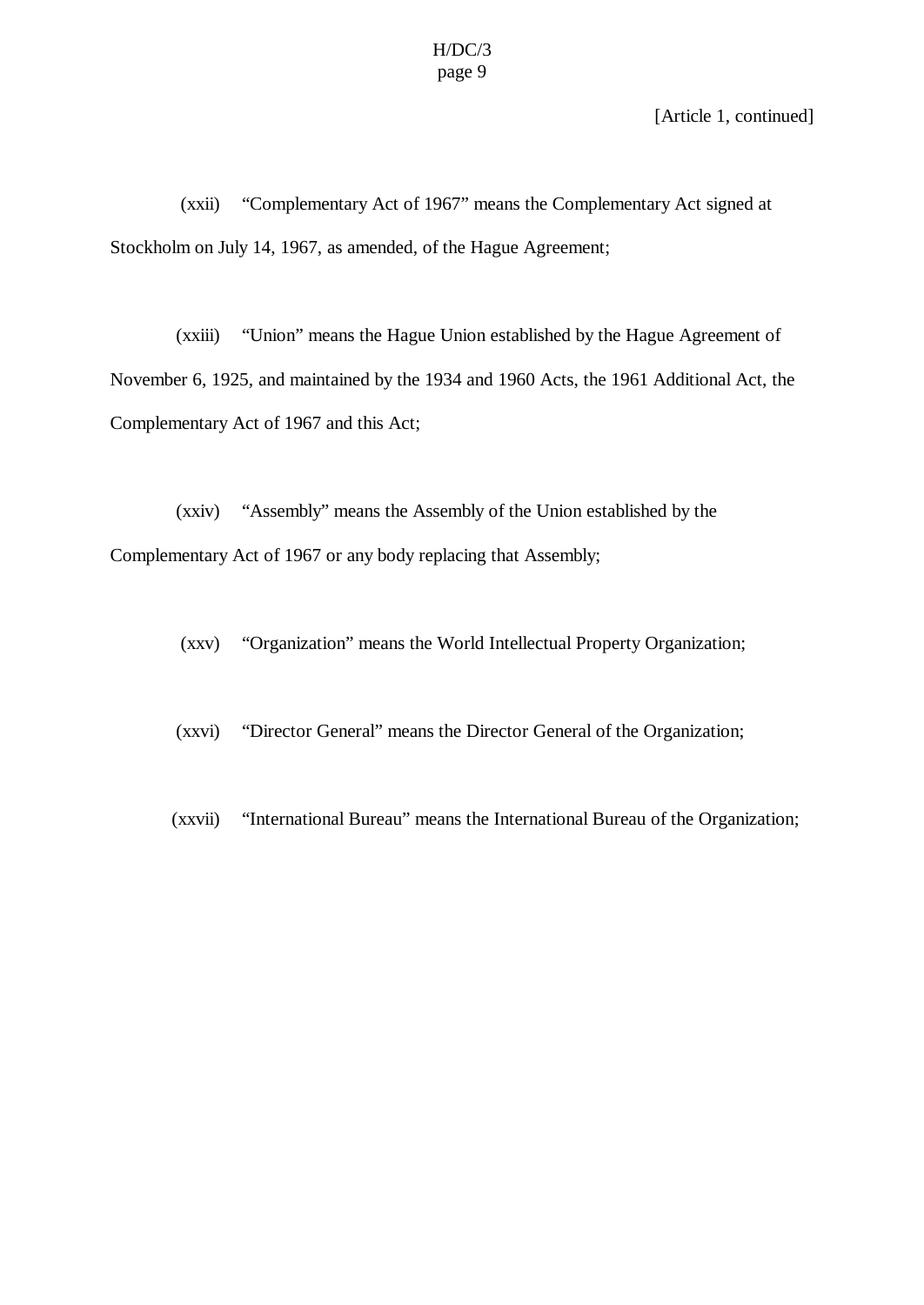#### [Article 1, continued]

(xxviii) "Regulations" means the Regulations under this Act;

(xxix) "prescribed" means prescribed in the Regulations;

(xxx) "instrument of ratification" shall be construed as including instruments of acceptance or approval;

(xxxi) "Paris Convention" means the Paris Convention for the Protection of Industrial Property, signed at Paris on March 20, 1883, as revised and amended;

(xxxii) "International Classification" means the Classification established by the Locarno Agreement Establishing an International Classification for Industrial Designs, signed at Locarno on October 8, 1968, as amended.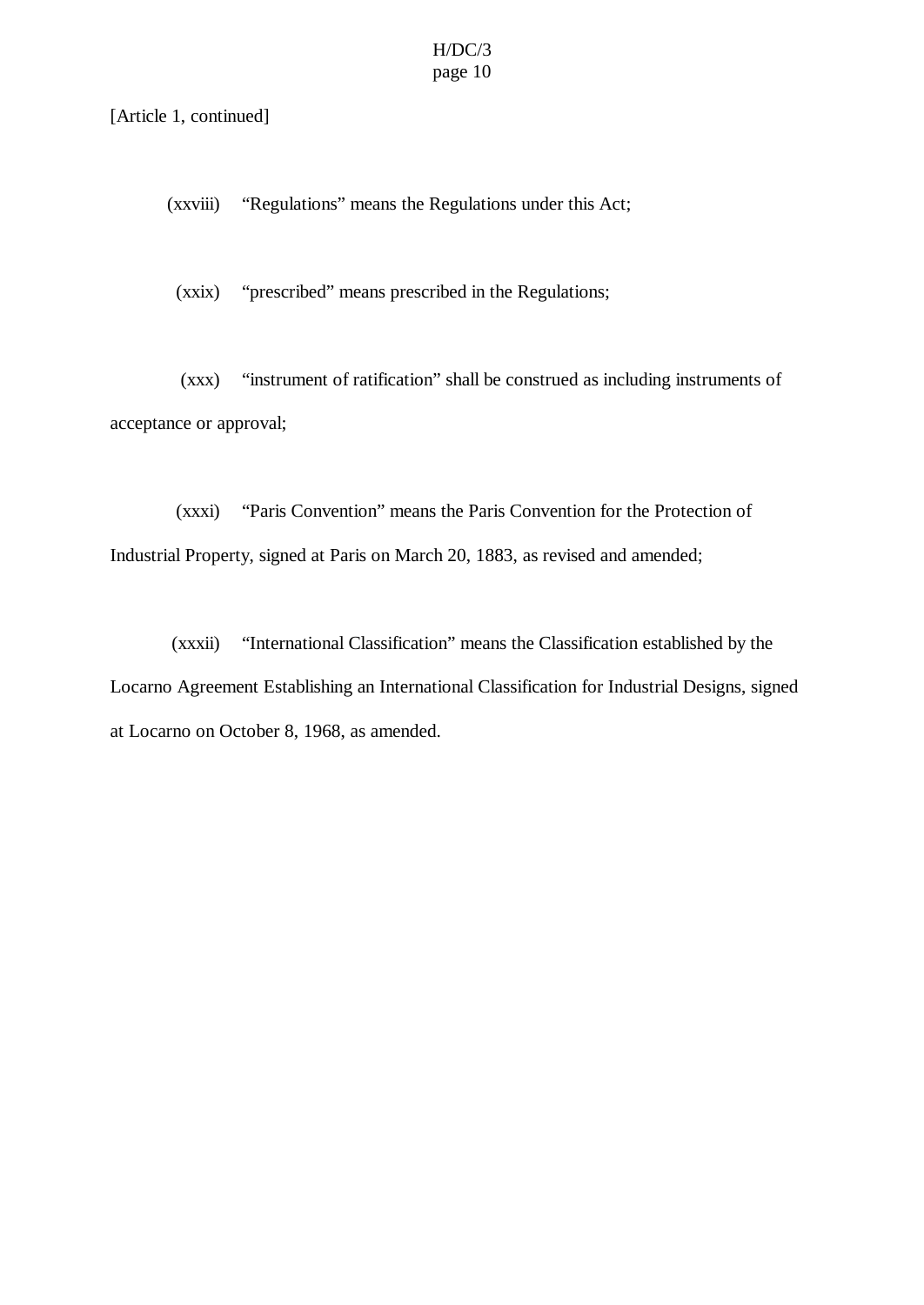## *Article 2 Applicability of Other Protection Accorded by Laws of Contracting Parties and of Certain International Treaties*

(1) [*Laws of Contracting Parties*] The provisions of this Act shall not affect the application of any other protection that may be accorded by the law of a Contracting Party, except insofar as such other protection diminishes or interferes with the enjoyment of the rights afforded to applicants and holders under this Act, in which case the provisions of this Act shall prevail.

(2) [*Certain International Treaties*] The provisions of this Act shall not affect in any way

(i) the protection accorded to works of art and works of applied art by international copyright treaties and conventions, or

(ii) the protection accorded to industrial designs under the Agreement on Trade-Related Aspects of Intellectual Property Rights.

(3) [*Obligation to Comply with the Paris Convention*] Any Contracting Party shall comply with the provisions of the Paris Convention which concern industrial designs.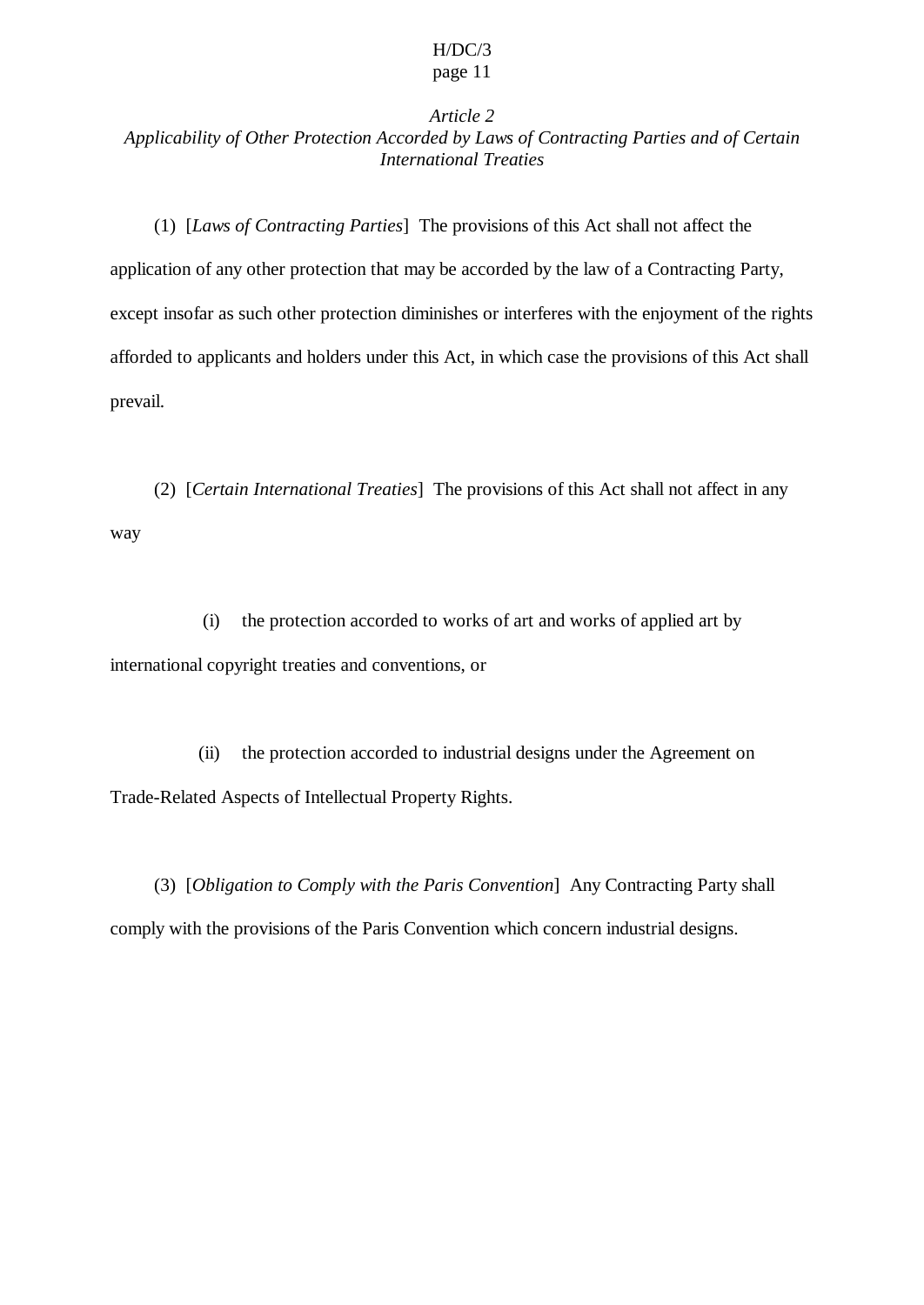## *CHAPTER I INTERNATIONAL APPLICATION AND INTERNATIONAL REGISTRATION*

*Article 3 Entitlement to File an International Application*

Any person that is a national of a State that is a Contracting Party or of a State member of an intergovernmental organization that is a Contracting Party, or that has a domicile, a habitual residence or a real and effective industrial or commercial establishment in the territory of a Contracting Party, shall be entitled to file an international application.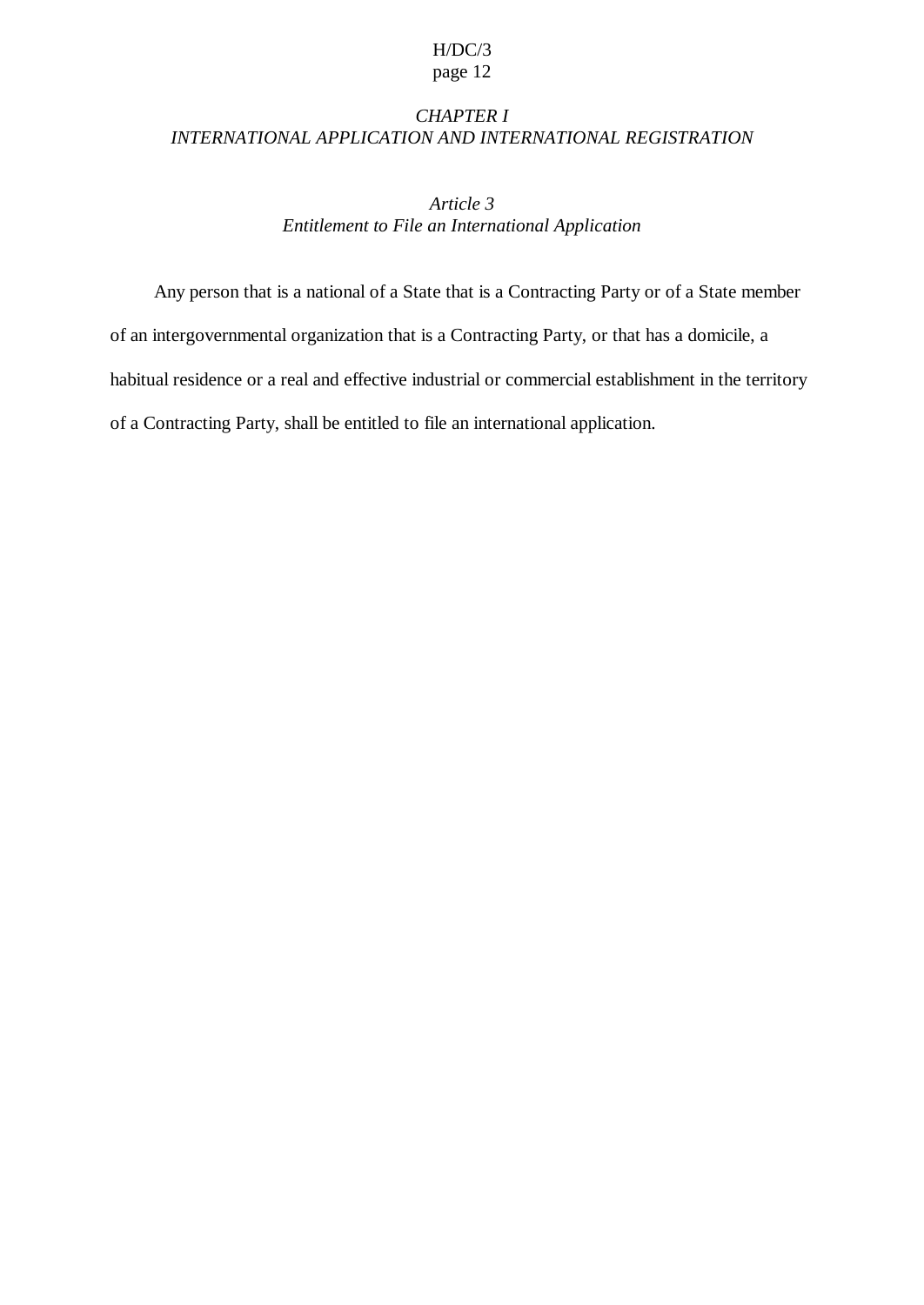## *Article 4 Procedure for Filing the International Application*

(1) [*Direct or Indirect Filing*] (a) The international application may be filed, at the option of the applicant, either direct with the International Bureau, or through the intermediary of the Office of the applicant's Contracting Party.

(b) Notwithstanding subparagraph (a), any Contracting Party may, in a declaration, notify the Director General that international applications may not be filed through the intermediary of its Office.

(2) [*Filing Date of the International Application*] (a) Where the international application is filed direct with the International Bureau, the filing date shall be the date on which the International Bureau receives the international application.

(b) Where the international application is filed through the intermediary of the Office of the applicant's Contracting Party, the filing date shall be determined as prescribed.

(3) [*Transmittal Fee in Case of Indirect Filing*] The Office of any Contracting Party may require that the applicant pay a transmittal fee to it, for its own benefit, in respect of any international application filed through it as intermediary.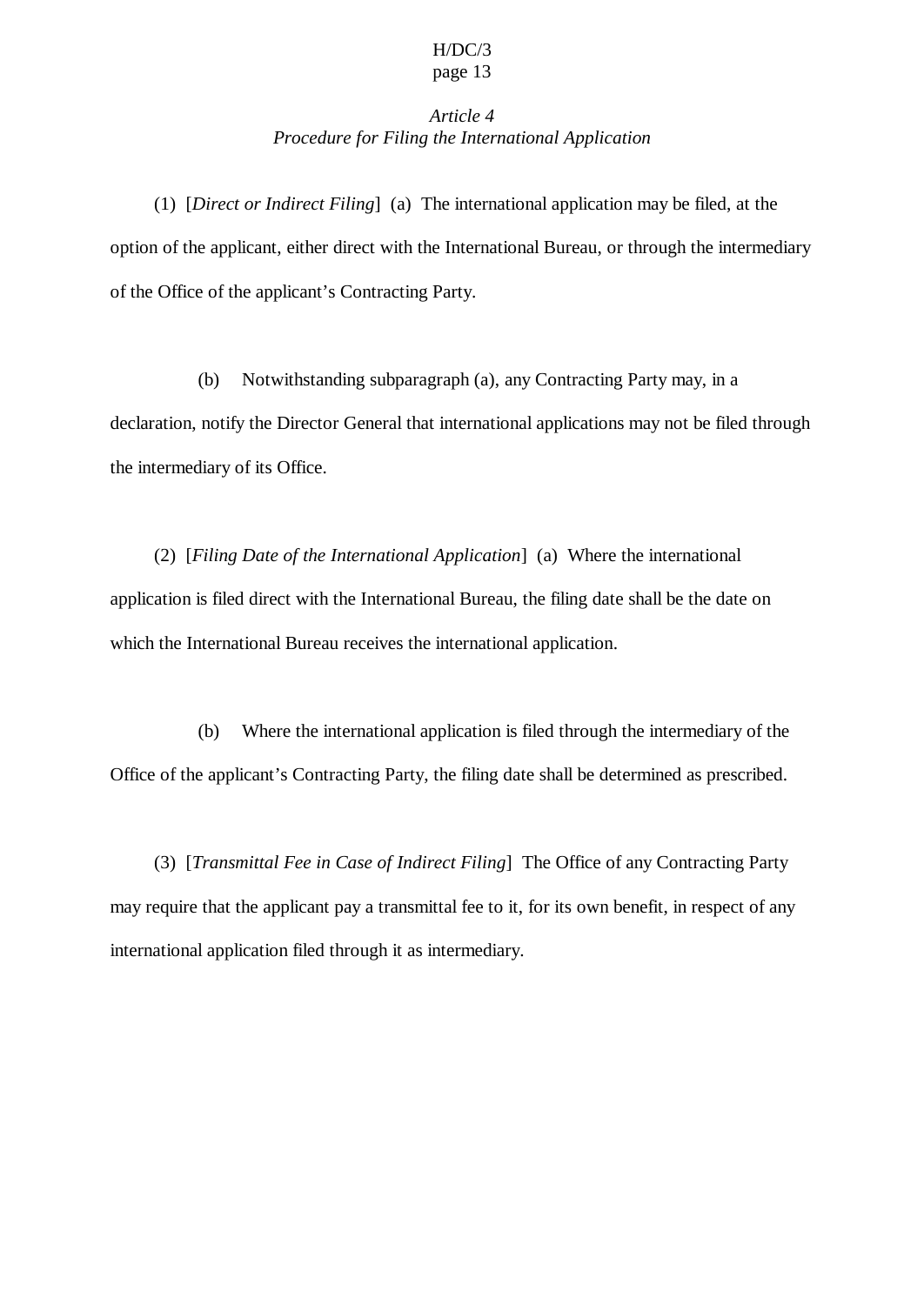## *Article 5 Contents of the International Application*

(1) [*Mandatory Contents of the International Application*] The international application shall be in the prescribed language or one of the prescribed languages and shall contain or be accompanied by

(i) a request for international registration under this Act;

(ii) the applicant's name and address and the name of the applicant's Contracting Party, as prescribed;

(iii) the prescribed number of copies of a reproduction or, at the choice of the applicant, of several different reproductions of the industrial design that is the subject of the international application, presented in the prescribed manner; however, where the industrial design is two-dimensional and a request for deferment of publication is made in accordance with paragraph (4), the international application may, instead of reproductions, be accompanied by the prescribed number of specimens of the industrial design;

(iv) an indication of the product or products which constitute the industrial design or in relation to which the industrial design is to be used, as prescribed;

(v) an indication of the designated Contracting Parties;

(vi) the prescribed fees;

[Article 5(1), continued]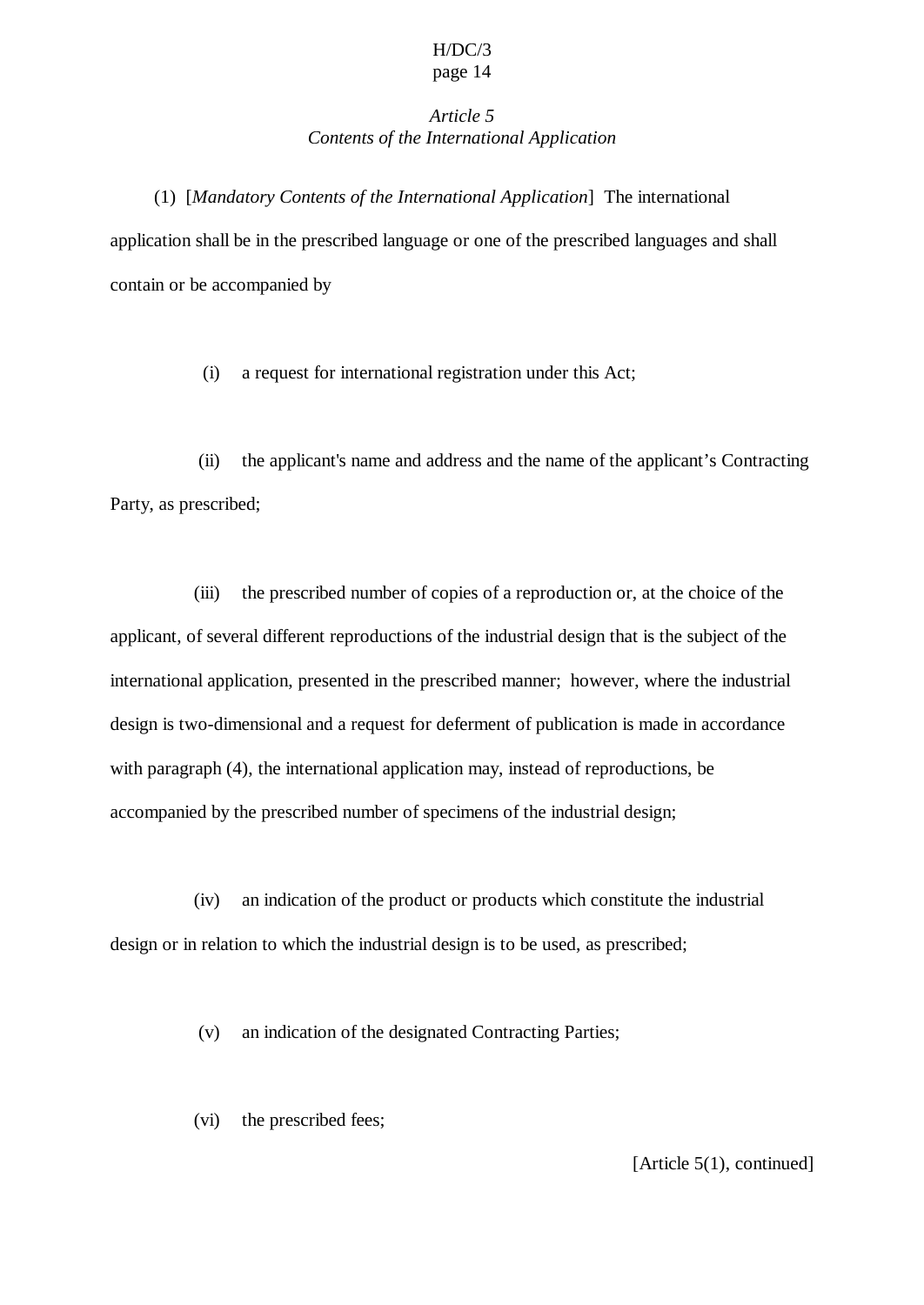(vii) any other prescribed particulars.

(2) [*Other Possible Contents of the International Application*] The international application may contain or be accompanied by such other elements as are specified in the Regulations.

(3) [*Several Industrial Designs in the Same International Application*] Subject to such conditions as may be prescribed, an international application may relate to two or more industrial designs.

(4) [*Request for Deferred Publication*] The international application may contain a request for deferment of publication.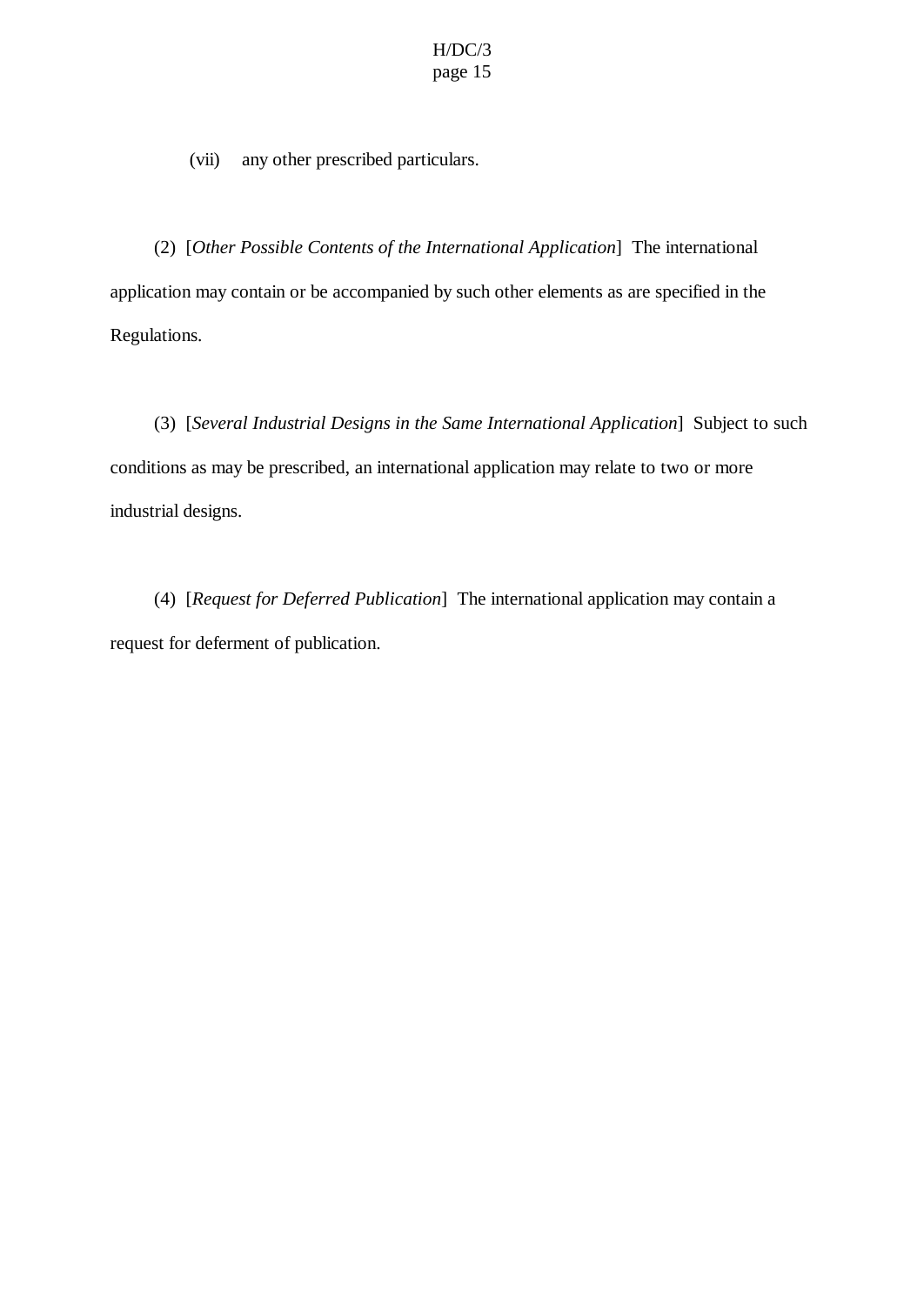## *Article 6 Priority*

(1) [*Claiming of Priority*] (a) The international application may contain a declaration claiming, under Article 4 of the Paris Convention, the priority of one or more earlier applications filed in or for any country party to that Convention or any Member of the World Trade Organization.

(b) The Regulations may provide that the declaration referred to in

subparagraph (a) may be made after the filing of the international application. In such case, the Regulations shall prescribe the latest time on which such declaration may be made.

(2) [*International Registration Serving as a Basis for Claiming Priority*] The international registration shall, as from its registration date, be equivalent to a regular filing within the meaning of Article 4 of the Paris Convention.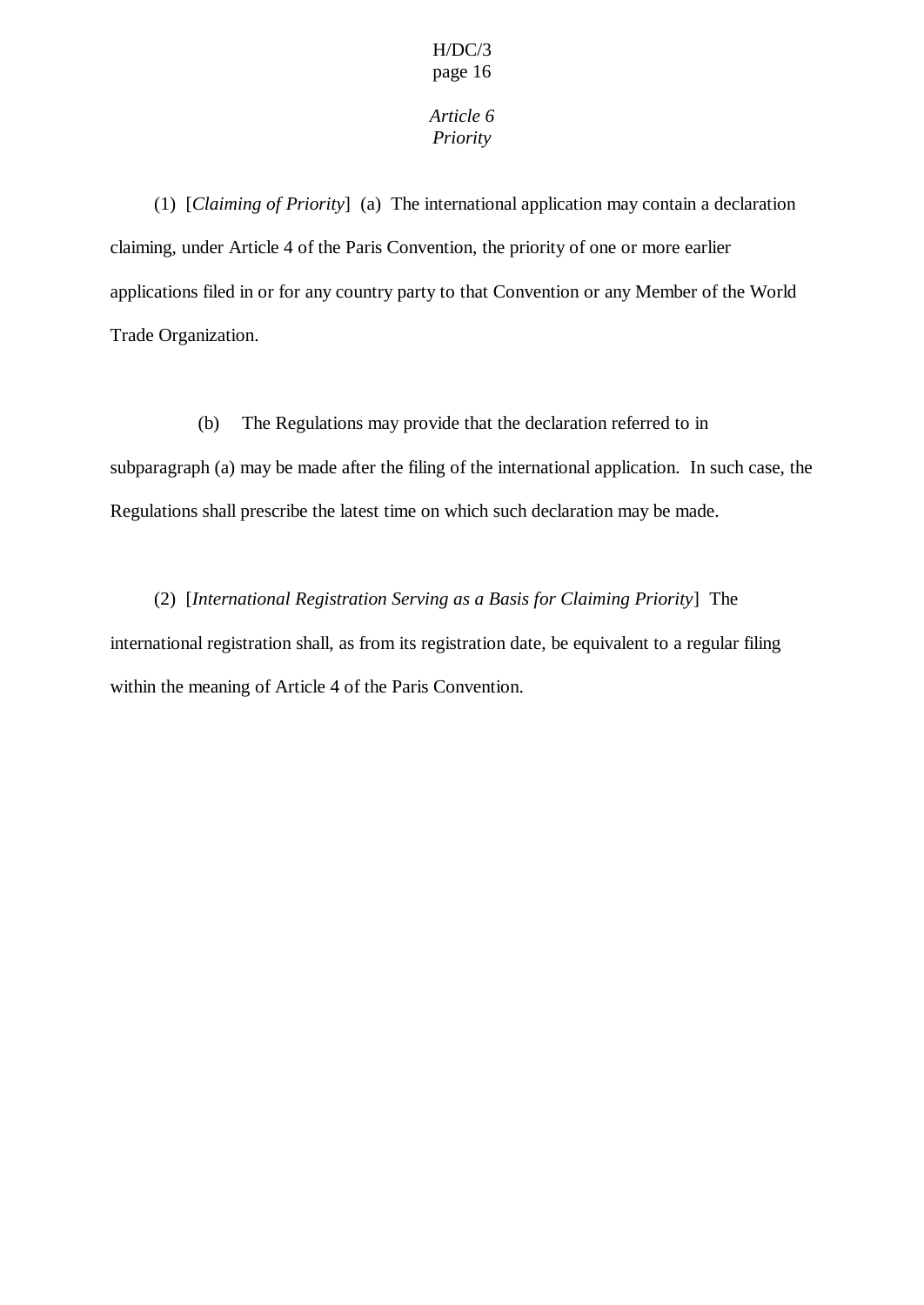## *Article 7 Designation Fees*

(1) [*Prescribed Designation Fee*] The prescribed fees shall include, subject to paragraph (2), a designation fee for each designated Contracting Party.

(2) [*Individual Designation Fee*] A Contracting Party whose Office is an Examining Office may, in a declaration, notify the Director General that, in connection with any international application in which it is designated, and in connection with the renewal of any international registration resulting from such an international application, the prescribed designation fee referred to in paragraph (1) shall be replaced by an individual designation fee, whose amount shall be indicated in the declaration and can be changed in further declarations. The said amount may be fixed by the said Contracting Party for the initial term of protection and for each term of renewal or for the maximum period of protection allowed by the Contracting Party concerned. However, it may not be higher than the equivalent of the amount which the Office of that Contracting Party would be entitled to receive from an applicant for a grant of protection for an equivalent period to the same number of industrial designs, that amount being diminished by the savings resulting from the international procedure.

(3) [*Transfer of Designation Fees*] The designation fees referred to in paragraphs (1) and (2) shall be transferred by the International Bureau to the Contracting Parties in respect of which those fees were paid.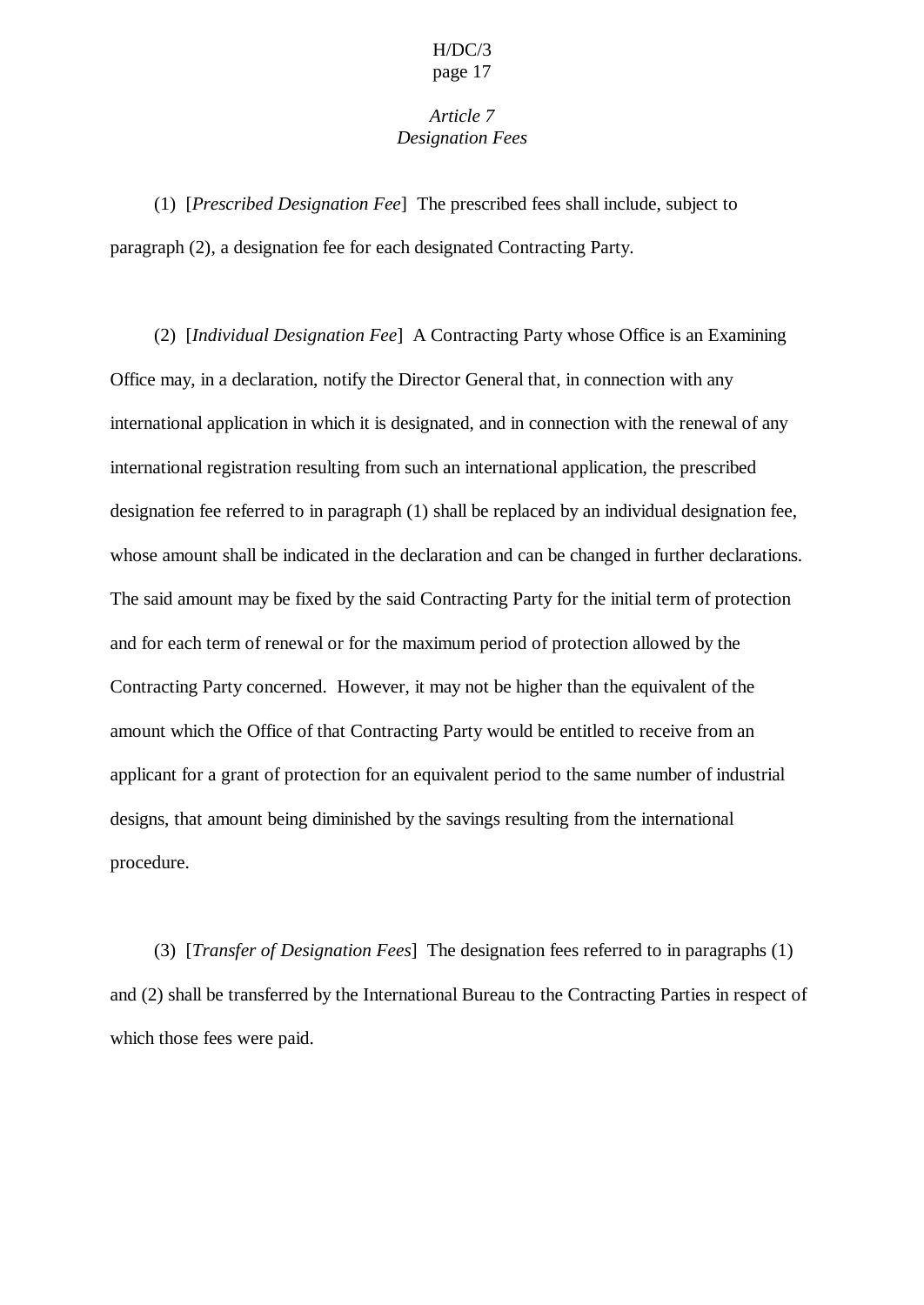## *Article 8 Correction of Irregularities*

(1) [*Examination of the International Application*] If the International Bureau finds that the international application does not, at the time of its receipt by the International Bureau, fulfill the requirements of this Act and the Regulations, it shall invite the applicant to make the required corrections within the prescribed time limit.

(2) [*Irregularities Not Corrected*] (a) If the applicant does not comply with the invitation within the prescribed time limit, the international application shall, subject to subparagraph (b), be considered abandoned.

(b) In the case of an irregularity which relates to Article 17 or to a special requirement notified to the Director General by a Contracting Party in accordance with the Regulations, if the applicant does not comply with the invitation within the prescribed time limit, the international application shall be deemed not to contain the designation of that Contracting Party.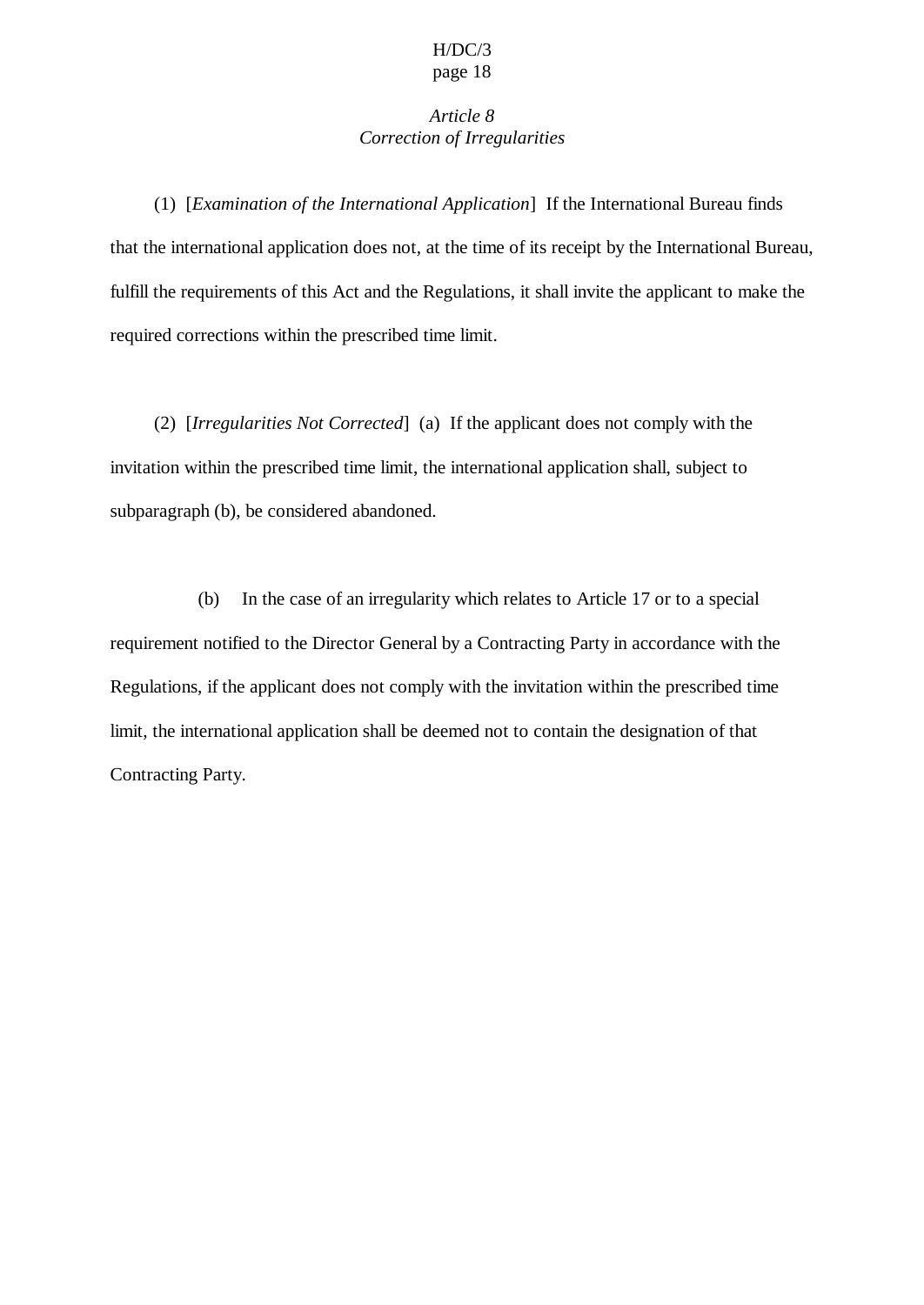## *Article 9 International Registration, Date of the International Registration and Publication*

(1) [*International Registration*] The International Bureau shall register each industrial design that is the subject of an international application, whether or not publication is deferred under Article 10. The registration will be effected immediately upon receipt by the International Bureau of the international application or, where corrections are made under Article 8, immediately upon receipt of the required corrections.

(2) [*Date of the International Registration*] (a) Subject to subparagraph (b), the date of the international registration shall be the filing date of the international application.

(b) Where the international application has, at the date on which it is received by the International Bureau, an irregularity which relates to Article 17 or which is prescribed as an irregularity entailing a postponement of the date of international registration, the date of the international registration shall be the date on which the correction of such irregularity is received by the International Bureau.

(3) [*Publication*] (a) The international registration shall be published by the International Bureau. Such publication shall be deemed in all Contracting Parties to be sufficient publicity, and no other publicity may be required of the holder.

(b) The International Bureau shall send a copy of the publication of the international registration to each designated Office.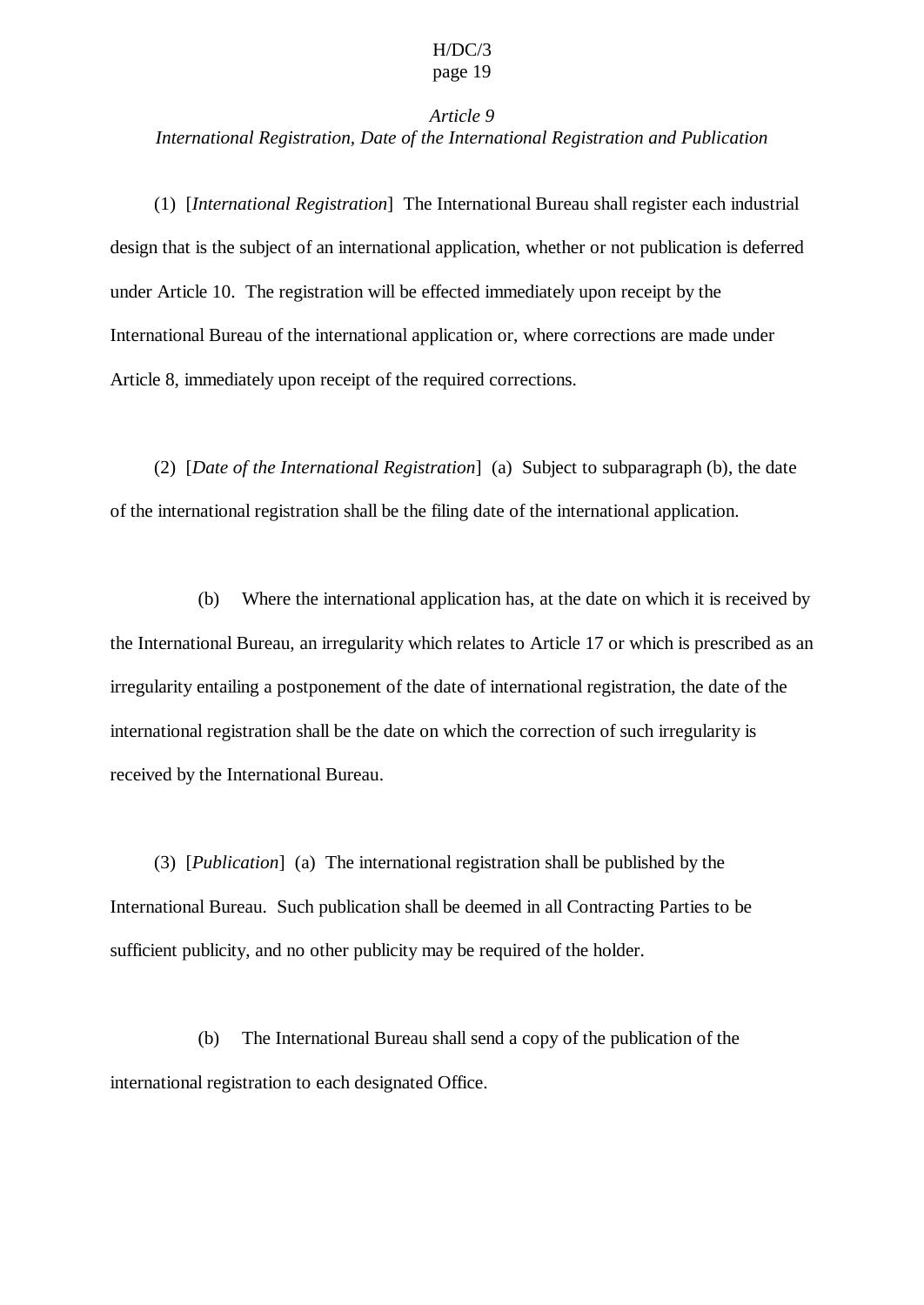## [Article 9, continued]

(4) [*Maintenance of Confidentiality Before Publication*] Subject to Articles 10(4)(b) and 19, the International Bureau shall keep in confidence each international application and each international registration until publication.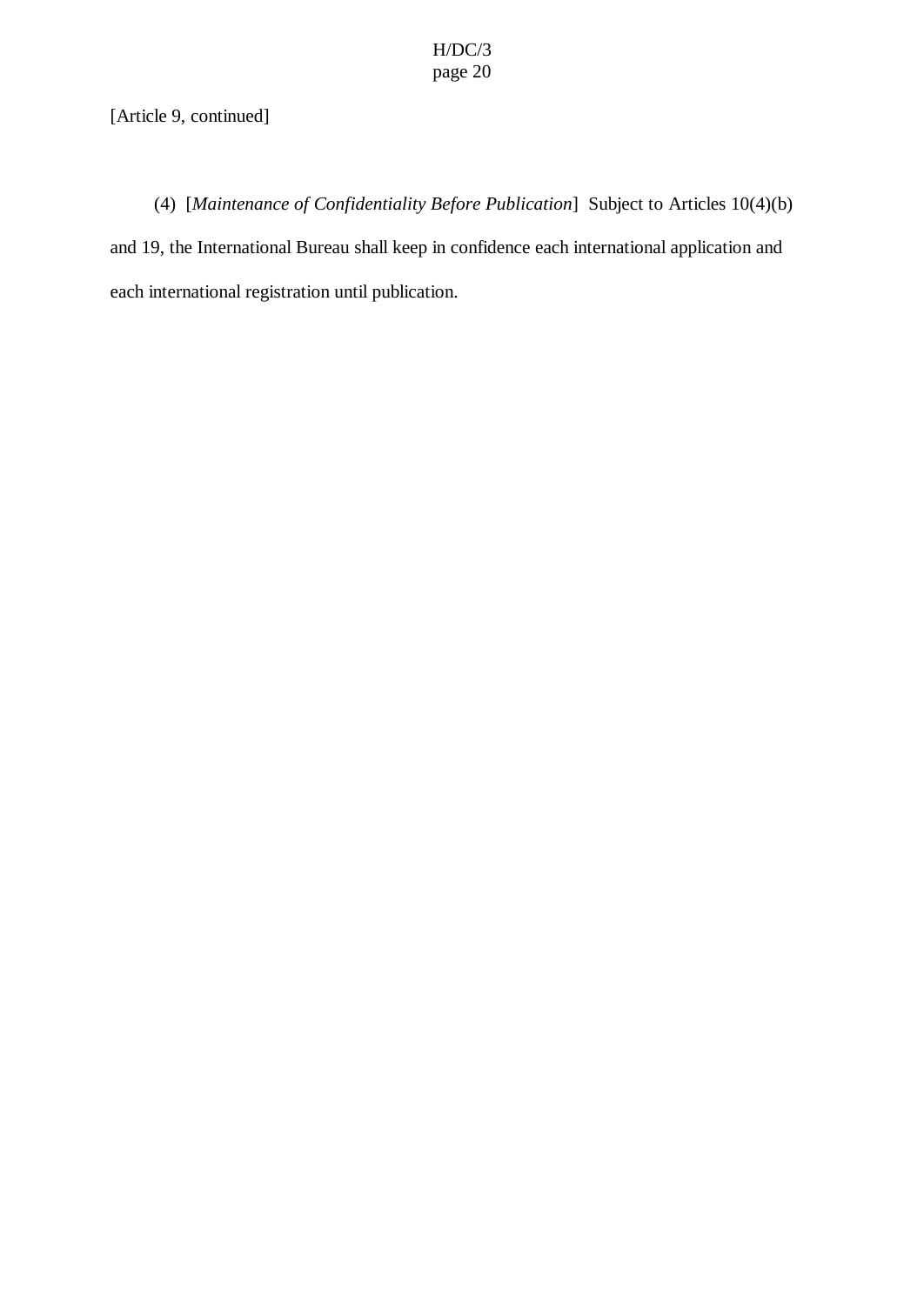#### *Article 10 Deferment of Publication*

(1) [*Provisions of the Contracting Parties Concerning Deferment of*

*Publication*] (a) Where the law of a Contracting Party provides that an applicant may request the deferment of the publication of an industrial design for a period which is less than the prescribed period, that Contracting Party shall, in a declaration, notify the Director General of the allowable period of deferment.

(b) Where the law of a Contracting Party does not provide that an applicant may request the deferment of the publication of an industrial design, the Contracting Party shall, in a declaration, notify the Director General of that fact.

(2) [*Deferment of Publication*] Where the international application contains a request for deferment of publication, the publication shall take place,

(i) where none of the Contracting Parties designated in the international application has made a declaration under paragraph (1), at the expiry of the prescribed period;

(ii) where any of the Contracting Parties designated in the international application has made a declaration under paragraph  $(1)(a)$ , at the expiry of the period notified in such declaration or, where there is more than one such designated Contracting Party, at the expiry of the shortest period notified in their declarations.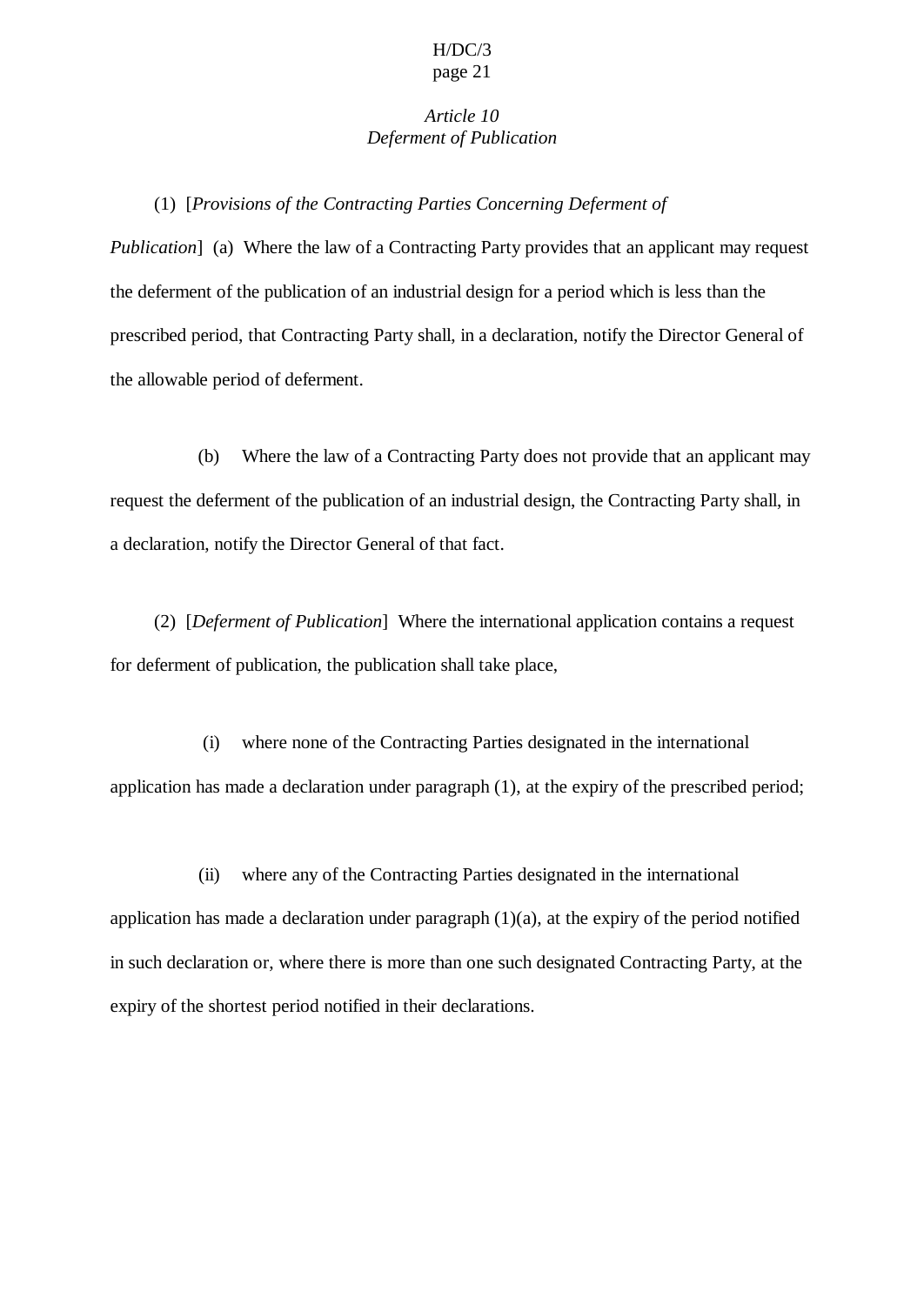[Article 10, continued]

(3) [*Treatment of Requests for Deferment Where Deferment Is Not Possible Under Applicable Law*] Where deferment of publication has been requested and any of the Contracting Parties designated in the international application has made a declaration under paragraph (1)(b) that deferment of publication is not possible under its law,

(i) subject to item (ii), the International Bureau shall notify the applicant accordingly; if, within the prescribed period, the applicant does not, by notice in writing to the International Bureau, withdraw the designation of the said Contracting Party, the International Bureau shall disregard the request for deferment of publication;

(ii) where, instead of being accompanied by reproductions of the industrial design, the international application was accompanied by specimens of the industrial design, the International Bureau shall disregard the designation of the said Contracting Party and shall notify the applicant accordingly.

(4) [*Request for Earlier Publication or for Special Access to the International*

*Registration*] (a) At any time during the period of deferment applicable under paragraph (2), the holder may request publication of any or all of the industrial designs that are the subject of the international registration, in which case the period of deferment in respect of such industrial design or designs shall be considered to have expired on the date of receipt of such request by the International Bureau.

[Article 10(4), continued]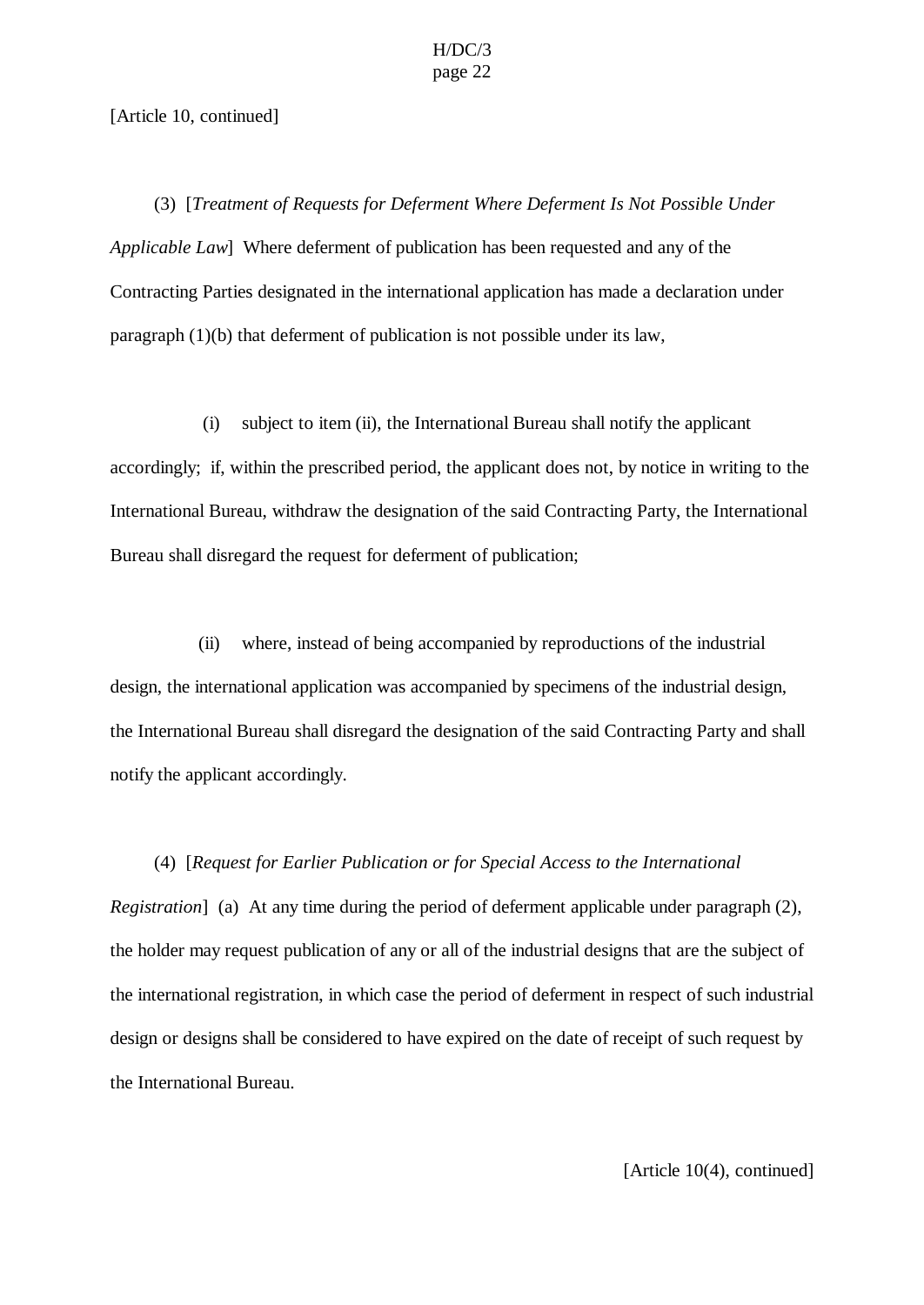(b) The holder may also, at any time during the period of deferment applicable under paragraph (2), request the International Bureau to provide a third party specified by the holder with an extract from, or to allow such a party access to, any or all of the industrial designs that are the subject of the international registration.

(5) [*Renunciation and Limitation*] (a) If, at any time during the period of deferment applicable under paragraph (2), the holder renounces the international registration in respect of all the designated Contracting Parties, the industrial design or designs that are the subject of the international registration shall not be published.

(b) If, at any time during the period of deferment applicable under paragraph (2), the holder limits the international registration, in respect of all of the designated Contracting Parties, to one or some of the industrial designs that are the subject of the international registration, the other industrial design or designs that are the subject of the international registration shall not be published.

(6) [*Publication and Furnishing of Reproductions*] (a) At the expiration of any period of deferment applicable under the provisions of this Article, the International Bureau shall, subject to the payment of the prescribed fees, publish the international registration. If such fees are not paid as prescribed, the international registration shall be canceled and publication shall not take place.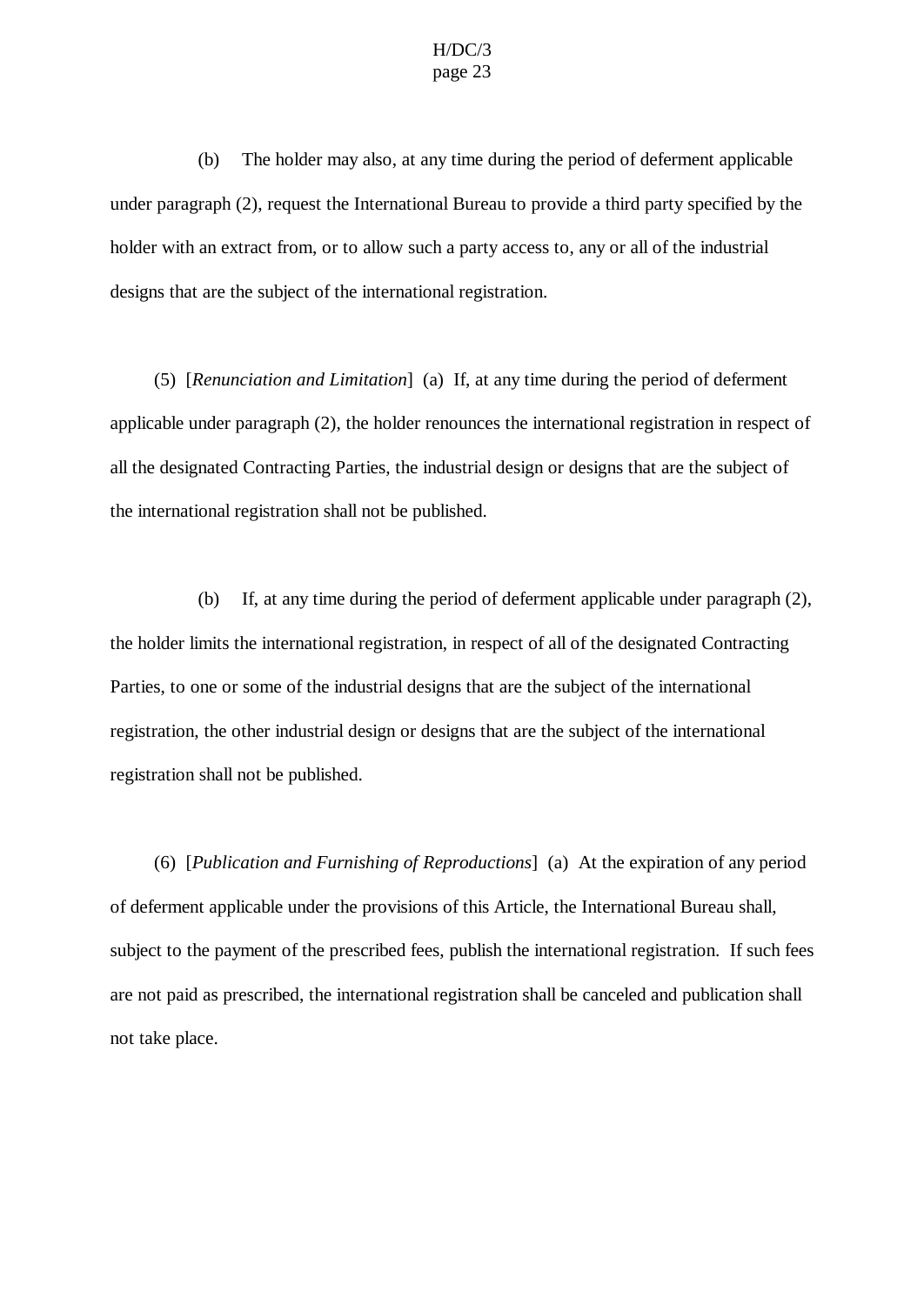#### [Article 10(6), continued]

(b) Where the international application was accompanied by one or more specimens of the industrial design in accordance with Article 5(1)(iii), the holder shall submit the prescribed number of copies of a reproduction of each industrial design that is the subject of that application to the International Bureau within the prescribed time limit. To the extent that the holder does not do so, the international registration shall be canceled and publication shall not take place.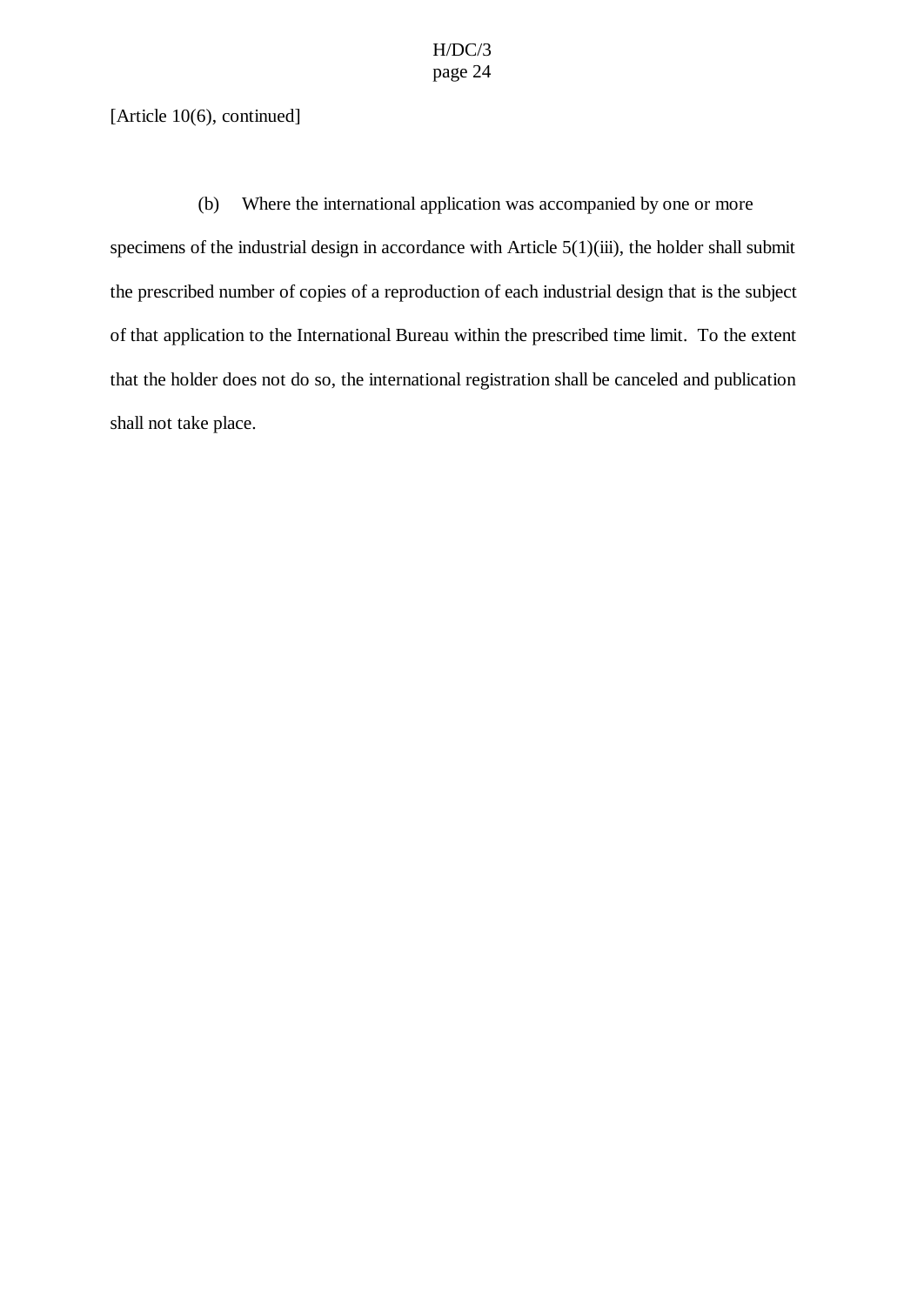## *Article 11 Refusal of Effects; Remedies Against Refusals*

(1) [*Refusal of Effects*] The Office of any designated Contracting Party may, where the conditions for the grant of protection under the law of that Contracting Party are not met in respect of any or all of the industrial designs that are the subject of an international registration, refuse the effects, in part or in whole, of the international registration, provided that no Office may refuse the effects, in part or in whole, of any international registration on the ground that requirements relating to the form or contents of the international application that are additional to, or different from, those which are provided for in this Act and the Regulations have not been satisfied under the law of the Contracting Party concerned.

(2) [*Notification of Refusal*] (a) The refusal of the effects of an international registration shall be communicated by the Office to the International Bureau in a notification of refusal within the prescribed period.

(b) Any notification of refusal shall state all the grounds on which the refusal that is the subject of the notification is based.

(c) Any notification of refusal may be withdrawn at any time by the Office that has made it.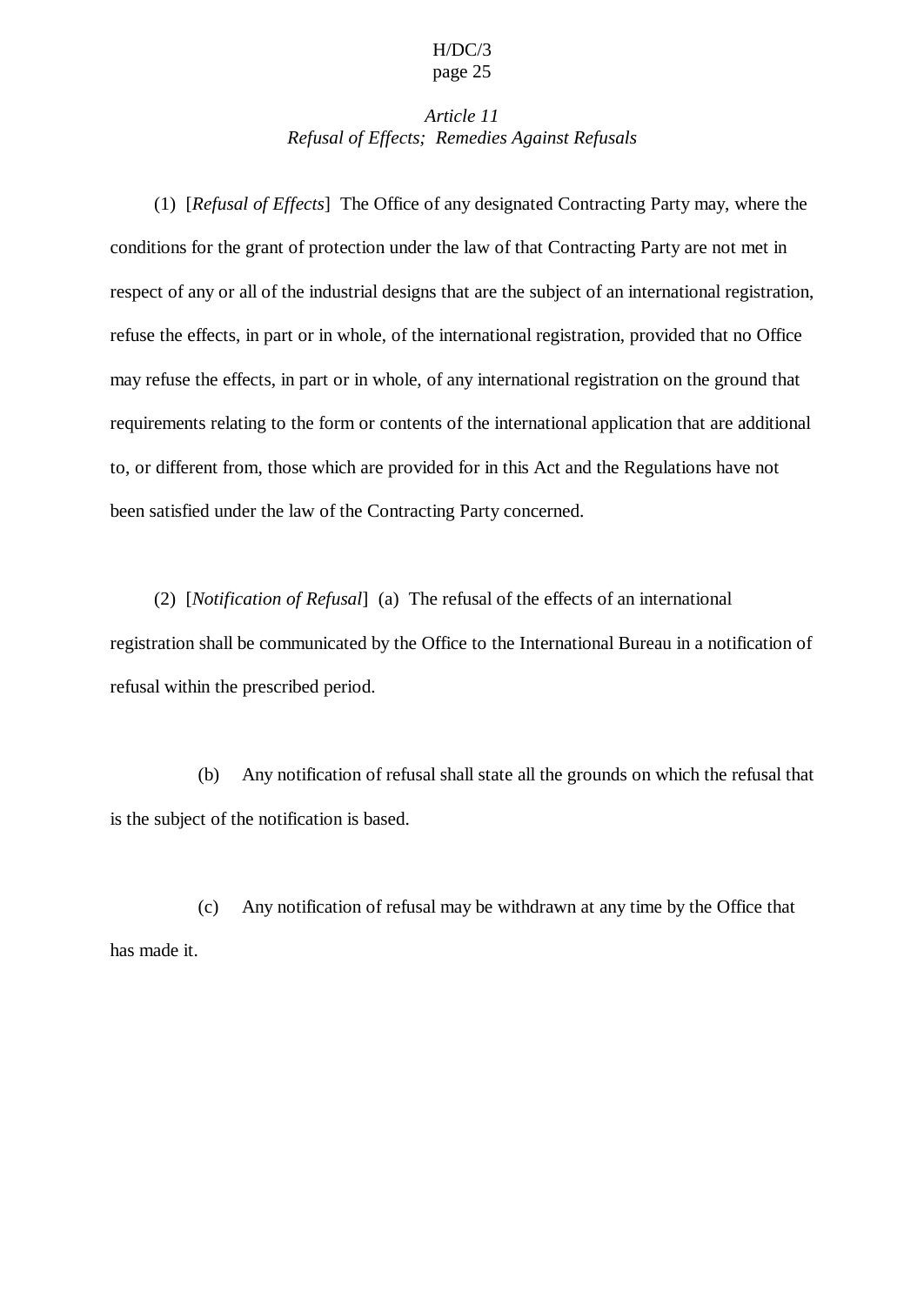[Article 11, continued]

(3) [*Transmission of Notification of Refusal; Remedies*] (a) The International Bureau shall, without delay, transmit a copy of the notification of refusal to the holder.

(b) The holder shall enjoy the same remedies as if any industrial design that is the subject of the international registration had been the subject of an application for the grant of protection under the law applicable to the Office that has notified the refusal. Such remedies shall at least consist of the possibility of a re-examination or a review of the refusal or an appeal against the refusal.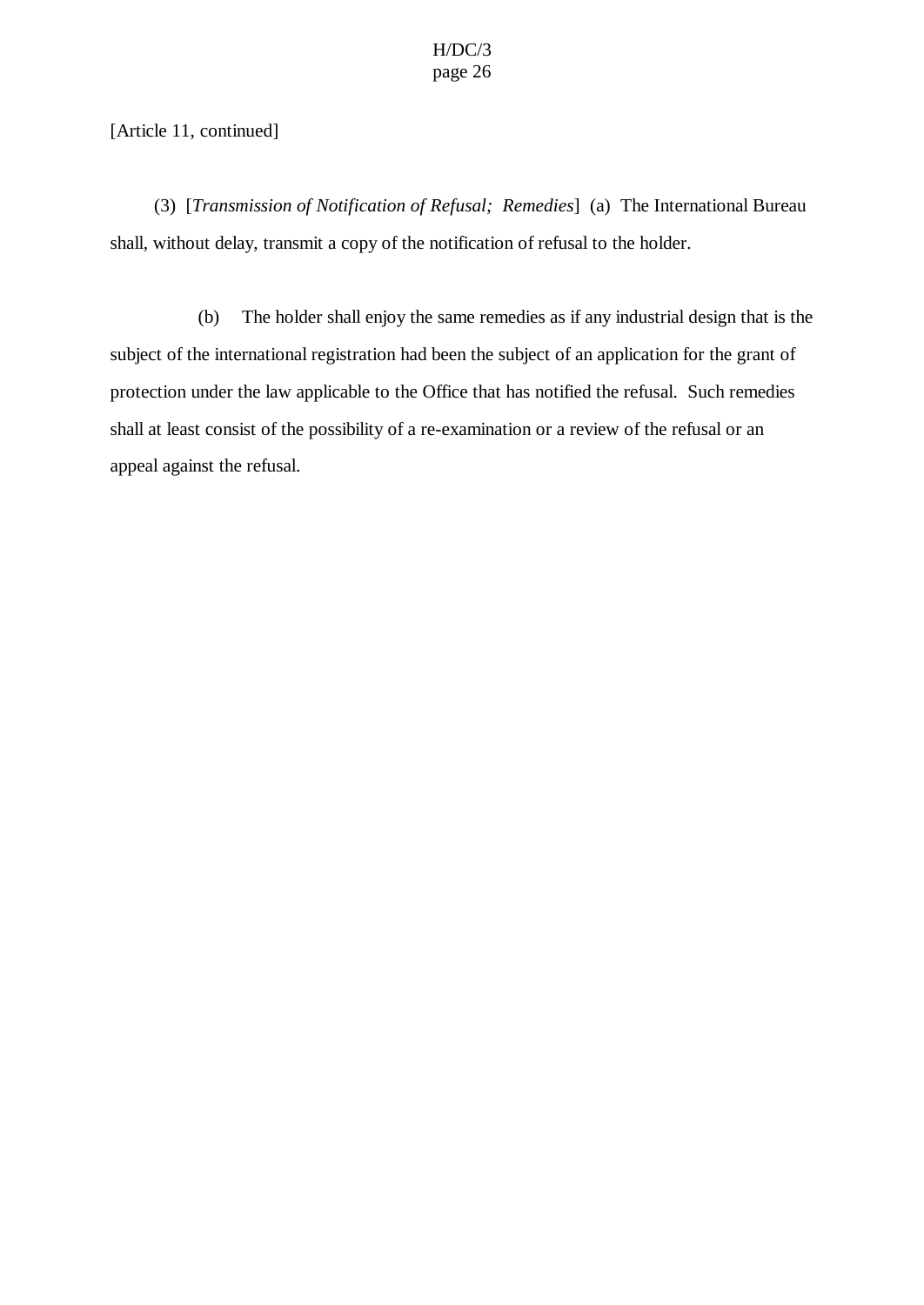## *Article 12 Effects of the International Registration*

(1) [*Effect as Application Under Applicable Law*] The international registration shall, from the date of the international registration, have at least the same effect in each designated Contracting Party as a regularly-filed application for the grant of protection of the industrial design under the law of that Contracting Party.

(2) [*Effect as Grant of Protection Under Applicable Law*] (a) In each designated Contracting Party the Office of which has not communicated a notification of refusal in accordance with Article 11, the international registration shall have the same effect as a grant of protection for the industrial design under the law of that Contracting Party at the latest from the date of expiration of the period allowed for it to communicate a notification of refusal or, where a Contracting Party has made a corresponding declaration under the Regulations, at the latest at the time specified in that declaration.

(b) Where the Office of a designated Contracting Party has communicated a notification of refusal and has subsequently withdrawn, in part or in whole, that notification, the international registration shall, to the extent that the notification of refusal is withdrawn, have the same effect in that Contracting Party as a grant of protection for the industrial design under the law of the said Contracting Party at the latest from the date on which the notification was withdrawn.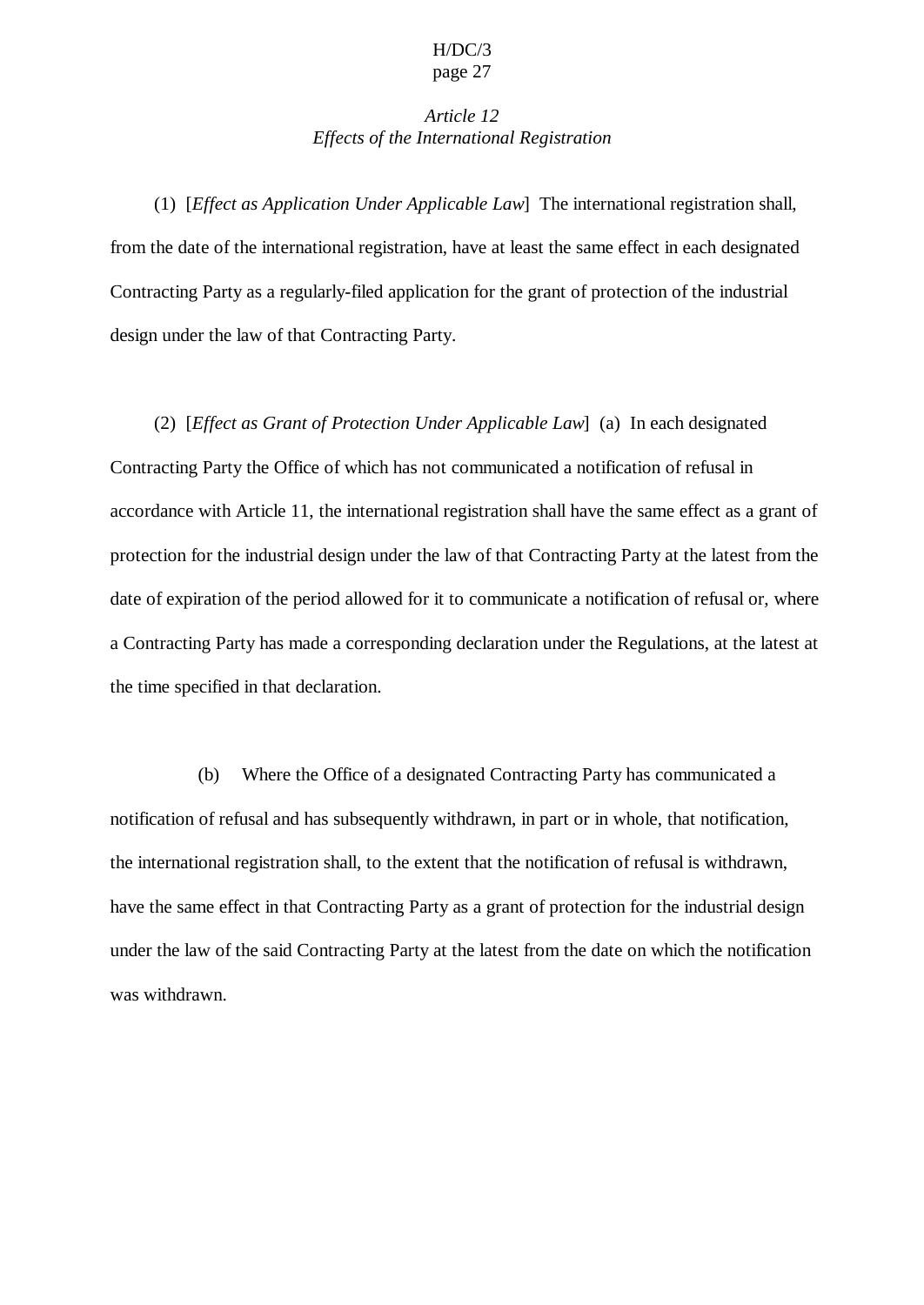[Article 12(2), continued]

(c) The effect given to the international registration under this paragraph shall apply to the industrial design or designs that are the subject of that registration as received from the International Bureau by the designated Office and, where applicable, as amended in the procedure before that Office.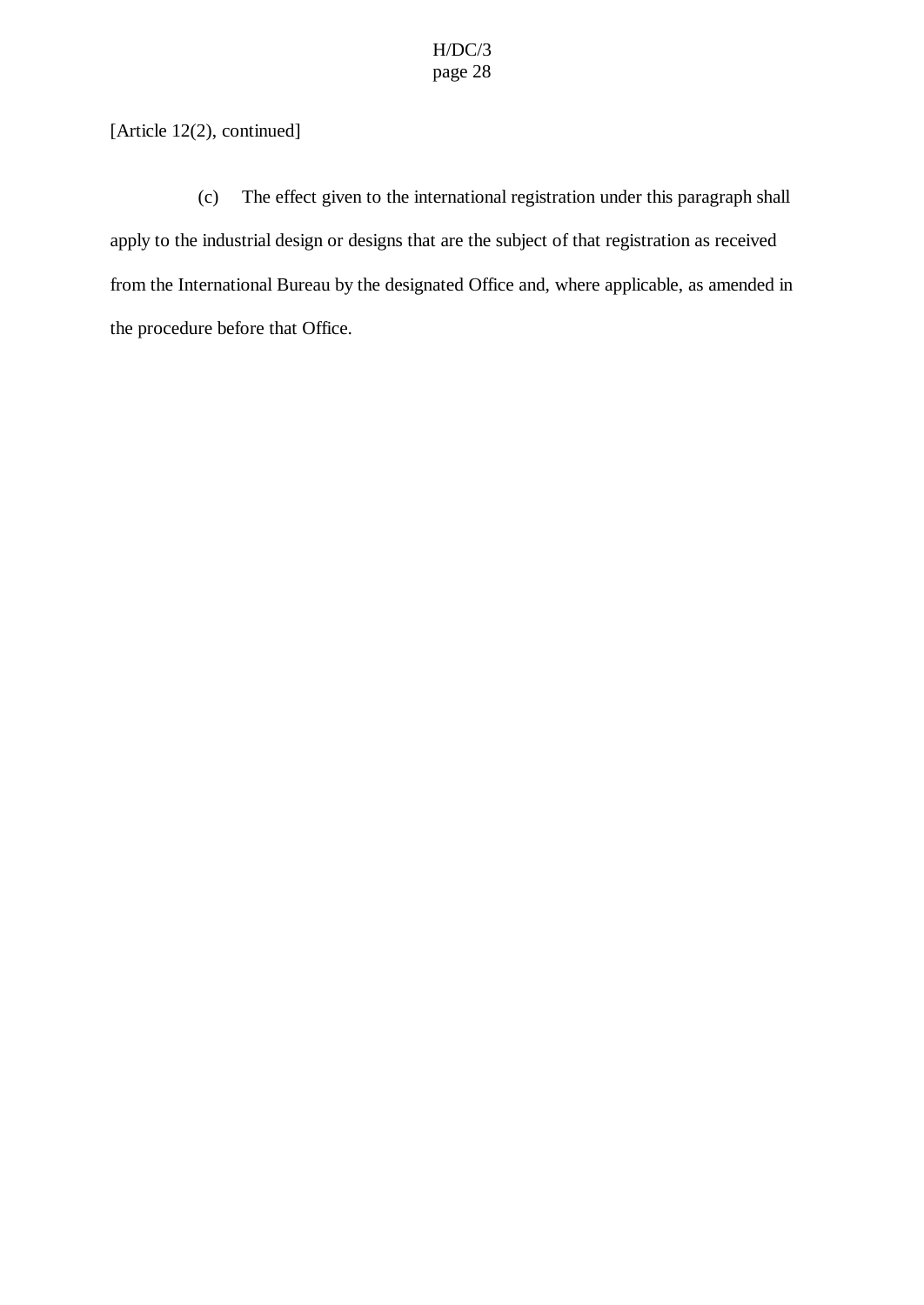## *Article 13 Invalidation*

(1) [*Requirement of Opportunity of Defense*] Invalidation, by the competent authorities of a designated Contracting Party, of the effects, in part or in whole, in the territory of that Contracting Party, of the international registration may not be pronounced without the holder having, in good time, been afforded the opportunity of defending his rights.

(2) [*Notification of Invalidation*] Invalidation shall be notified to the International Bureau by the Office of the Contracting Party in whose territory the effects of the international registration have been invalidated.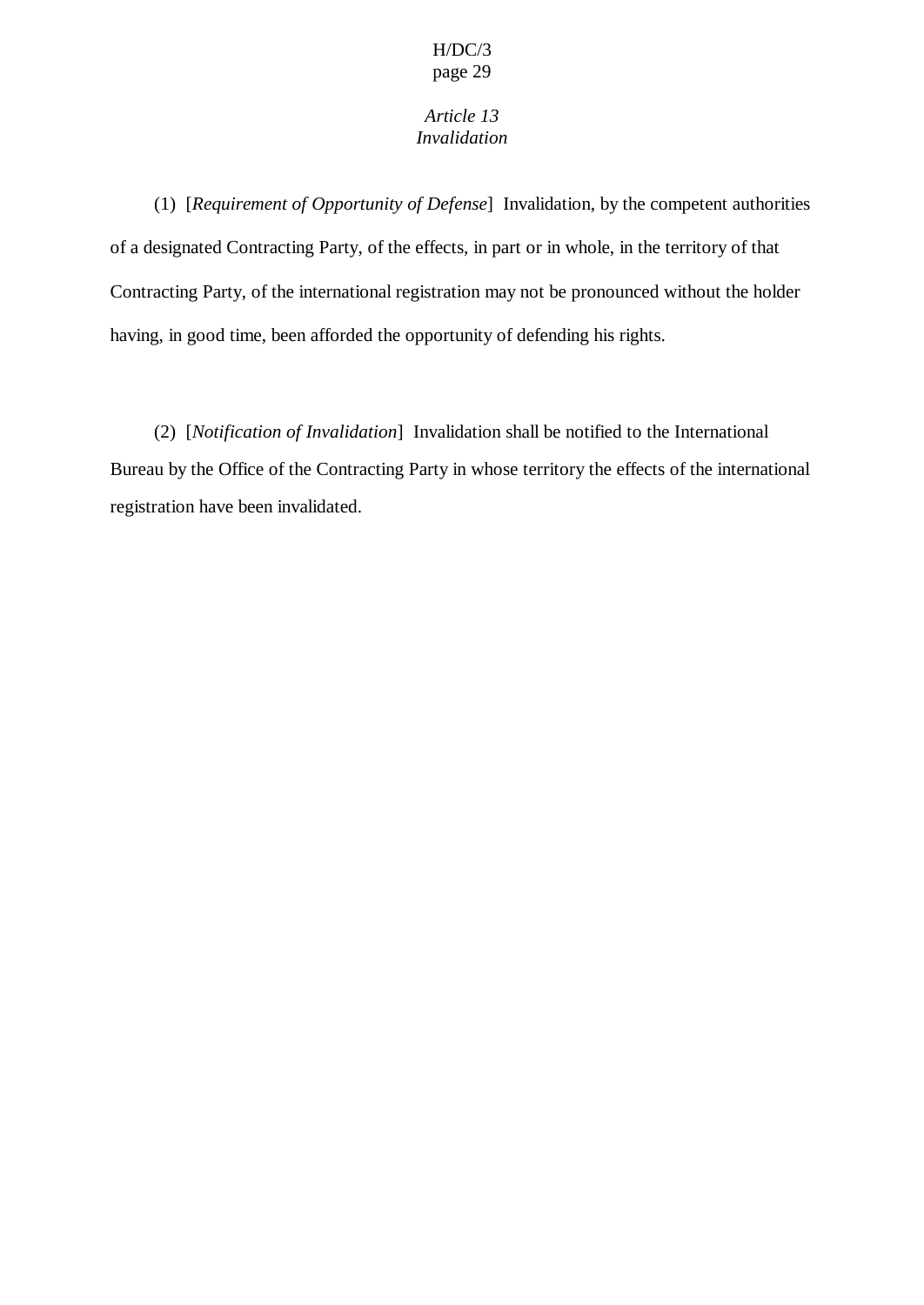## *Article 14 Recording of Changes and Other Matters Concerning International Registrations*

(1) [*Recording of Changes and Other Matters*] The International Bureau shall, as prescribed, record in the International Register

(i) any change in ownership of the international registration, in respect of any or all of the designated Contracting Parties and in respect of any or all of the industrial designs that are the subject of the international registration, provided that the new owner is entitled to file an international application under Article 3,

(ii) any change in the name or address of the holder,

(iii) the appointment of a representative of the applicant or holder and any other relevant fact concerning such representative,

(iv) any renunciation, by the holder, of the international registration, in respect of any or all of the designated Contracting Parties,

(v) any limitation, by the holder, of the international registration, in respect of any or all of the designated Contracting Parties, to one or some of the industrial designs that are the subject of the international registration,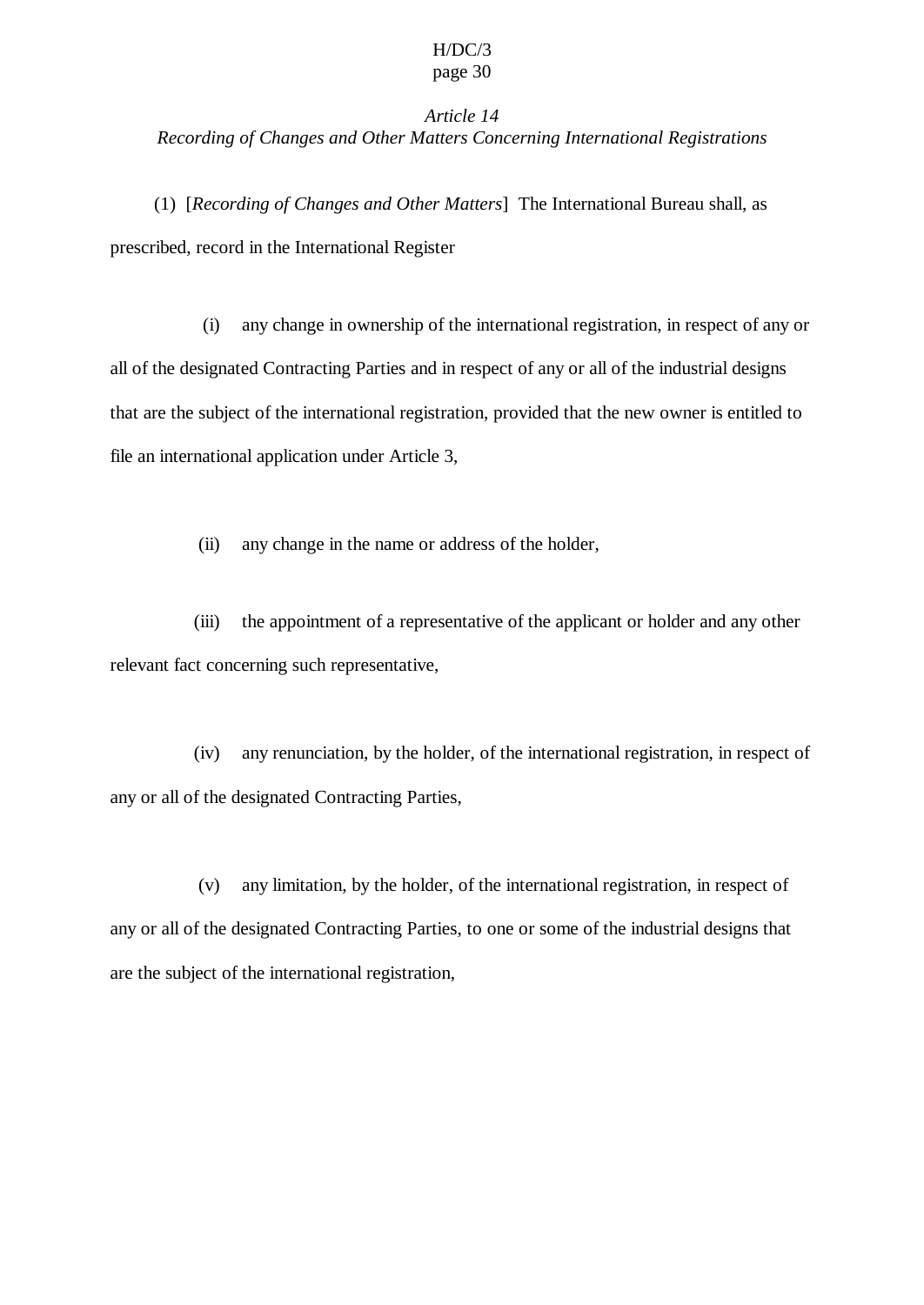[Article 14(1), continued]

(vi) any invalidation, by the competent authorities of a designated Contracting Party, of the effects, in the territory of that Contracting Party, of the international registration in respect of any or all of the industrial designs that are the subject of the international registration,

(vii) any other relevant fact, identified in the Regulations, concerning the rights in any or all of the industrial designs that are the subject of the international registration.

(2) [*Effect of Recording in International Register*] Any recording referred to in items (i), (ii), (iv), (v), (vi) and, if so provided in the Regulations, (vii) of paragraph (1) shall have the same effect as if it had been made in the Register of the Office of each of the Contracting Parties concerned.

(3) [*Fees*] Any recording made under paragraph (1) may be subject to the payment of a fee.

(4) [*Publication*] The International Bureau shall publish a notice concerning any recording made under paragraph (1). It shall send a copy of the publication of the notice to the Office of each of the Contracting Parties concerned.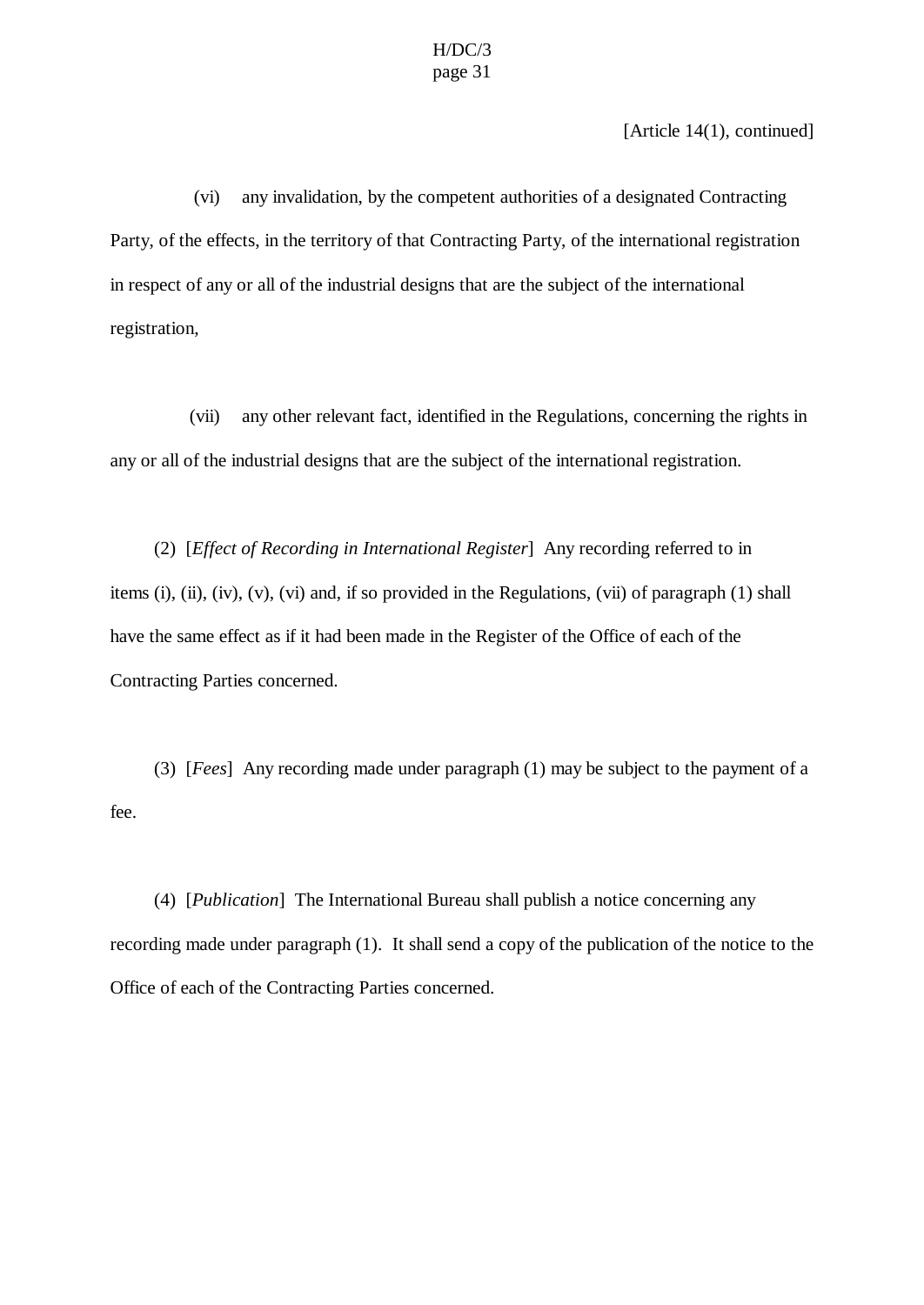## *Article 15 Term and Renewal of the International Registration*

(1) [*Term of International Registration*] The international registration shall be effected for five years counted from the date of the international registration.

(2) [*Renewal of International Registration*] The international registration may be renewed for additional terms of five years, in accordance with the prescribed procedure and subject to the payment of the prescribed fees.

(3) [*Minimum and Maximum Period of Protection in Designated Contracting Parties*] (a) Provided that the international registration is renewed, the period of protection shall not terminate, in each of the designated Contracting Parties, before the expiration of 15 years counted from the date of the international registration.

(b) Where the law of a designated Contracting Party provides for a period of protection of more than 15 years for an industrial design for which protection has been granted under that law, the period of protection shall, provided that the international registration is renewed, be the same as the one provided for by the law of that Contracting Party.

(c) Any Contracting Party shall, in a declaration, notify the Director General of the maximum period of protection provided for by its law.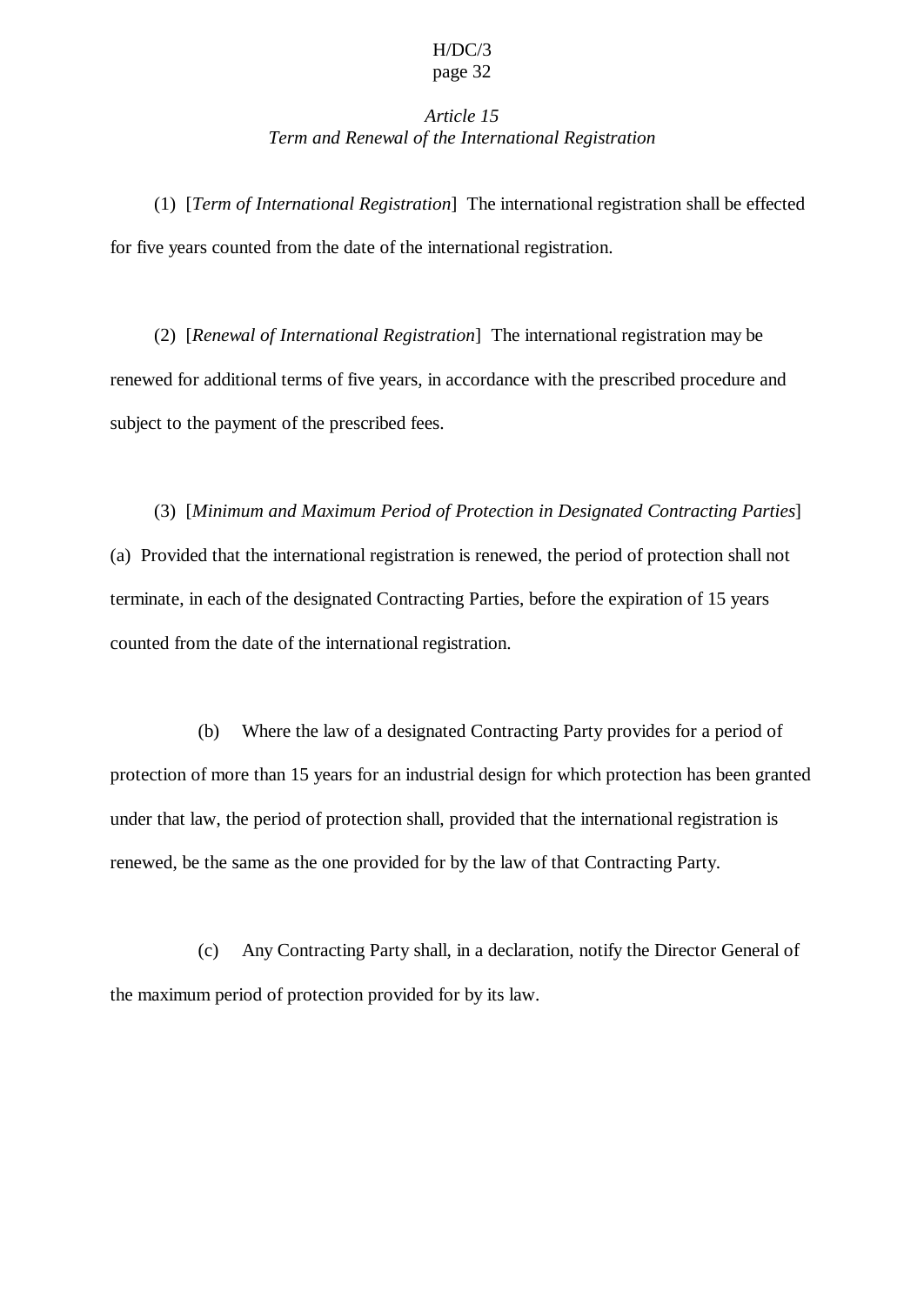[Article 15, continued]

(4) [*Possibility of a Limited Renewal*] The renewal of the international registration may be effected for any or all of the designated Contracting Parties and for any or all of the industrial designs that are the subject of the international registration.

(5) [*Recording and Publication of Renewal*] The International Bureau shall record renewals in the International Register and publish a notice to that effect. It shall send a copy of the publication of the notice to the Office of each of the Contracting Parties concerned.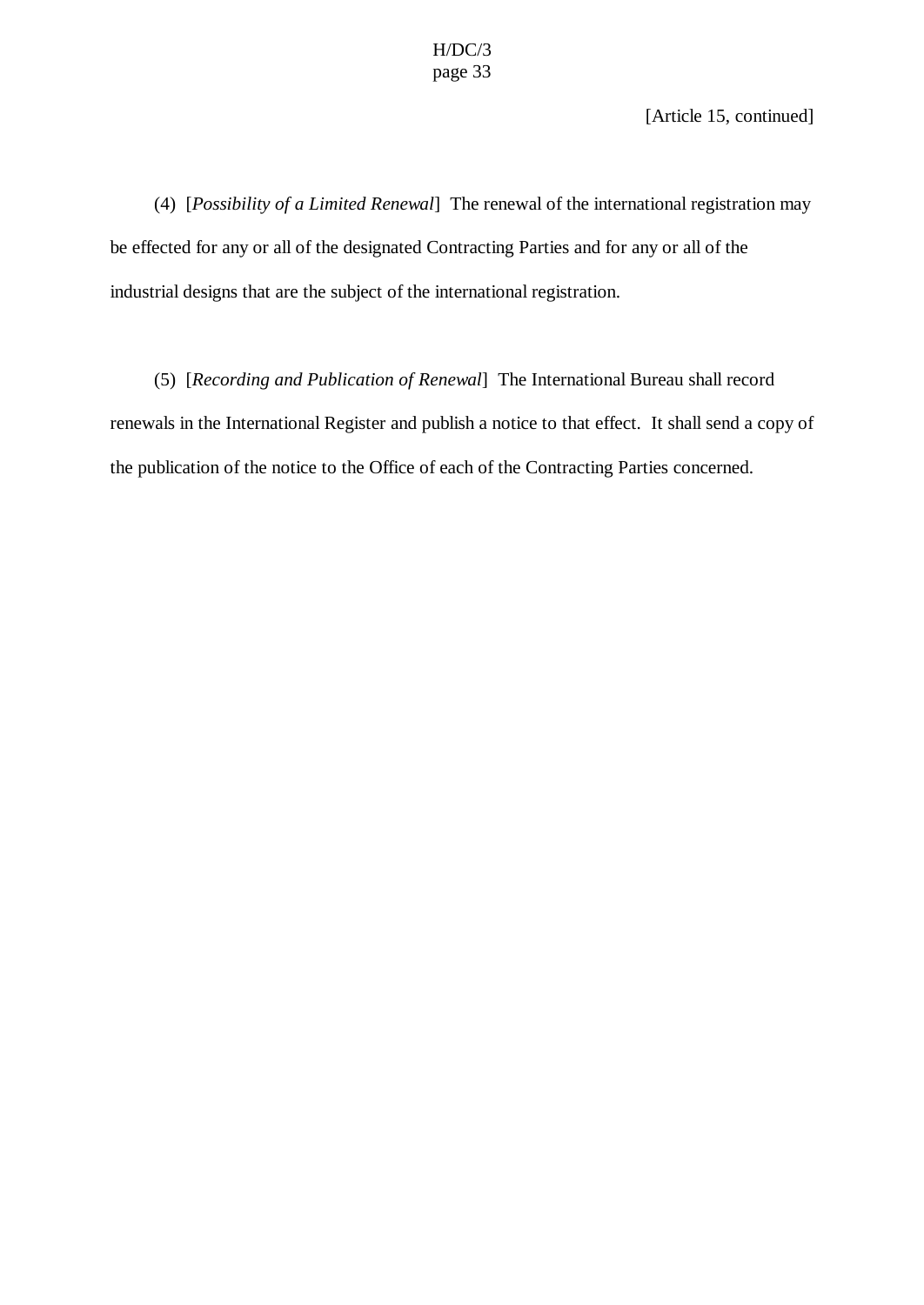## *Article 16 Information Concerning Published International Registrations*

(1) [*Information Concerning International Registrations*] The International Bureau shall supply to any person applying therefor, upon the payment of the prescribed fee, information on or copies of entries in the International Register in respect of any published international registration.

(2) [*Legalization*] Copies of entries in the International Register supplied by the International Bureau shall be exempt from any requirement of legalization in each Contracting Party.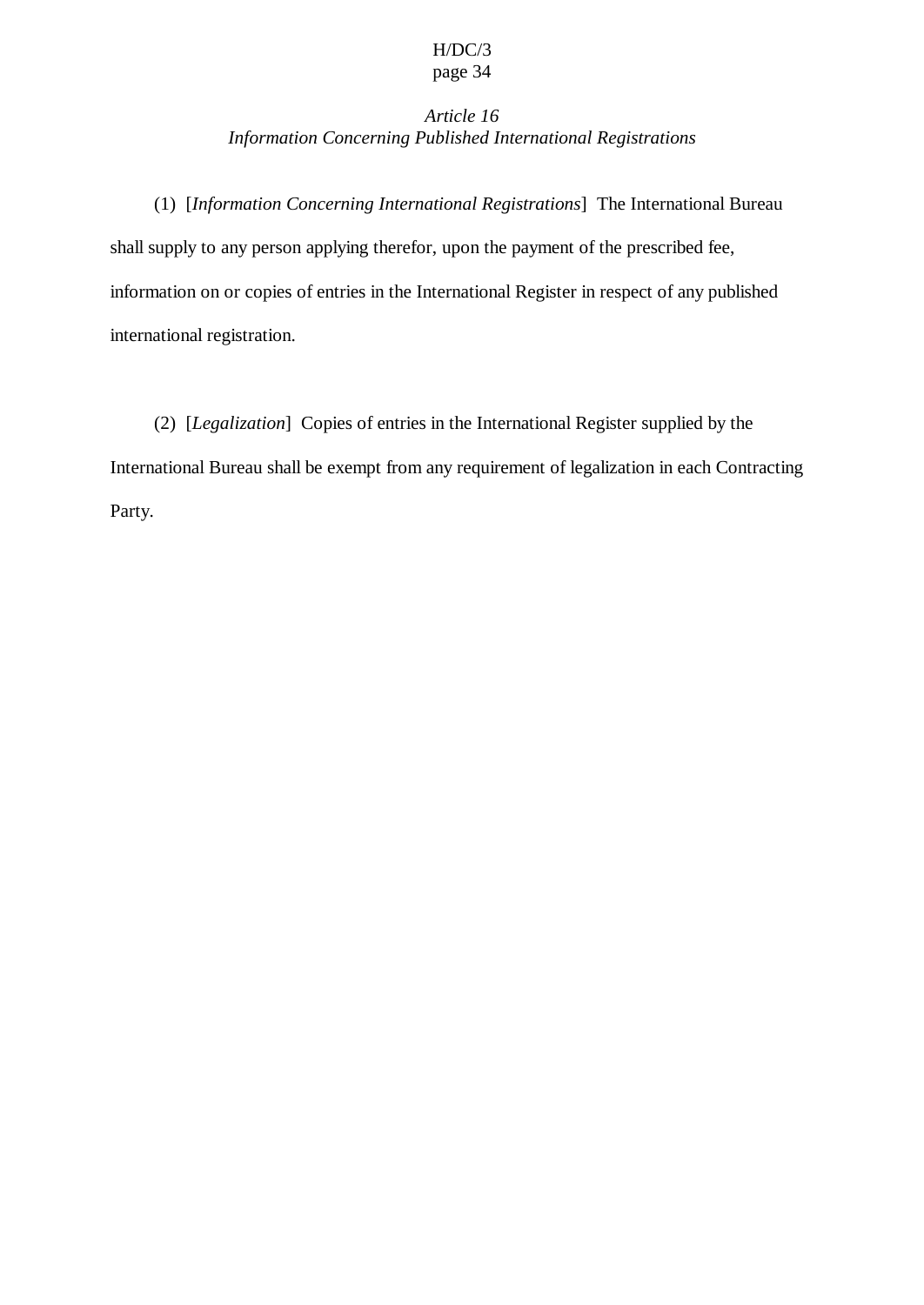## *CHAPTER II SPECIAL PROVISIONS RELATING TO CONTRACTING PARTIES WITH EXAMINING OFFICES*

#### *Article 17 Additional Mandatory Contents of the International Application*

(1) [*Notification of Additional Elements*] Any Contracting Party whose Office is an Examining Office and whose law, at the time that it becomes party to this Act, requires that an application for the grant of protection to an industrial design contain any of the elements specified in paragraph (2) in order for that application to be accorded a filing date may, in a declaration, notify the Director General of those elements.

(2) [*Permitted Additional Elements*] The elements that may be notified pursuant to paragraph (1) are the following:

(i) indications concerning the identity of the creator of the industrial design that is the subject of that application, as prescribed;

(ii) a brief description of the reproduction or of the characteristic features of the industrial design that is the subject of that application, as prescribed;

(iii) a claim, as prescribed.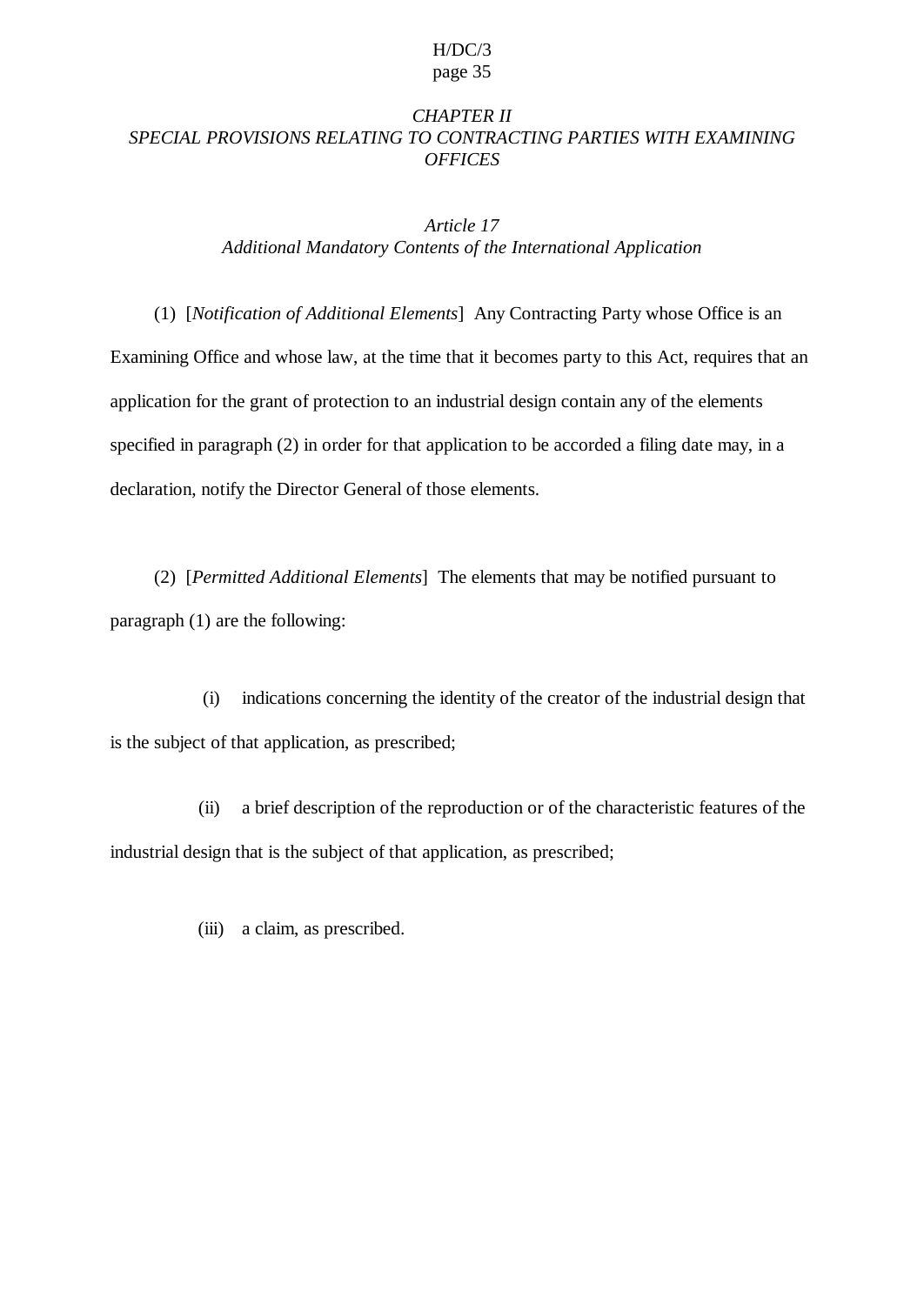## [Article 17, continued]

(3) [*Obligation to Include Such Elements*] Where the international application contains the designation of a Contracting Party that has made a notification under paragraph (1), it shall also contain any element that was the subject of that notification.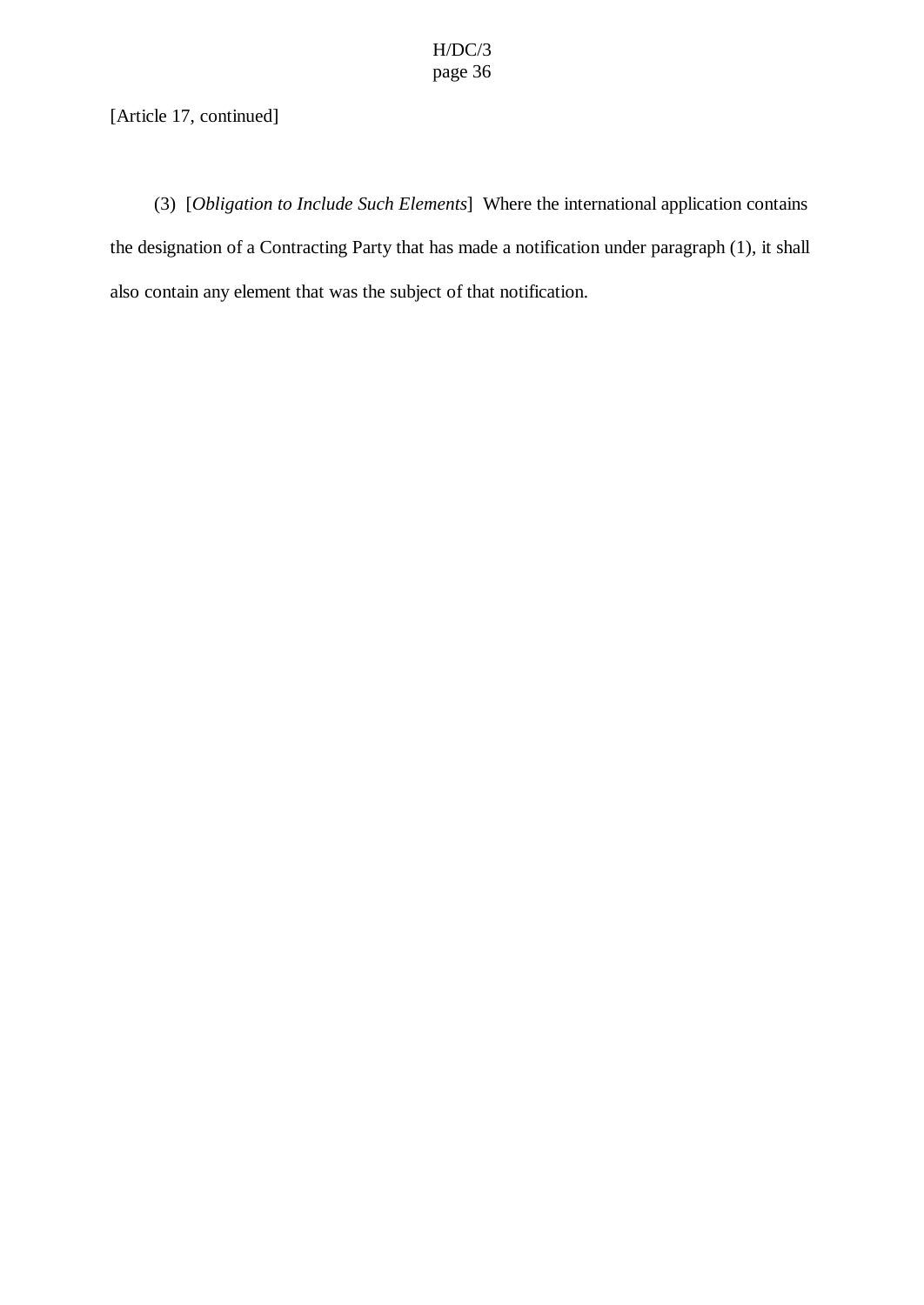#### *Article 18 Special Requirements Concerning Unity of Design*

(1) [*Notification of Special Requirements*] Any Contracting Party whose Office is an Examining Office and whose law, at the time that it becomes party to this Act, requires that designs that are the subject of the same application conform to a requirement of unity of invention, unity of design, unity of production, or unity of use, or belong to the same set or composition of items or that only one independent and distinct invention may be claimed in a single application, may, in a declaration, notify the Director General accordingly.

(2) [*Effect of Notification*] Any such declaration shall enable the Office of the Contracting Party that has made the notification to refuse the effects of the international registration pursuant to Article 11(1) pending compliance with the requirement notified by that Contracting Party. It shall not however affect the right of an applicant to include two or more industrial designs in an international application designating the said Contracting Party in accordance with Article 5(3).

(3) [*Further Fees Payable on Division of Registration*] Where, following a notification of refusal in accordance with paragraph (2), an international registration is divided before the Office concerned in order to overcome a ground of refusal stated in the notification, that Office shall be entitled to charge a fee in respect of each additional international application that would have been necessary in order to avoid that ground of refusal.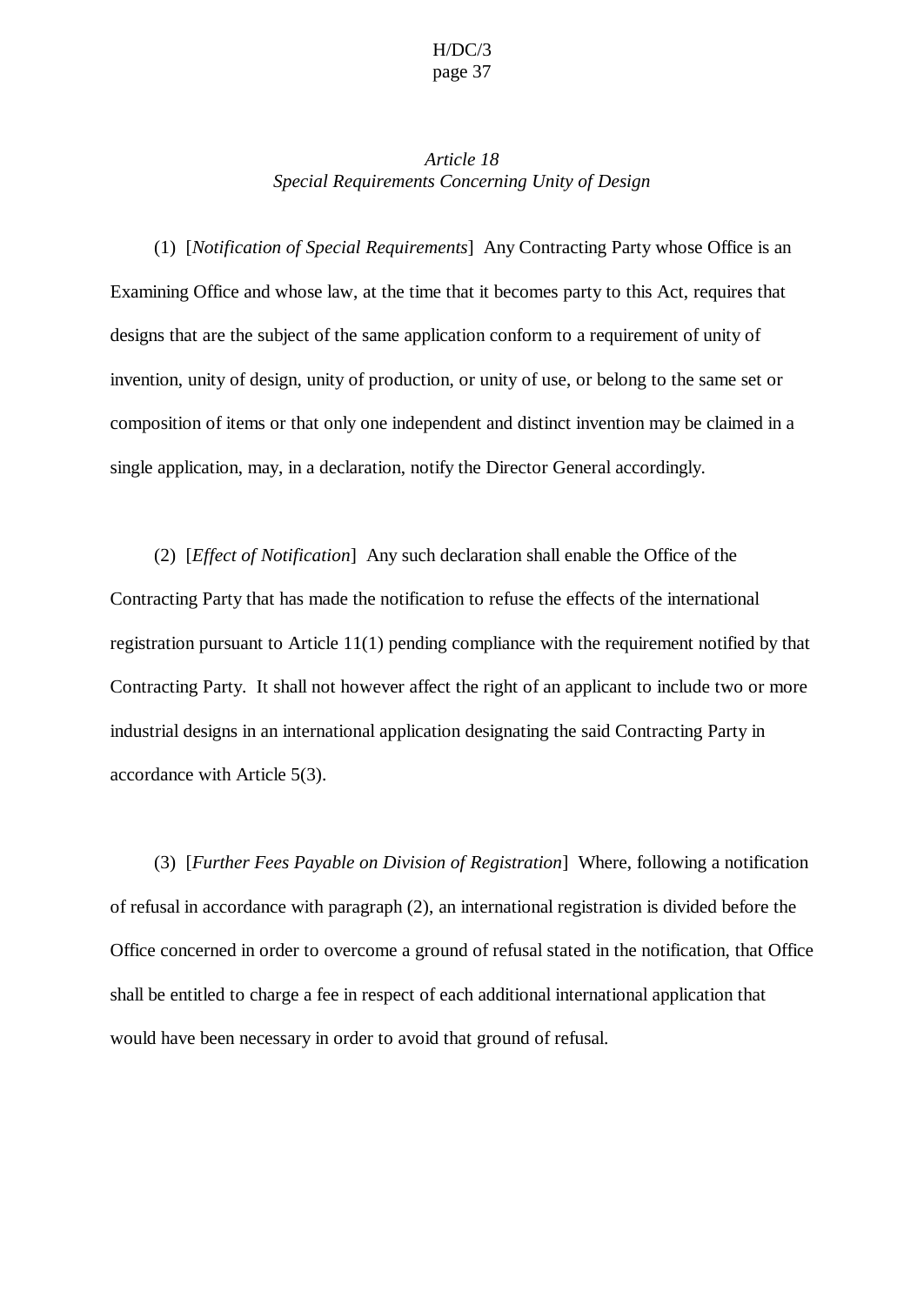## *Article 19 Confidential Copies of International Registrations Whose Publication Is Deferred*

(1) [*Transmittal of Confidential Copies*] In the case of an international registration whose publication is deferred pursuant to the provisions of Article 10, the International Bureau shall, immediately after registration has been effected, send a copy of the international registration to each designated Examining Office that has notified the International Bureau that it wishes to receive such a copy.

(2) [*Obligation of Office to Maintain Confidentiality*] The Office shall, until publication of the international registration by the International Bureau, keep in confidence each international registration of which a copy has been transmitted to it by the International Bureau and may use the said copy only for the purpose of the examination of other applications for the protection of industrial designs filed in or for the Contracting Party for which the Office is competent. In particular, it may not divulge the contents of any such international registration to any person outside the Office, including the persons in whose names such other applications are filed, except for the purposes of an administrative or legal proceeding involving a conflict over entitlement to file the international application on which the international registration is based. In the case of such a proceeding, the contents of the international registration may only be disclosed in confidence to the parties involved in the proceeding who shall be bound to respect the confidentiality of the disclosure.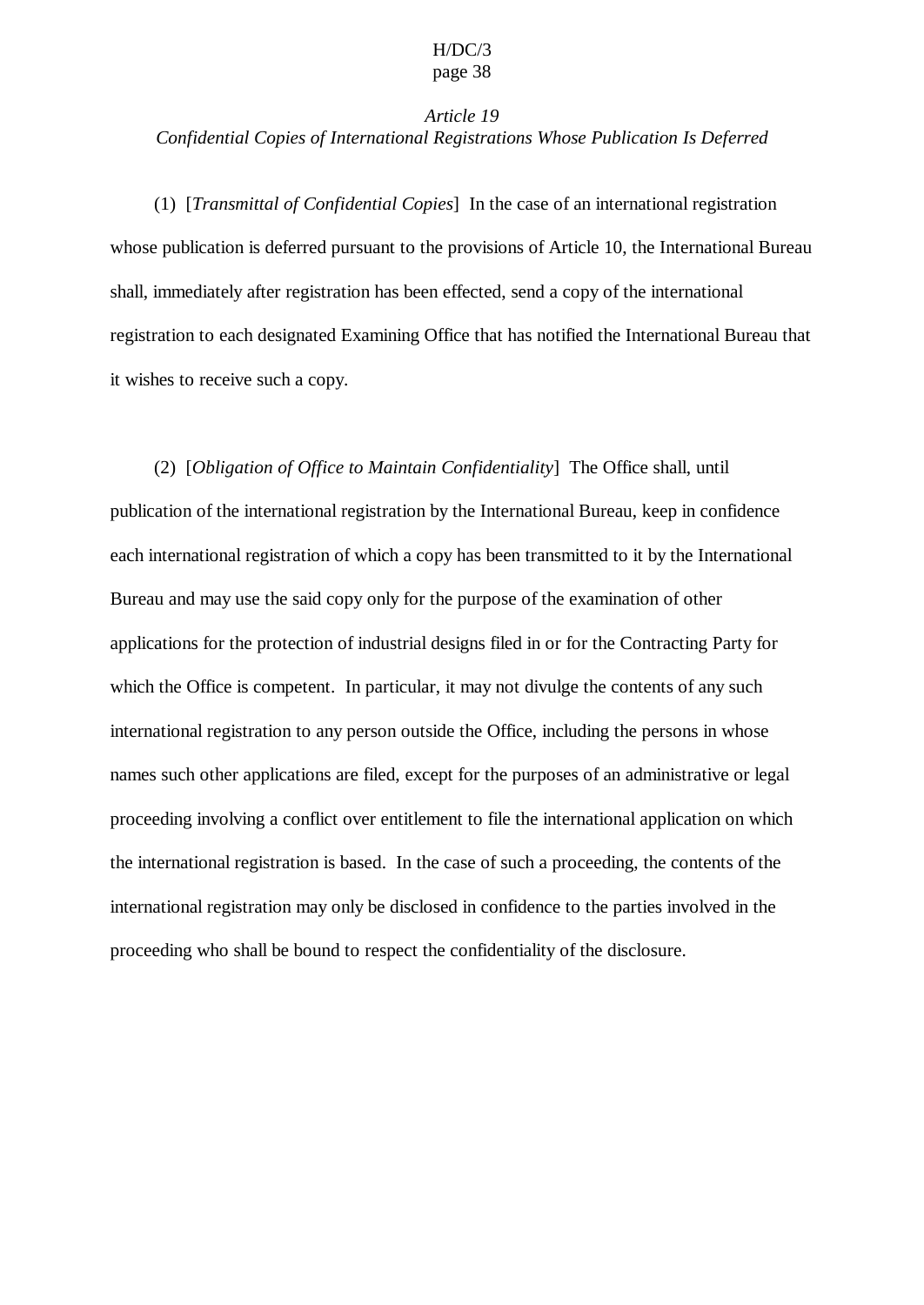## *Article 20 Republication of the Industrial Design*

Notwithstanding Article 9(3)(a), where an industrial design has been amended in proceedings before an Examining Office in order to satisfy the condition of novelty, so that the reproduction of the industrial design for which protection is granted in the Contracting Party concerned differs from the reproduction published by the International Bureau, that Office shall be entitled to charge a fee for the publication of the amended reproduction.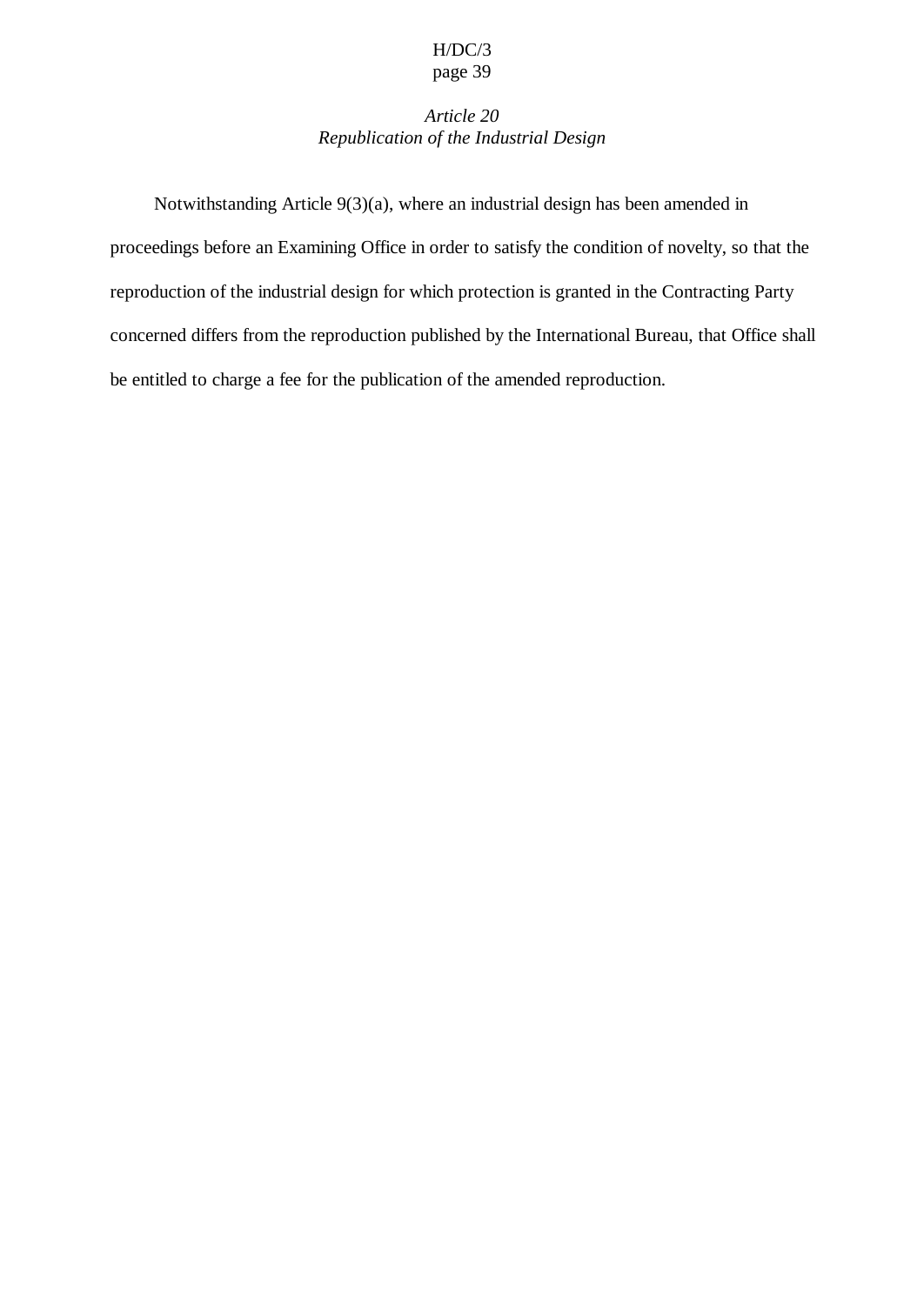### *CHAPTER III ADMINISTRATIVE PROVISIONS*

## *Article 21 Common Office of Several States*

(1) [*Notification of Common Office*] If several States intending to become party to this Act have effected, or if several States party to this Act agree to effect, the unification of their domestic legislation on industrial designs, they may notify the Director General

(i) that a common Office shall be substituted for the national Office of each of them, and

(ii) that the whole of their respective territories shall be deemed to be a single Contracting Party for the purposes of the application of Articles 1, 3 to 20 and 31 of this Act.

(2) [*Time at Which Notification Is to Be Made*] The notification referred to in paragraph (1) shall be made,

(i) in the case of States intending to become party to this Act, at the time of the deposit of the instruments referred to in Article 27(2);

(ii) in the case of States party to this Act, at any time after the unification of their domestic legislation has been effected.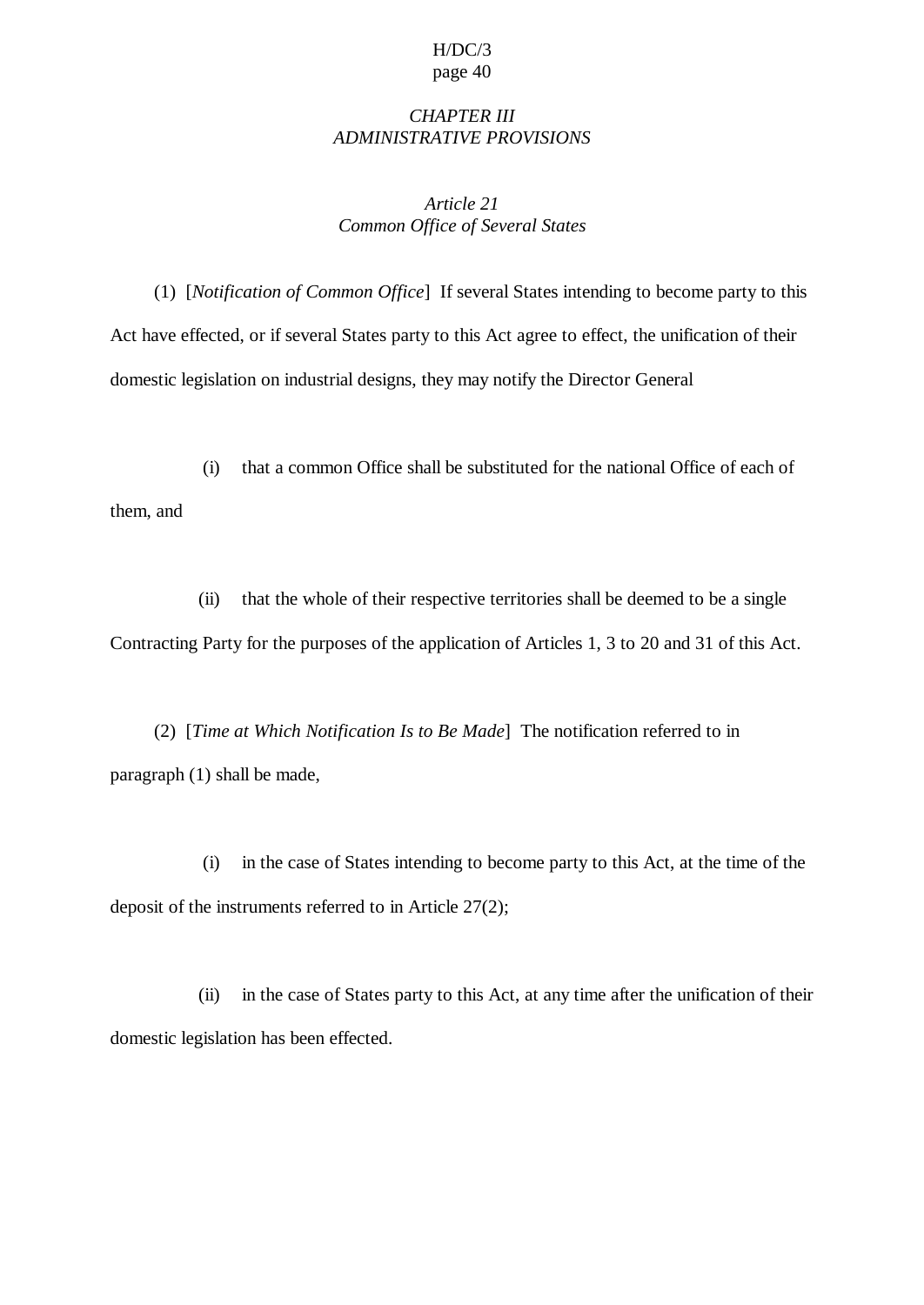[Article 21, continued]

(3) [*Date of Entry into Effect of the Notification*] The notification referred to in paragraphs (1) and (2) shall take effect,

(i) in the case of States intending to become party to this Act, at the time that such States become bound by this Act;

(ii) in the case of States party to this Act, three months after the date of the communication thereof by the Director General to the other Contracting Parties or at any later date indicated in the notification.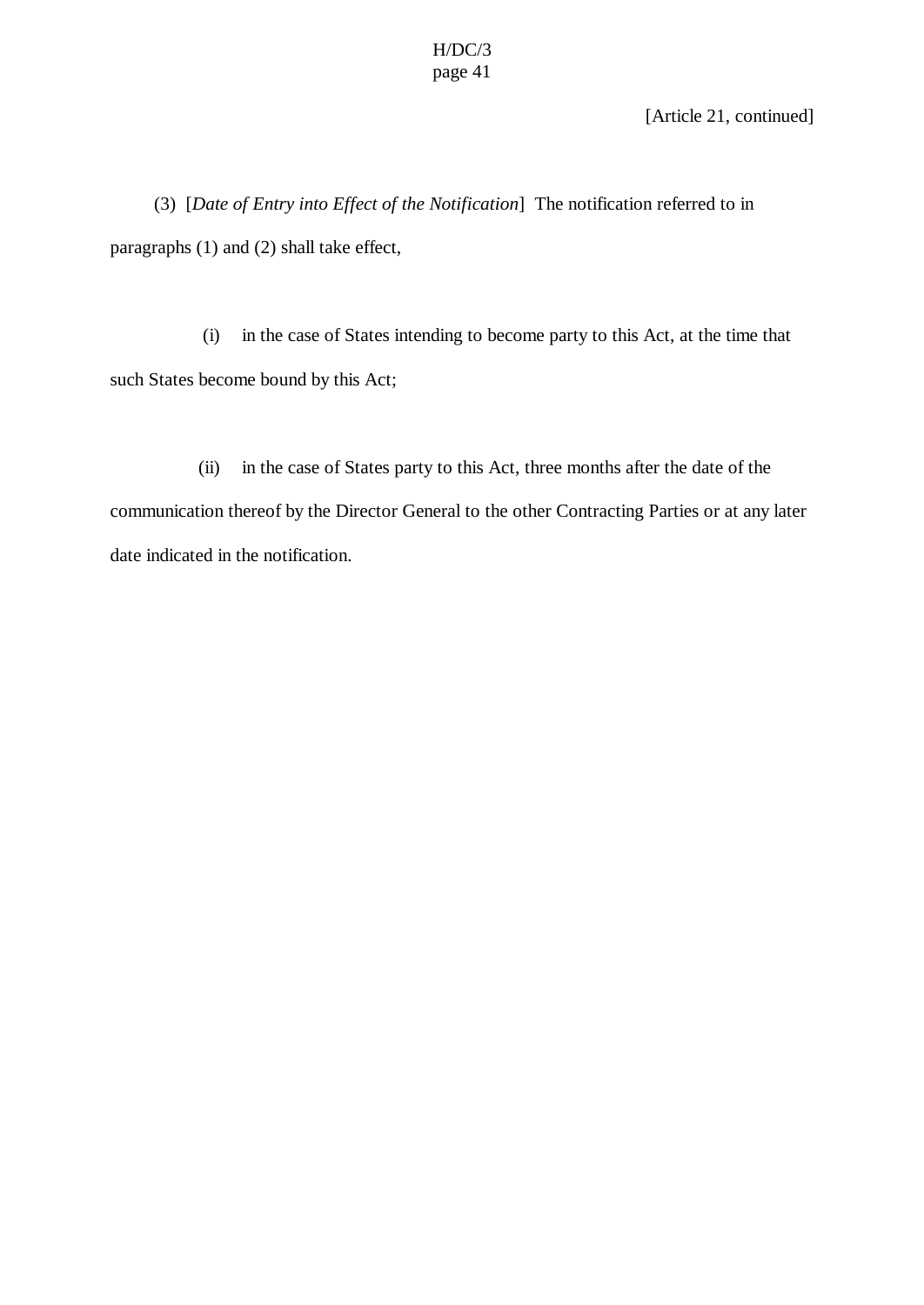# *Article 22 Membership of the Hague Union*

The Contracting Parties shall be members of the Union.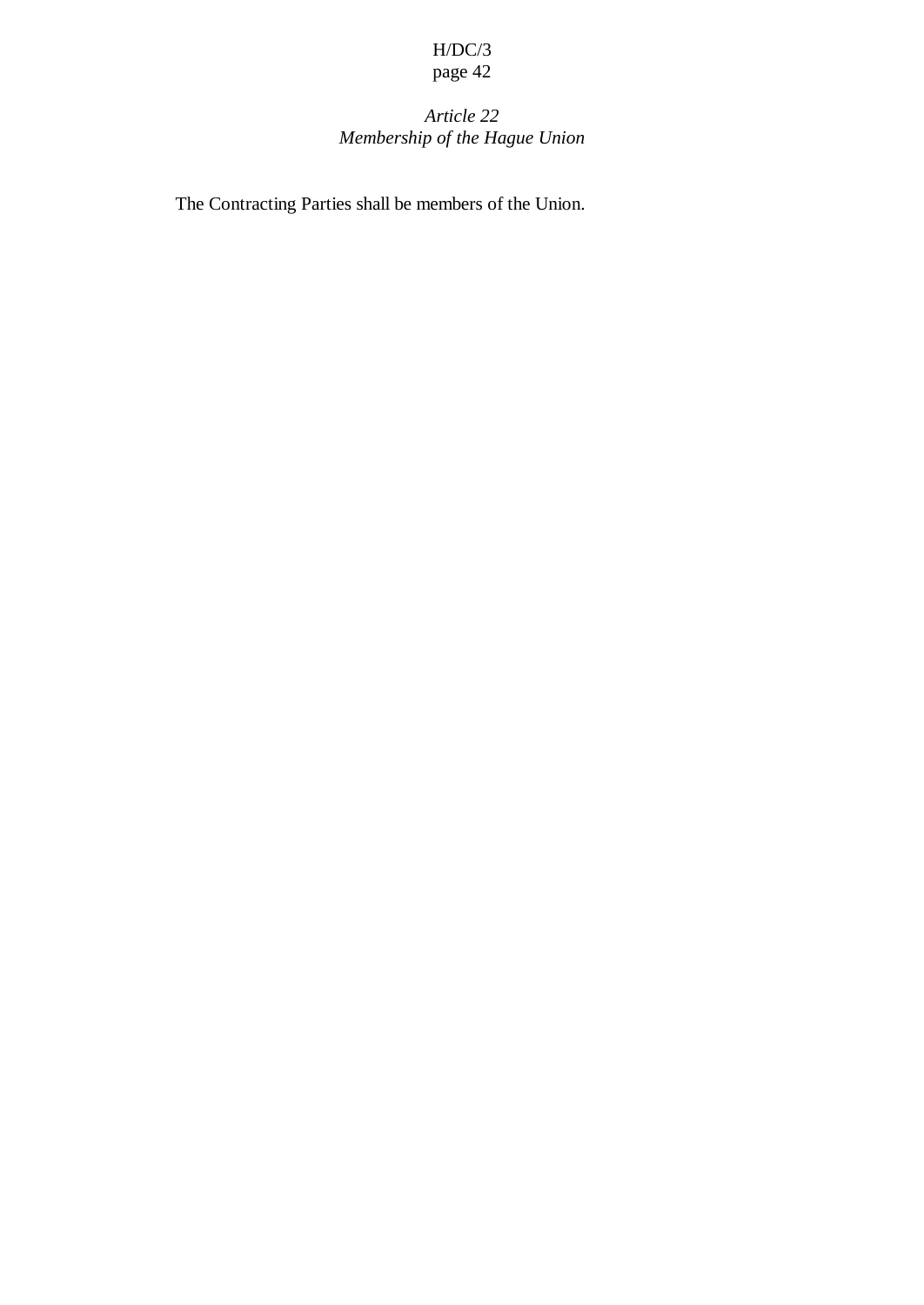## *Article 23 Acceptance of Provisions of the Complementary Act of 1967*

Any Contracting Party that is not already bound by the provisions of Articles 2 to 5 of the Complementary Act of 1967 shall, from the date on which its ratification of, or accession to, the present Act enters into force, be bound by those provisions, subject to Article 24 and Article 25(2) of this Act, and provided that

(i) references in those provisions to "countries," to "those countries which have ratified or acceded to this Complementary Act" or to "Government" shall be construed as references to Contracting Parties, and

(ii) references in those provisions to the "Special Union" shall be construed as references to the Union.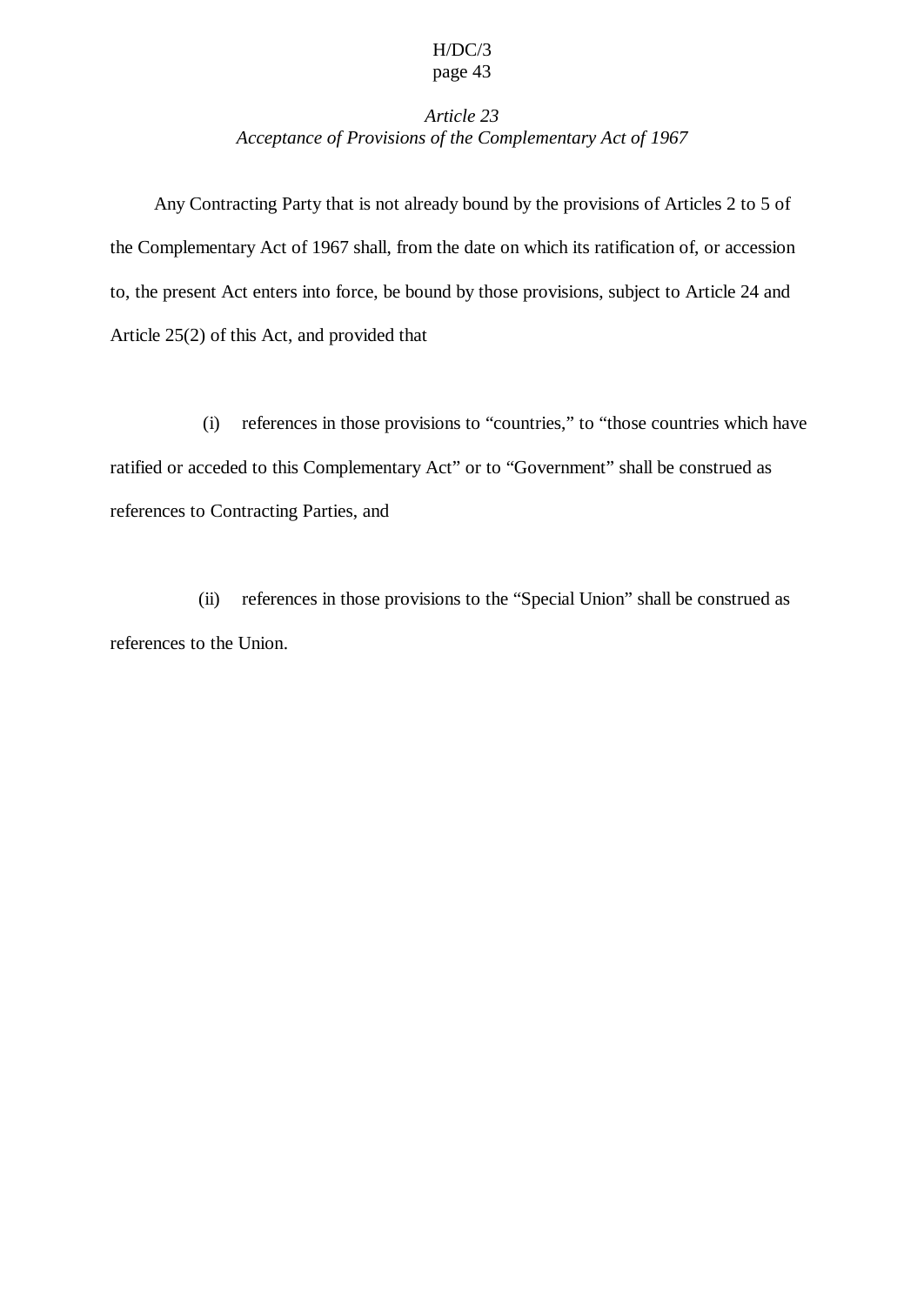$P^{\mu}$  $\sigma^{\nu}$   $\cdots$ 

*Article 24 Voting in the Assembly*

[Reserved]\*

\*

See paragraph 3 of the introduction.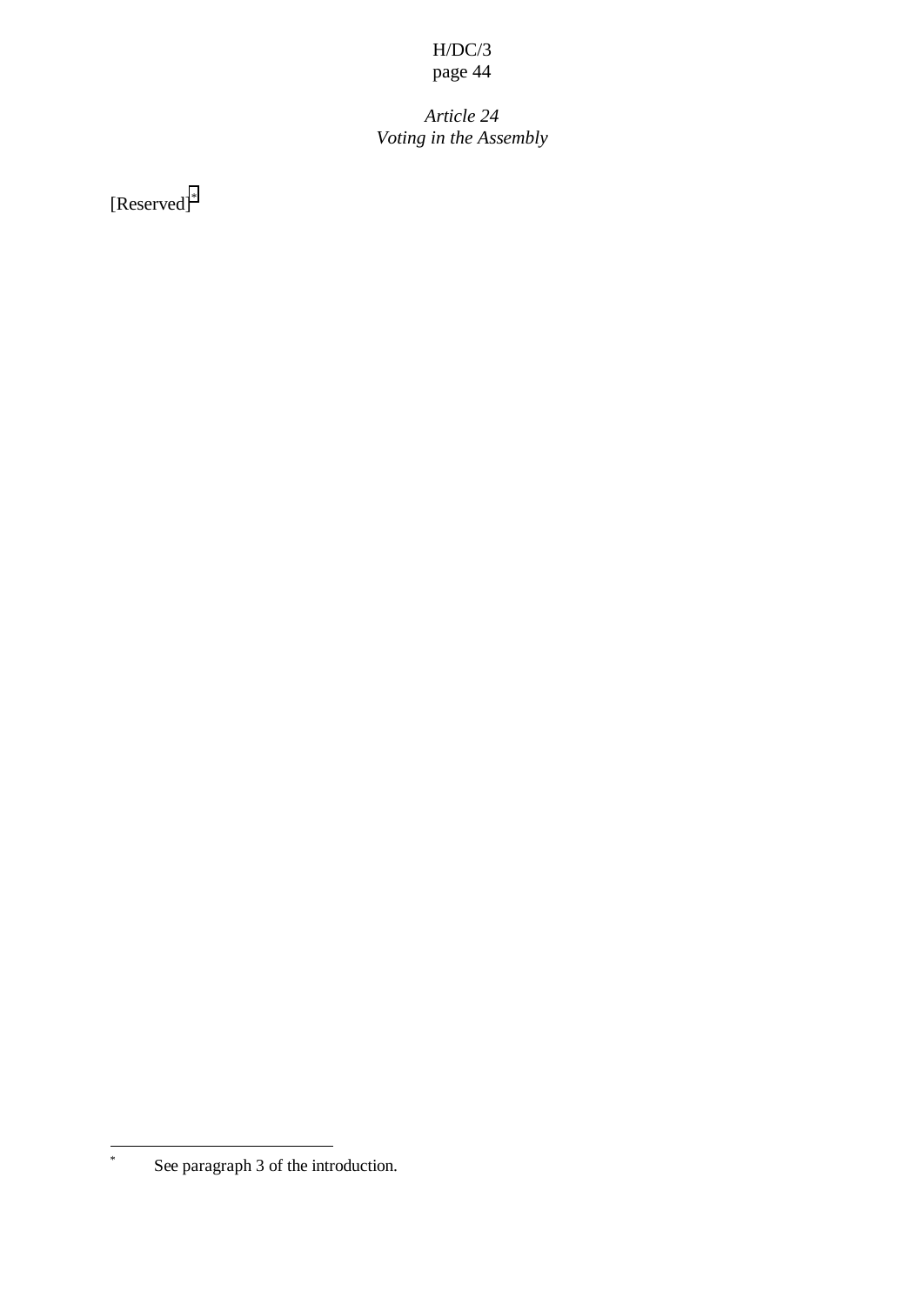## *Article 25 Regulations*

(1) [*Content*] The Regulations shall govern the details of the implementation of this Act. They shall, in particular, provide rules concerning

(i) matters which this Act expressly provides are to be "prescribed";

(ii) further details concerning, or any details useful in the implementation of, the provisions of this Act;

(iii) any administrative requirements, matters or procedures.

(2) [*Requirement of Unanimity*] (a) The Regulations shall specify the Rules which may be amended only by unanimity.

(b) Exclusion, for the future, of any Rules designated as requiring unanimity for amendment from such requirement shall require unanimity.

(c) Inclusion, for the future, of the requirement of unanimity for the amendment of any Rule shall require unanimity.

(3) [*Conflict Between This Act and the Regulations*] In the case of conflict between the provisions of this Act and those of the Regulations, the former shall prevail.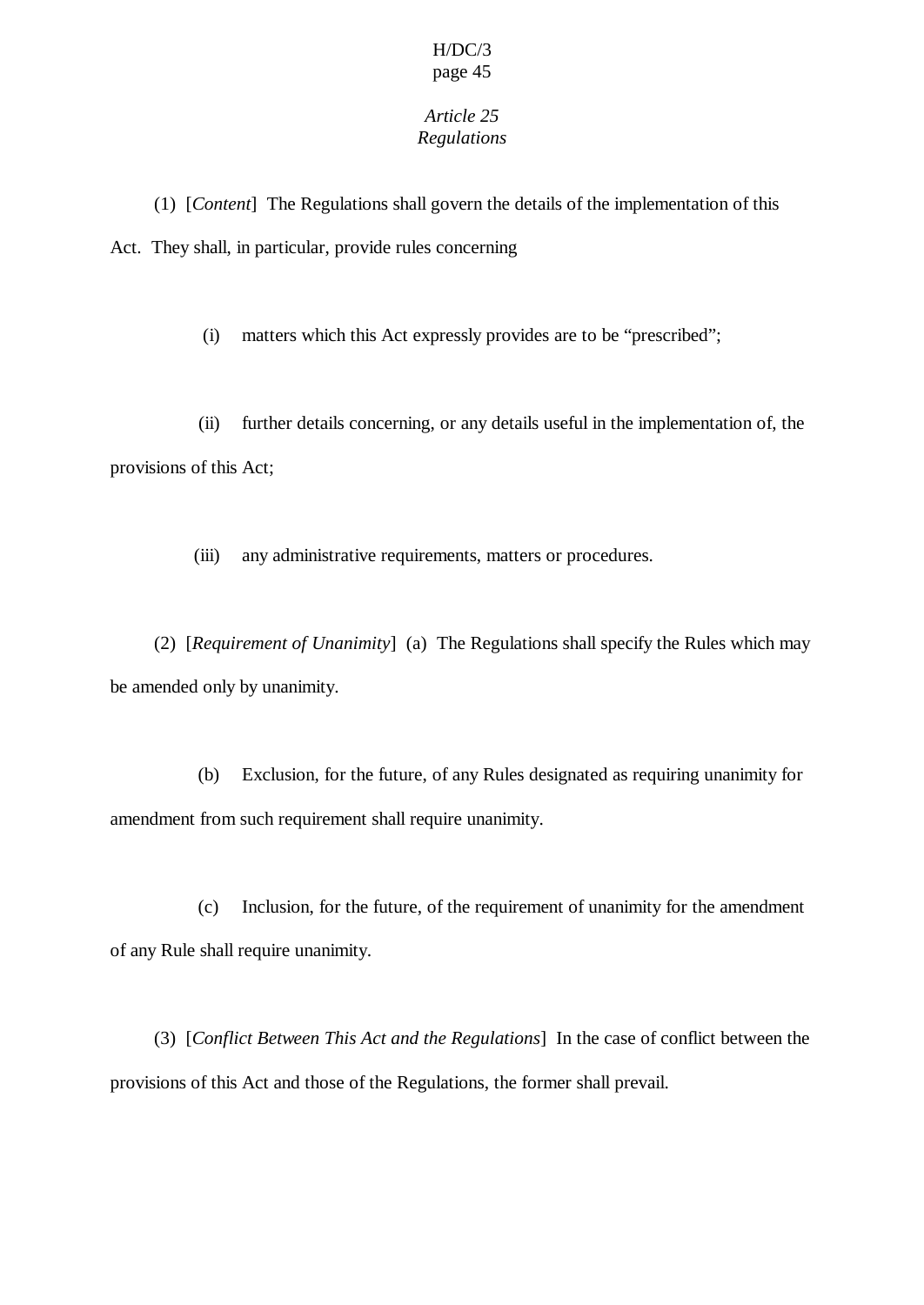## *CHAPTER IV REVISION*

## *Article 26 Revision of This Act*

This Act may be revised by a conference of the Contracting Parties.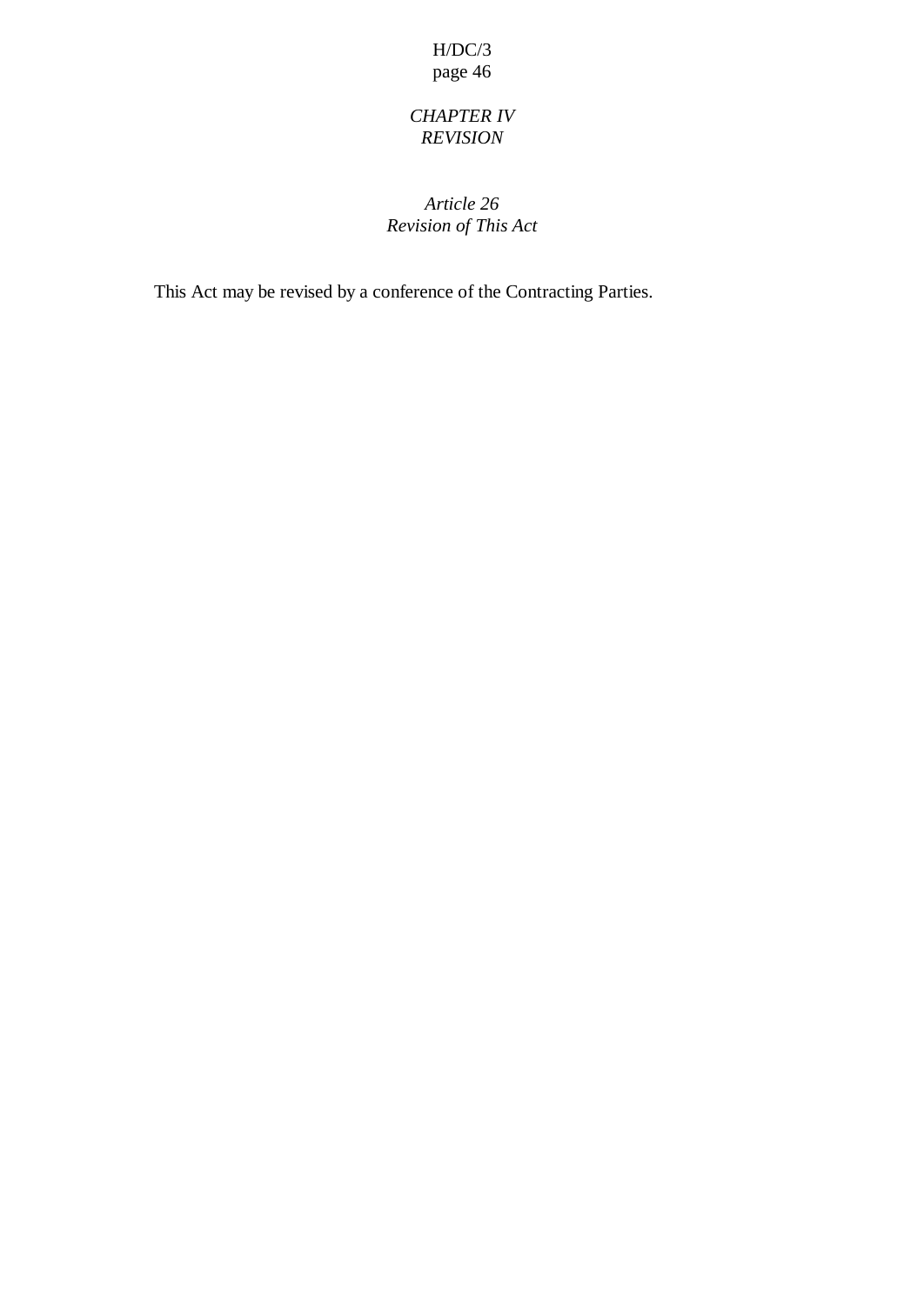## *CHAPTER V FINAL PROVISIONS*

## *Article 27 Becoming Party to This Act*

(1) [*Eligibility*] Subject to paragraphs (2) and (3) and Article 28,

(i) any State member of the Organization may sign and become party to this Act;

(ii) any intergovernmental organization which maintains an Office in which protection of industrial designs may be obtained with effect in the territory in which the constituting treaty of the intergovernmental organization applies may sign and become party to this Act, provided that at least one of the member States of the intergovernmental organization is a member of the Organization and provided that such Office is not the subject of a notification under Article 21.

(2) [*Ratification or Accession*] Any State or intergovernmental organization referred to in paragraph (1) may deposit

(i) an instrument of ratification, if it has signed this Act,

(ii) an instrument of accession, if it has not signed this Act.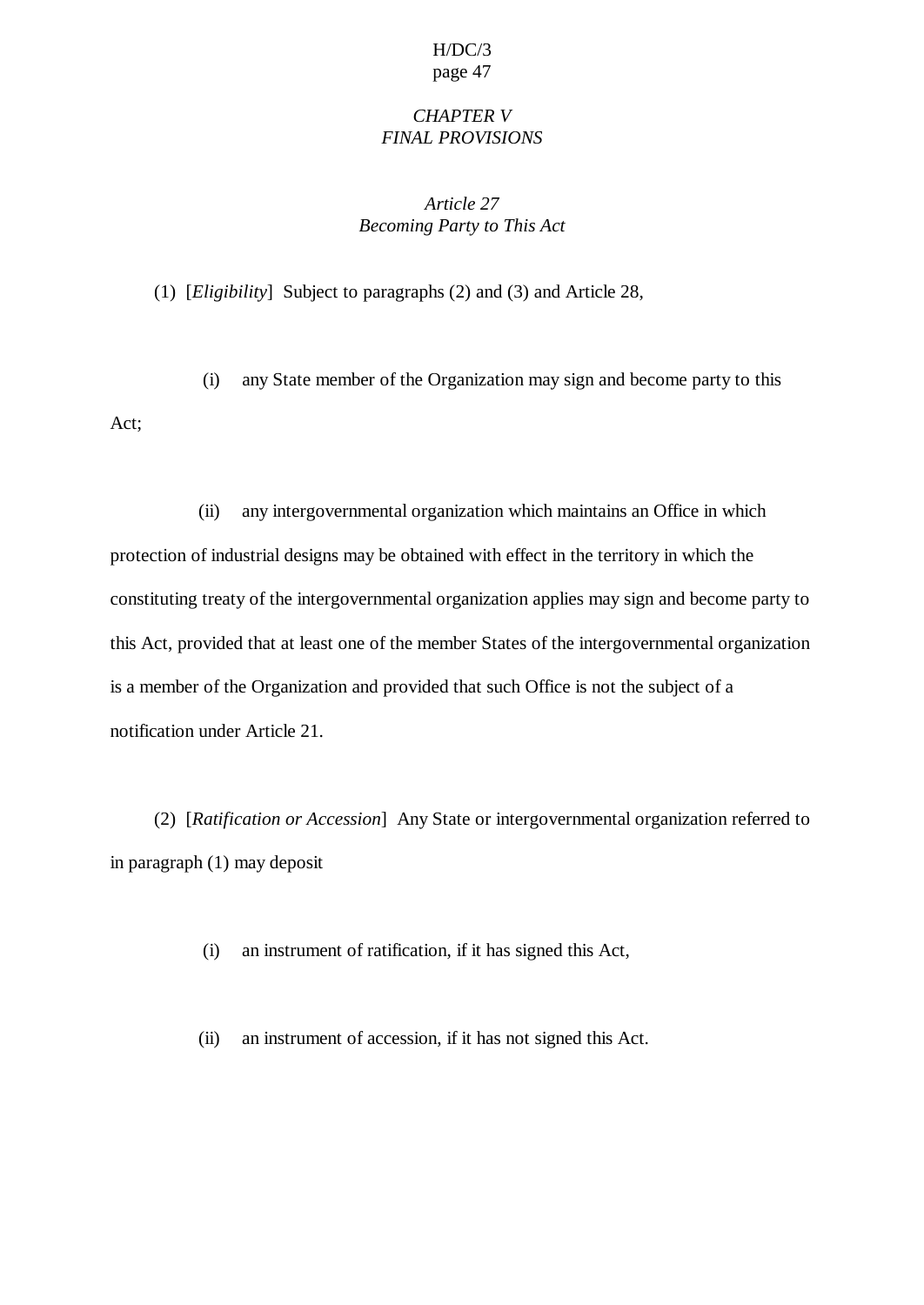#### [Article 27, continued]

(3) [*Effective Date of Deposit*] (a) Subject to subparagraphs (b) to (d), the effective date of the deposit of an instrument of ratification or accession shall be the date on which that instrument is deposited.

(b) The effective date of the deposit of the instrument of ratification or accession of any State in respect of which protection of industrial designs may be obtained only through the Office maintained by an intergovernmental organization of which that State is a member shall be the date on which the instrument of that intergovernmental organization is deposited.

(c) The effective date of the deposit of any instrument of ratification or accession containing or accompanied by the notification referred to in Article 21 shall be the date on which the last of the instruments of the States members of the group of States having made the said notification is deposited.

(d) Any instrument of ratification or accession of a State may contain or be accompanied by a declaration making it a condition to its being considered as deposited that the instrument of one other State or one intergovernmental organization, or the instruments of two other States, or the instruments of one other State and one intergovernmental organization, specified by name and eligible to become party to this Act, is or are also deposited. The instrument containing or accompanied by such a declaration shall be considered to have been deposited on the day on which the condition indicated in the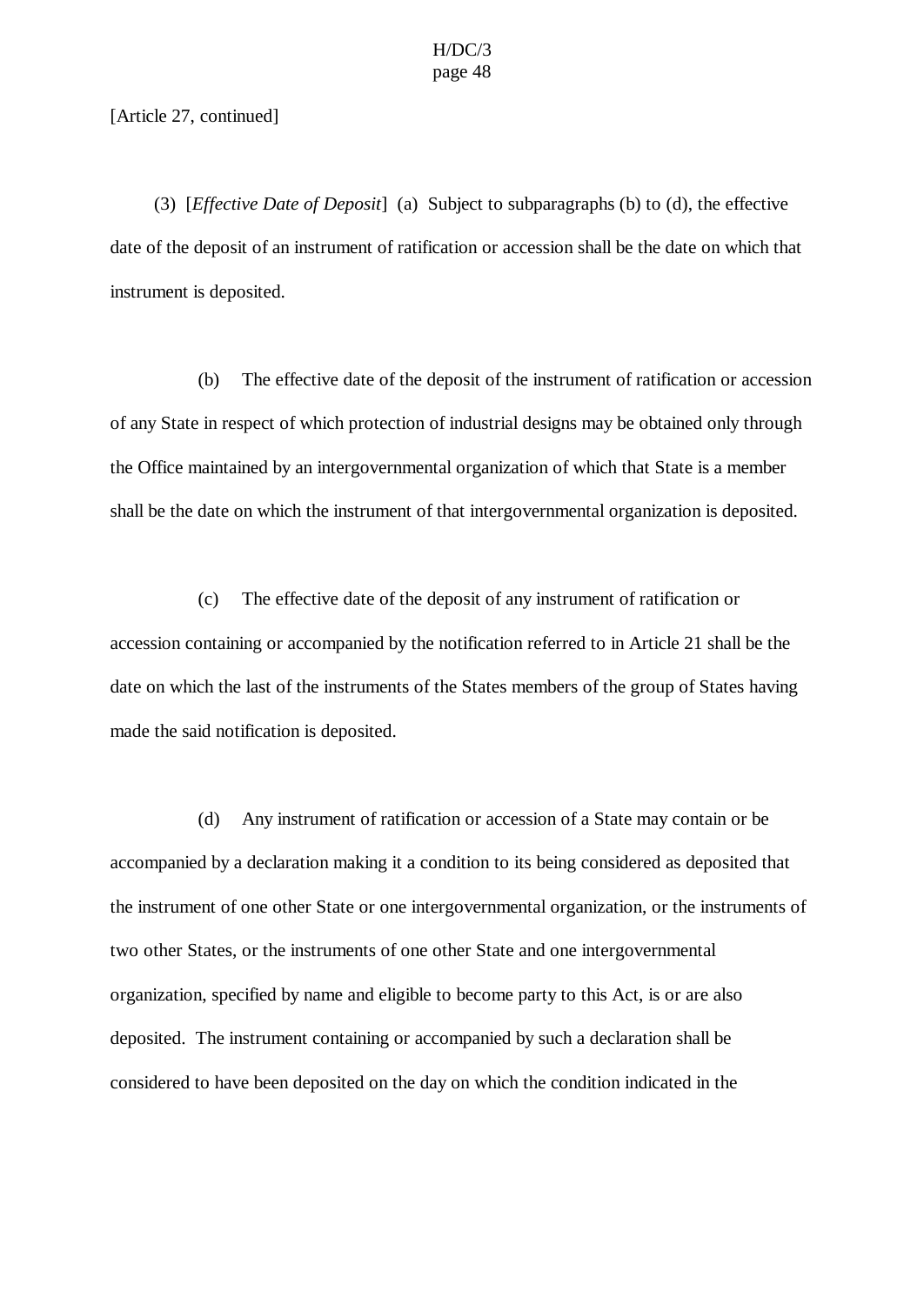[Article 27(3)(d), continued]

declaration is fulfilled. However, when any instrument specified in the declaration does itself contain, or is itself accompanied by, a declaration of the said kind, that instrument shall be considered as deposited on the day on which the condition specified in the latter declaration is fulfilled.

(e) Any declaration made under paragraph (d) may be withdrawn, in its entirety or in part, at any time. Any such withdrawal shall become effective on the date on which the notification of withdrawal is received by the Director General.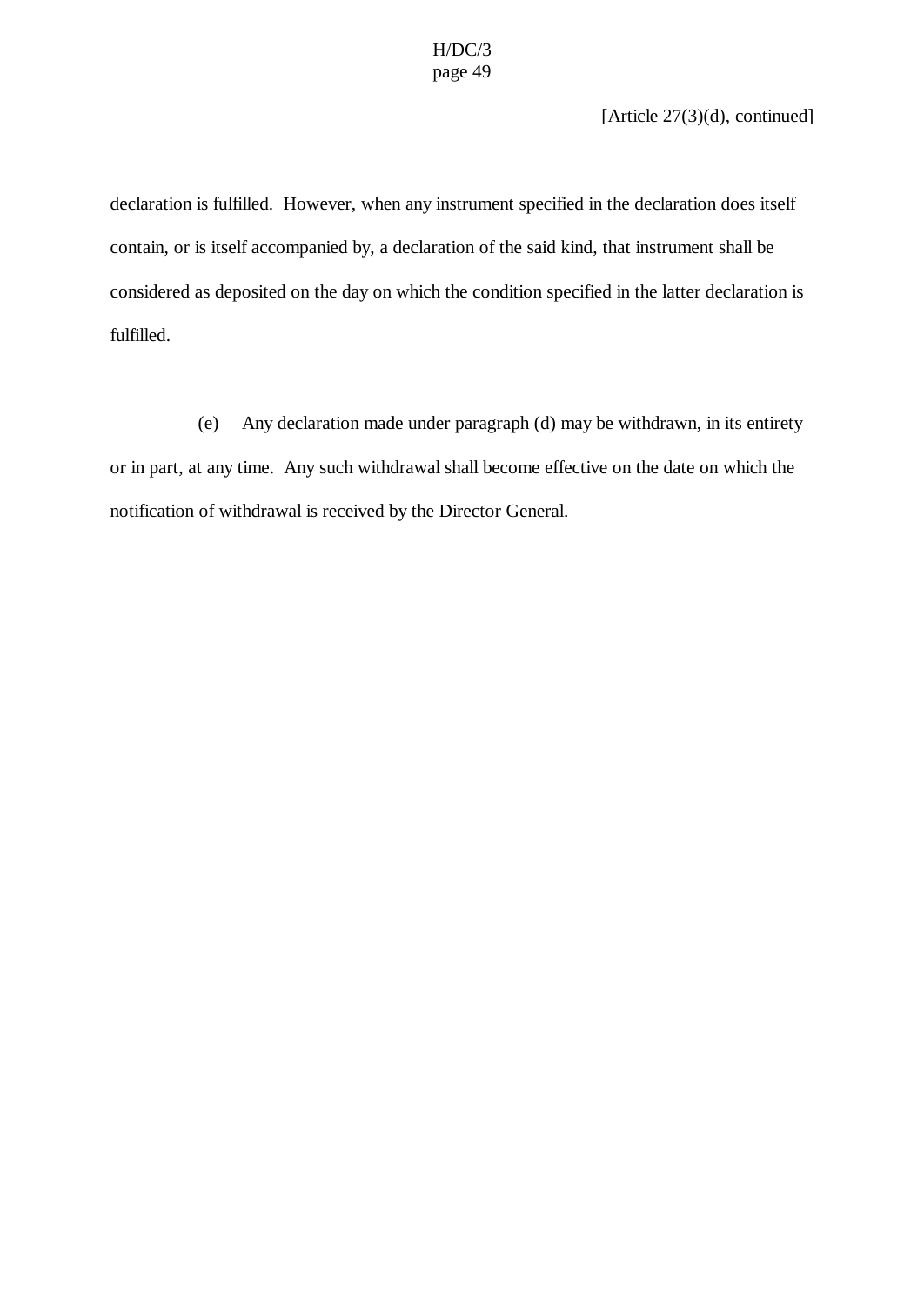## *Article 28 Effective Date of Ratifications and Accessions*

(1) [*Instruments to Be Taken into Consideration*] For the purposes of this Article, only instruments of ratification or accession that are deposited by States or intergovernmental organizations referred to in Article 27(1) and that have an effective date according to Article 27(3) shall be taken into consideration.

(2) [*Entry into Force of This Act*] This Act shall enter into force three months after six States have deposited their instruments of ratification or accession, provided that, according to the most recent annual statistics collected by the International Bureau, at least three of those States fulfill at least one of the following conditions:

(i) at least 3,000 applications for the protection of industrial designs have been filed in or for the State concerned, or

(ii) at least 1,000 applications for the protection of industrial designs have been filed in or for the State concerned by residents of States other than that State.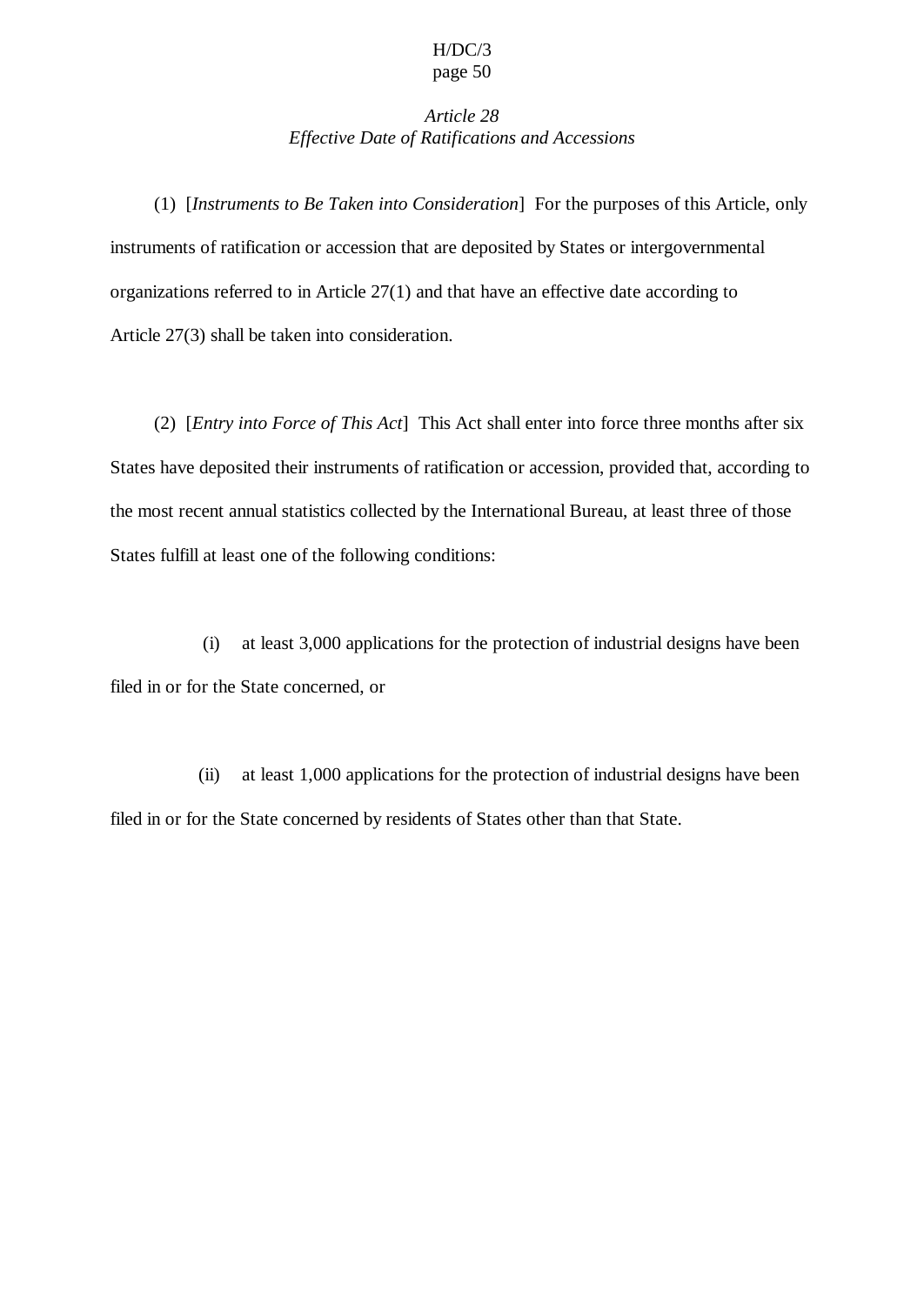[Article 28, continued]

(3) [*Entry into Force of Ratifications and Accessions*] (a) Any State or intergovernmental organization that has deposited its instrument of ratification or accession three months or more before the date of entry into force of this Act shall become bound by this Act on the date of entry into force of this Act.

(b) Any other State or intergovernmental organization shall become bound by this Act three months after the date on which it has deposited its instrument of ratification or accession or at any later date indicated in that instrument.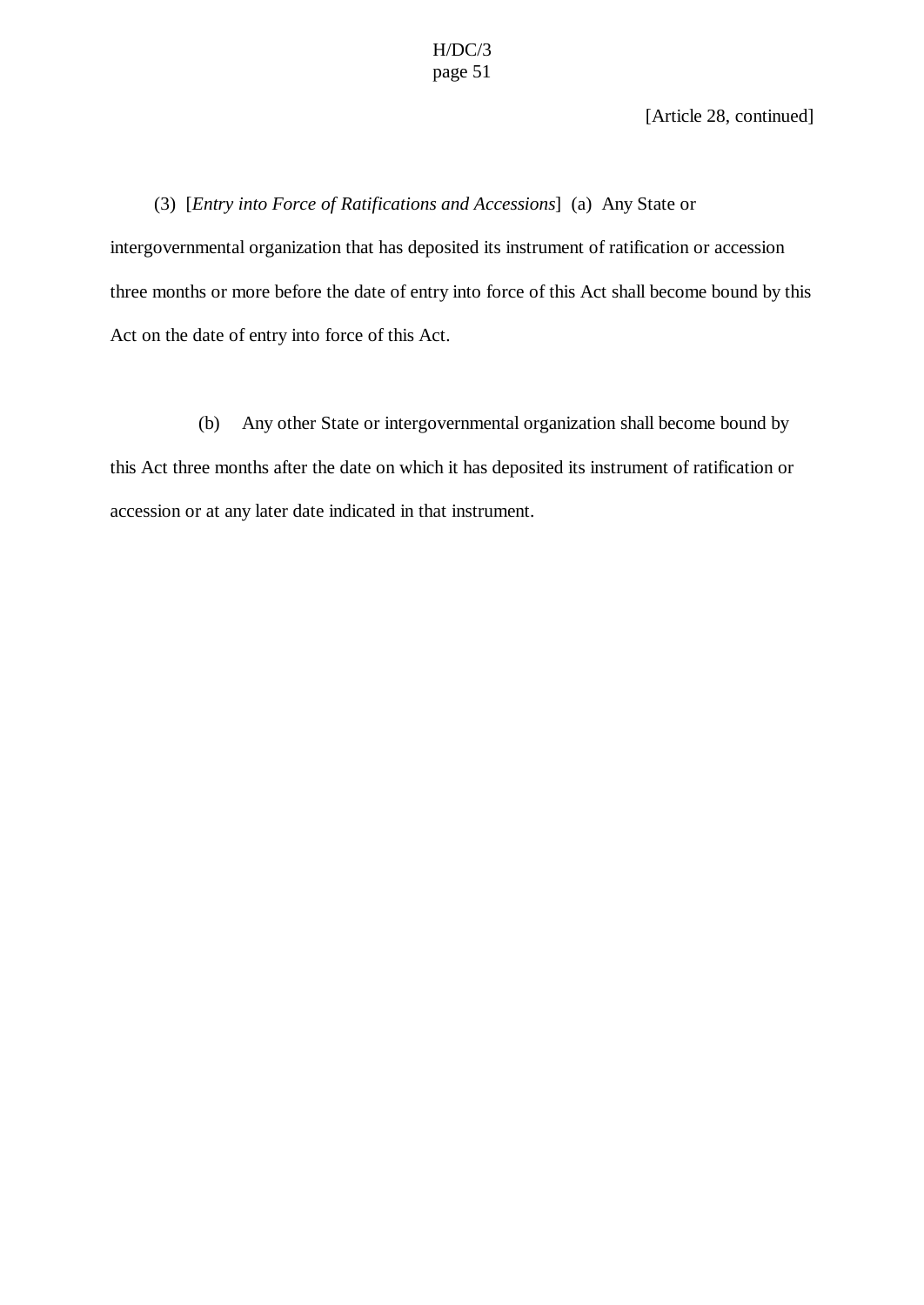# *Article 29 Prohibition of Reservations*

No reservations to this Act are permitted.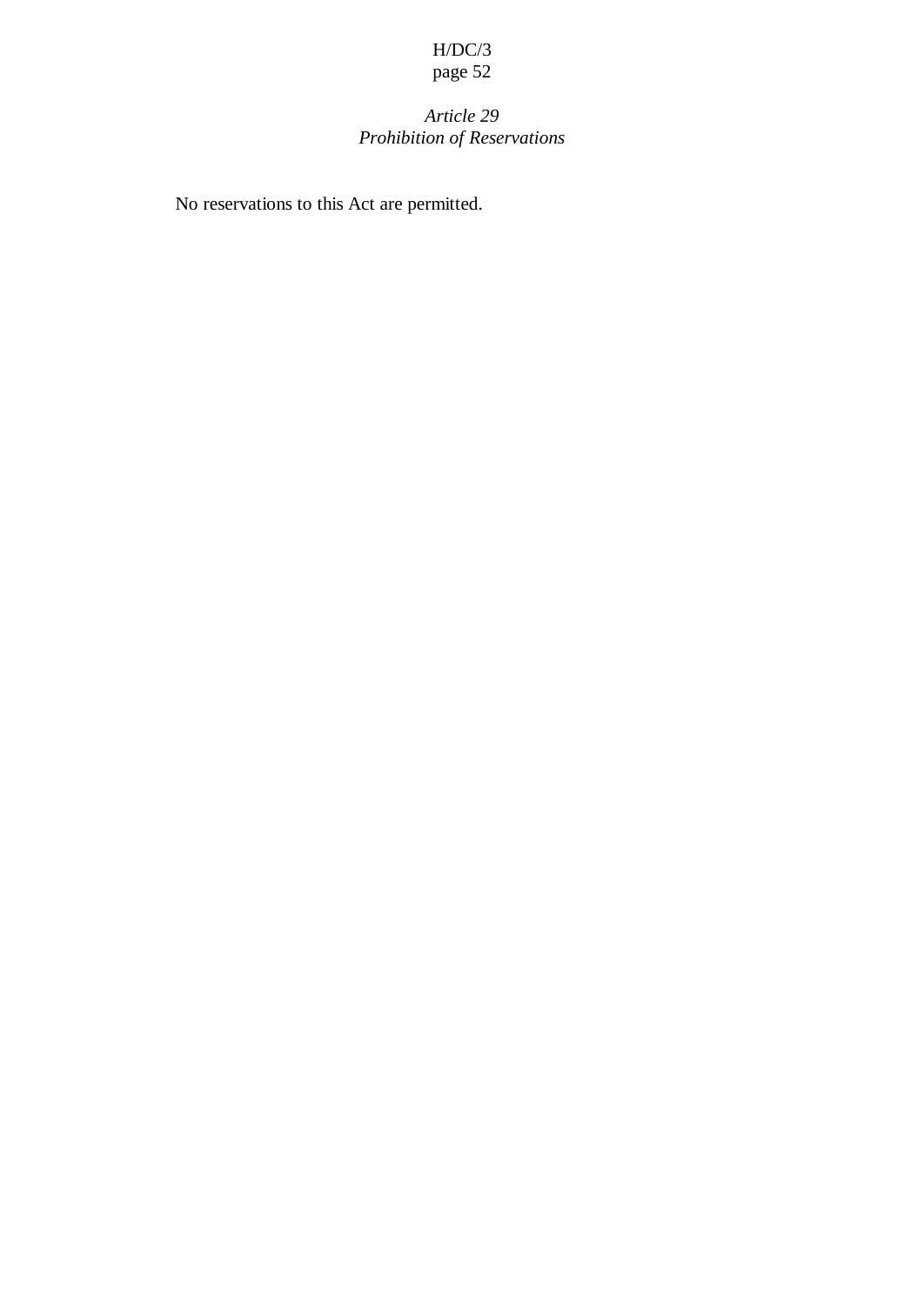### *Article 30 Declarations Made by Contracting Parties*

(1) [*Time at Which Declarations May Be Made*] Any declaration under Articles 4(1)(b), 7(2), 10(1), 15(3)(c), 17(1) or 18(1) may be made

(i) at the time of the deposit of an instrument referred to in Article 27(2), in which case it shall become effective on the date on which the State or intergovernmental organization having made the declaration becomes bound by this Act, or

(ii) after the deposit of an instrument referred to in Article 27(2), in which case it shall become effective three months after the date of its receipt by the Director General or at any later date indicated in the declaration, but shall apply only in respect of any international registration whose date of international registration is the same as, or is later than, the effective date of the declaration.

(2) [*Declarations by States Having a Common Office*] Notwithstanding paragraph (1), any declaration referred to in that paragraph that has been made by a State which has, with another State or other States, notified the Director General under Article 21(1) of the substitution of a common Office for their national Offices shall become effective only if that other State or those other States makes or make a corresponding declaration or corresponding declarations.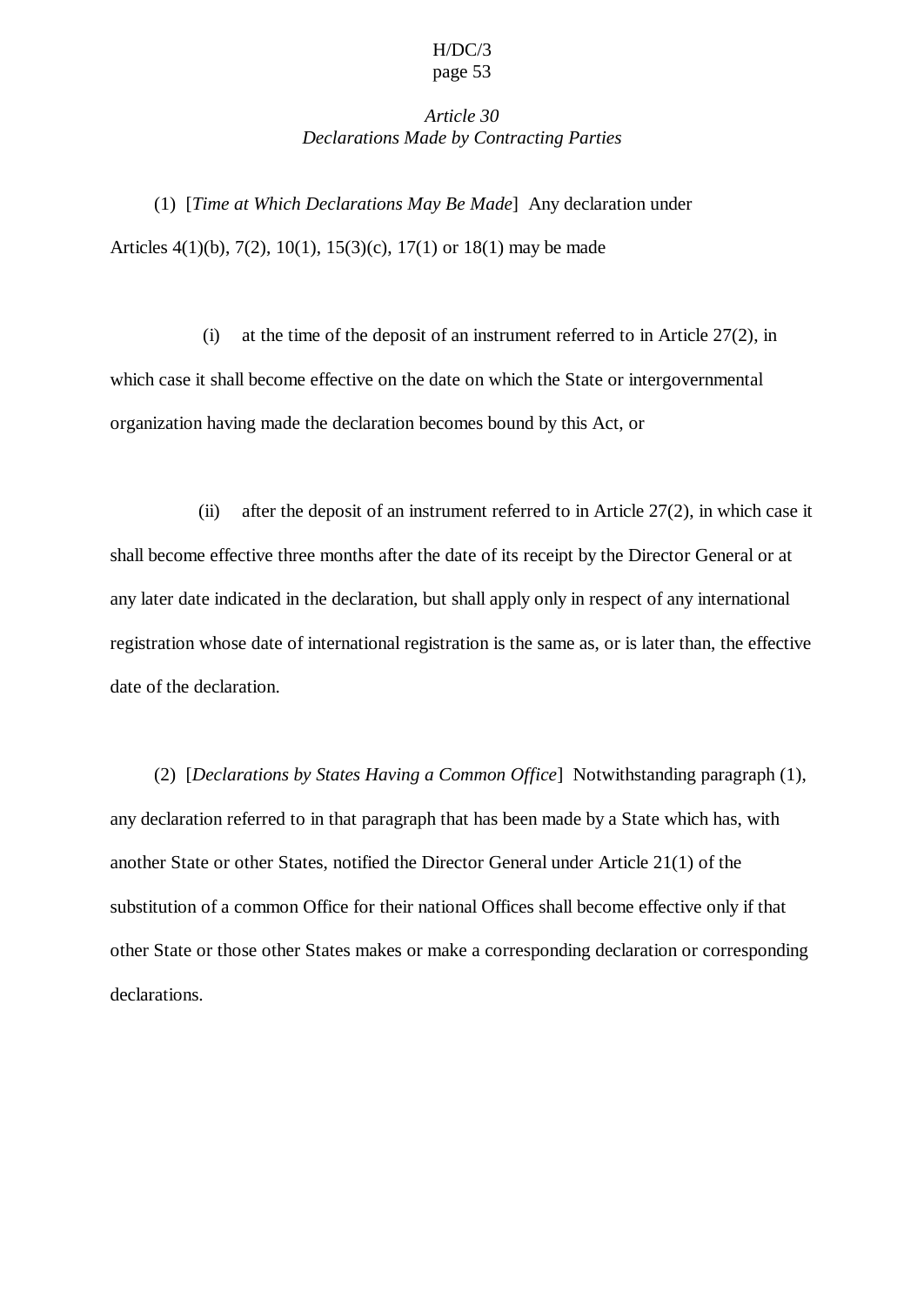#### [Article 30, continued]

(3) [*Withdrawal of Declarations*] Any declaration referred to in paragraph (1) may be withdrawn at any time by notification addressed to the Director General. Such withdrawal shall take effect three months after the date on which the Director General has received the notification or at any later date indicated in the notification. In the case of a declaration made under Article 7(2), the withdrawal shall not affect international applications filed prior to the coming into effect of the said withdrawal.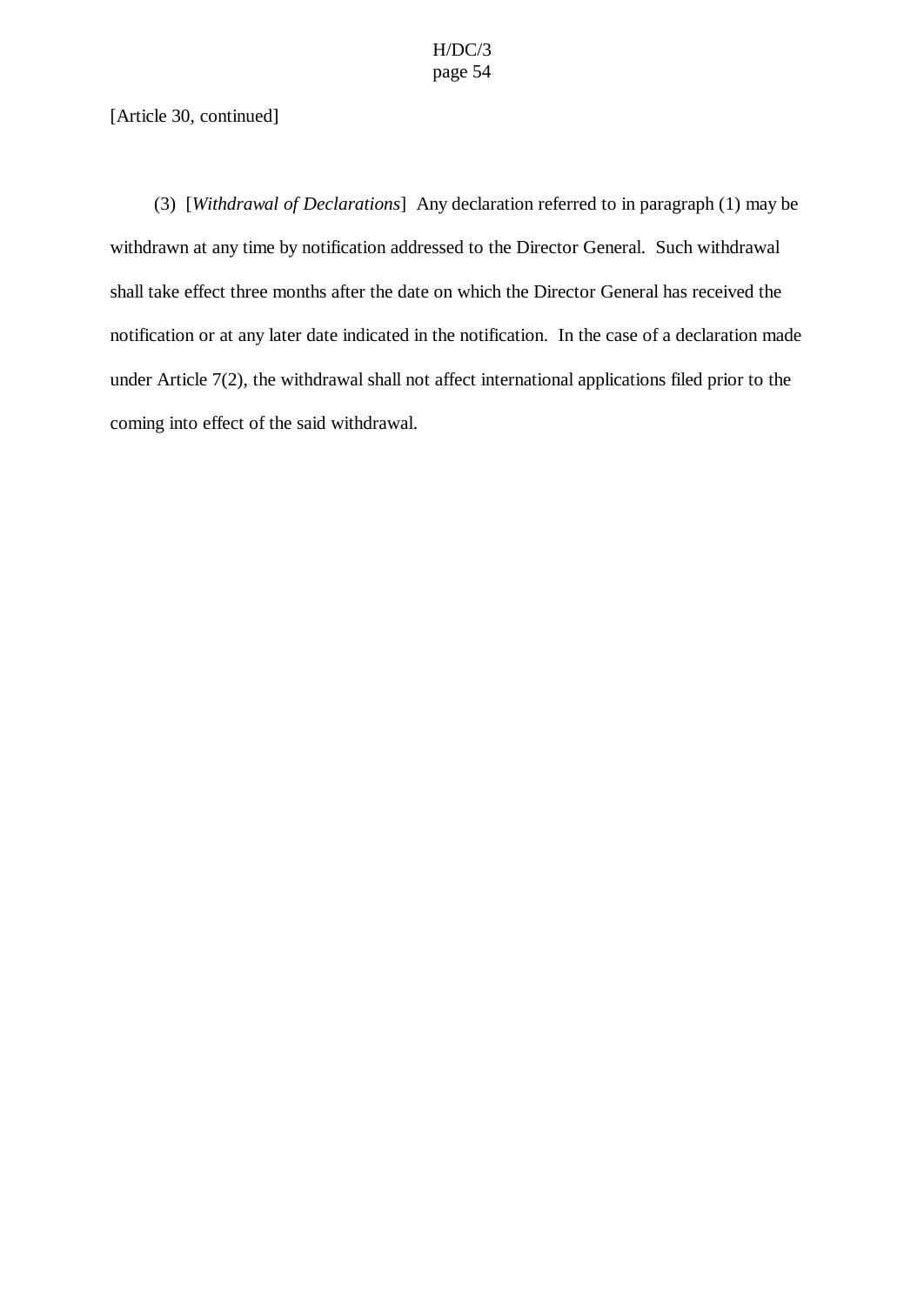### *Article 31 Applicability of the 1934 and 1960 Acts*

(1) [*Relations Between States Party to Both This Act and the 1934 or 1960 Acts*] This Act alone shall be applicable as regards the mutual relations of States party to both this Act and the 1934 Act or the 1960 Act. However, such States shall, in their mutual relations, apply the 1934 Act or the 1960 Act, as the case may be, to industrial designs deposited at the International Bureau prior to the date on which this Act becomes applicable as regards their mutual relations.

(2) [*Relations Between States Party to Both This Act and the 1934 or 1960 Acts and States Party to the 1934 or 1960 Acts Without Being Party to This Act*] (a) Any State that is party to both this Act and the 1934 Act shall continue to apply the 1934 Act in its relations with States that are party to the 1934 Act without being party to the 1960 Act or this Act.

(b) Any State that is party to both this Act and the 1960 Act shall continue to apply the 1960 Act in its relations with States that are party to the 1960 Act without being party to this Act.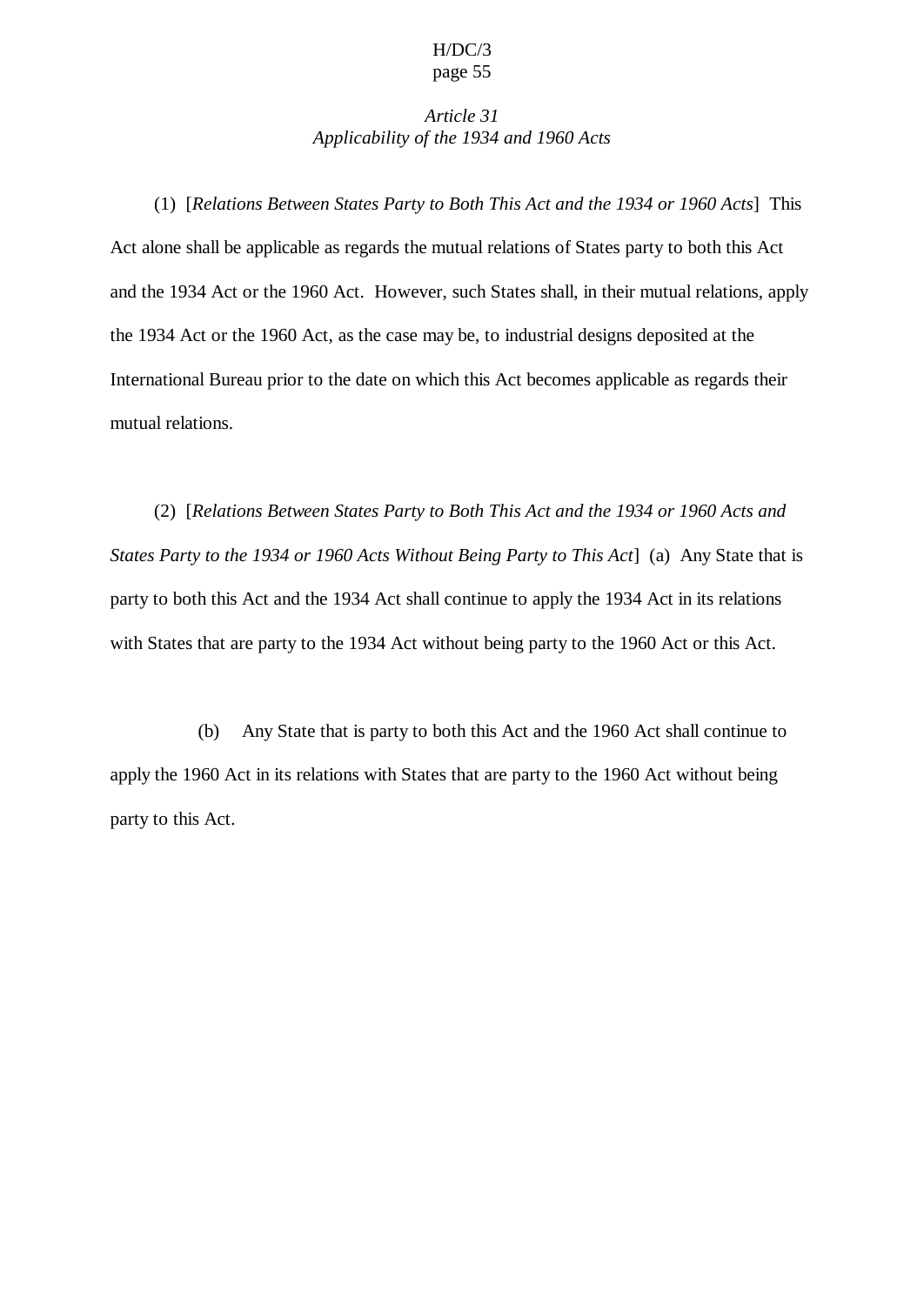## *Article 32 Denunciation of This Act*

(1) [*Notification*] Any Contracting Party may denounce this Act by notification addressed to the Director General.

(2) [*Effective Date*] Denunciation shall take effect one year after the date on which the Director General has received the notification or at any later date indicated in the notification. It shall not affect the application of this Act to any international application pending and any international registration in force in respect of the denouncing Contracting Party at the time of the coming into effect of the denunciation.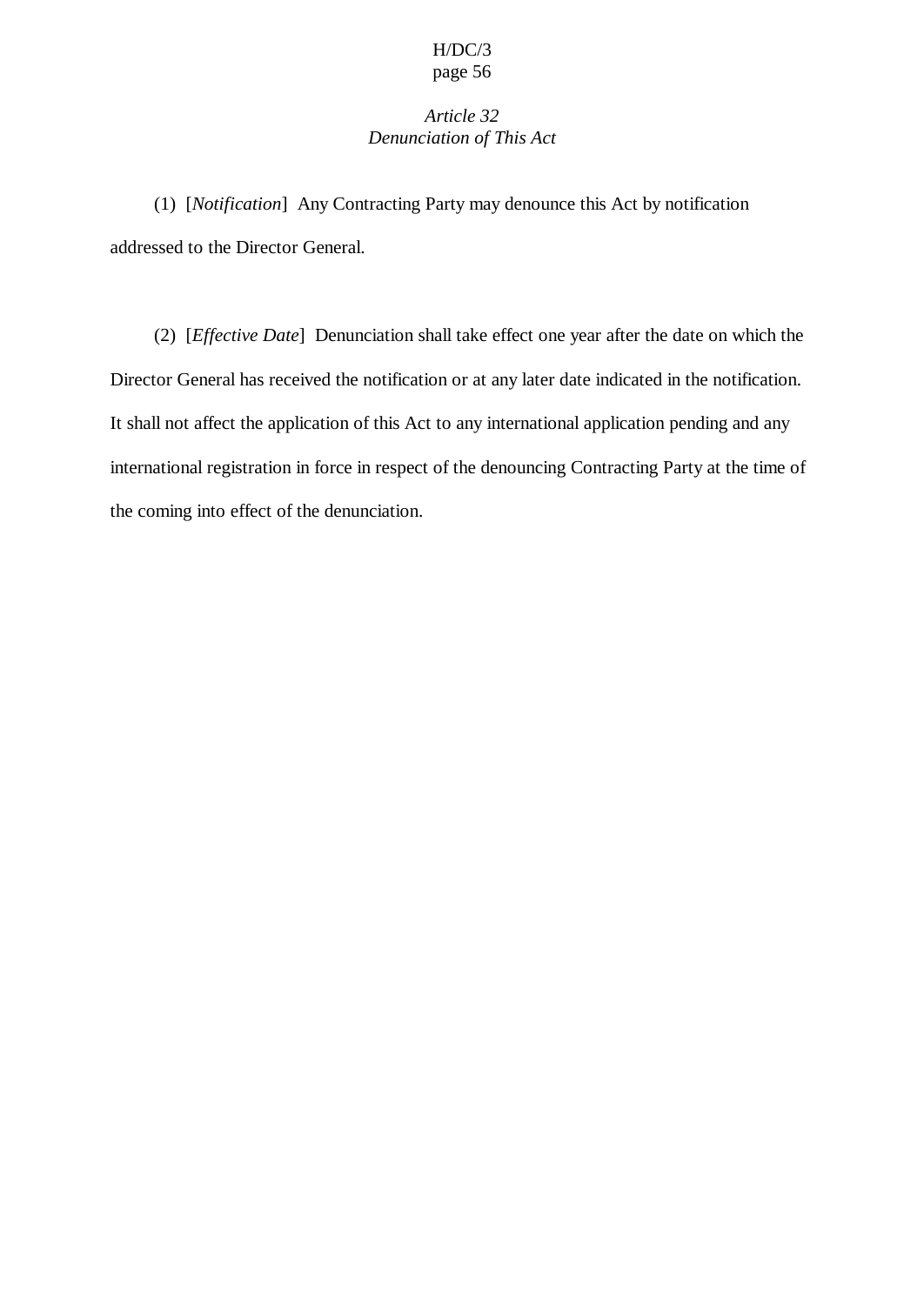## *Article 33 Languages of This Act; Signature*

(1) [*Original Texts; Official Texts*] (a) This Act shall be signed in a single original in the English, Arabic, Chinese, French, Russian and Spanish languages, all texts being equally authentic.

(b) Official texts shall be established by the Director General, after consultation with the interested Governments, in such other languages as the Assembly may designate.

(2) [*Time Limit for Signature*] This Act shall remain open for signature at the headquarters of the Organization for one year after its adoption.